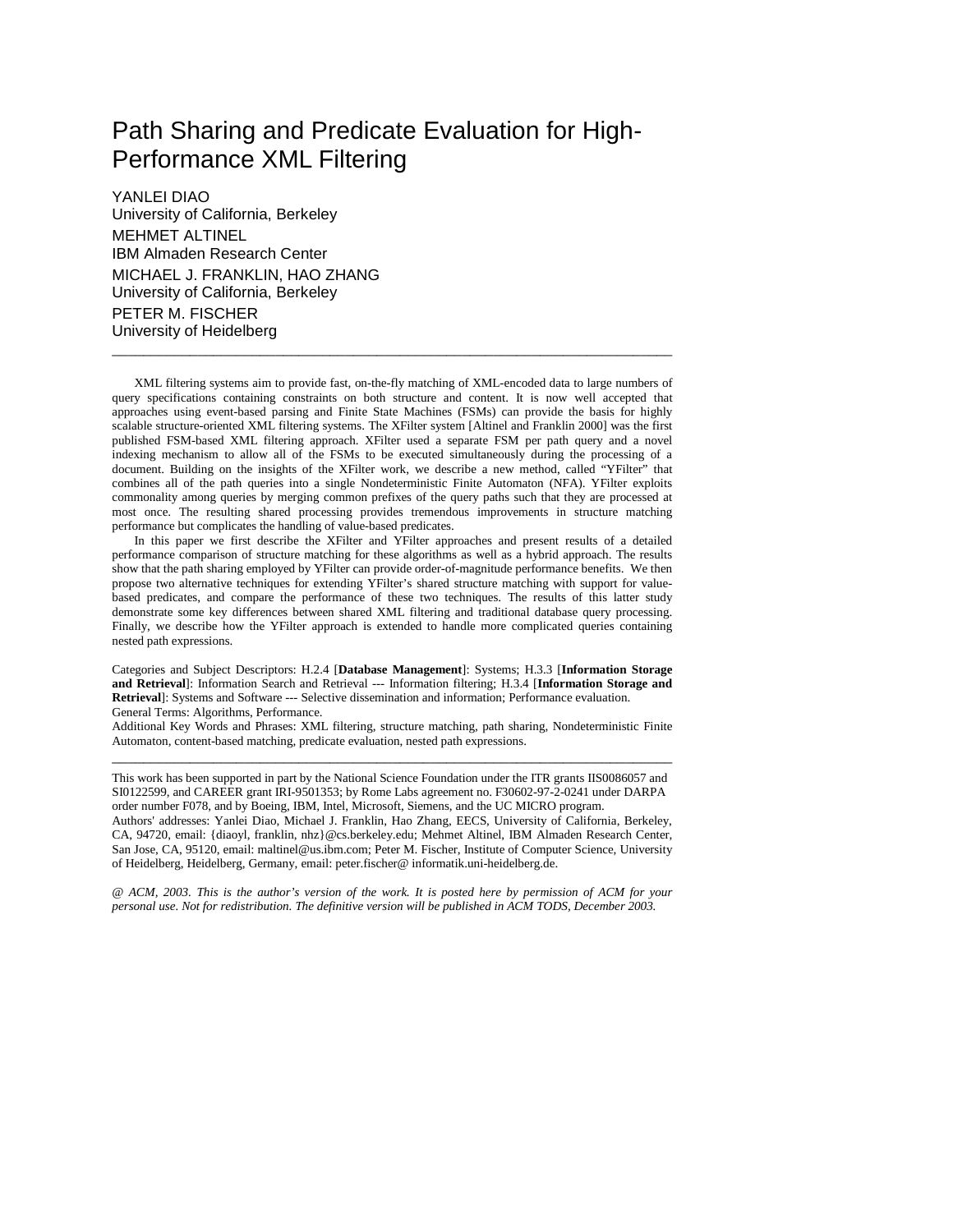#### 1. INTRODUCTION

The emergence of XML as a common mark-up language for data interchange has spawned significant interest in techniques for filtering and content-based routing of XML data. In an XML filtering system, continuously arriving streams of XML documents are passed through a filtering engine that matches documents to queries and routes the matched documents accordingly. Queries in these systems are expressed in a language such as XPath 1.0 [Clark and DeRose 1999], which is used to specify constraints over both structure (using path expressions) and content (using value-based predicates).

In the past few years, there have been a number of efforts to build efficient large-scale XML filtering systems. While most of these systems support both structure and value matching to some extent, they have tended to emphasize either the processing of path expressions (e.g., *XFilter* [Altinel and Franklin 2000], *CQMC* [Ozen et al. 2001], *WebFilter* [Pereira et al. 2001], *XTrie* [Chan et al. 2002], *Index-Filter* [Bruno et al. 2003], and [Green et al. 2003]), or the processing of value-based predicates (e.g., *TriggerMan* [Hanson et. al 1999], *NiagaraCQ* [Chen et al. 2000], and *Le Subscribe* [Fabret et al. 2001]). One recent project, called *MatchMaker* [Lakshmanan and Parthasarathy 2002], has addressed both issues but has focused on disk-oriented solutions with performance characteristics that differ significantly from these other systems.

The work we present in this paper is motivated by the realization that efficient and scalable matching of path expressions lays the foundation for high-performance XML filtering. In particular, we show that *shared processing* for structure matching is a key technique for high-performance XML filtering. Given a shared path matching engine, a further challenge is the processing of predicates within such an engine. Thus, a second focus of our work is on the integration of predicate processing with shared structure matching.

#### 1.1 Structure Matching

 $\overline{a}$ 

For structure matching, a useful approach has been to adopt some form of Finite State Machine (FSM) to represent path expressions in which location steps of path expressions are mapped to machine states. Arriving XML documents<sup>1</sup> are then parsed with an *eventbased* parser; the events raised during parsing are used to drive the FSMs through their various transitions. A query is said to match a document if during parsing, an *accepting state* for that query is reached. This approach to XML filtering was first used in the XFilter system [Altinel and Franklin  $2000$ ]<sup>2</sup>.

In the filtering context, large numbers of queries representing the interests of the user community are stored and must be checked upon the arrival of a new document. In order to process these queries efficiently, XFilter employs a dynamic index over the states of

<sup>&</sup>lt;sup>1</sup> In this paper we refer to incoming XML data items generically as "documents". Such documents, however,

may also be XML-encoded messages or database tuples. 2 An FSM-based approach for processing of individual queries (as opposed to filtering for large numbers of queries) was developed independently around this same time in the *XScan* system [Ives et al. 2000].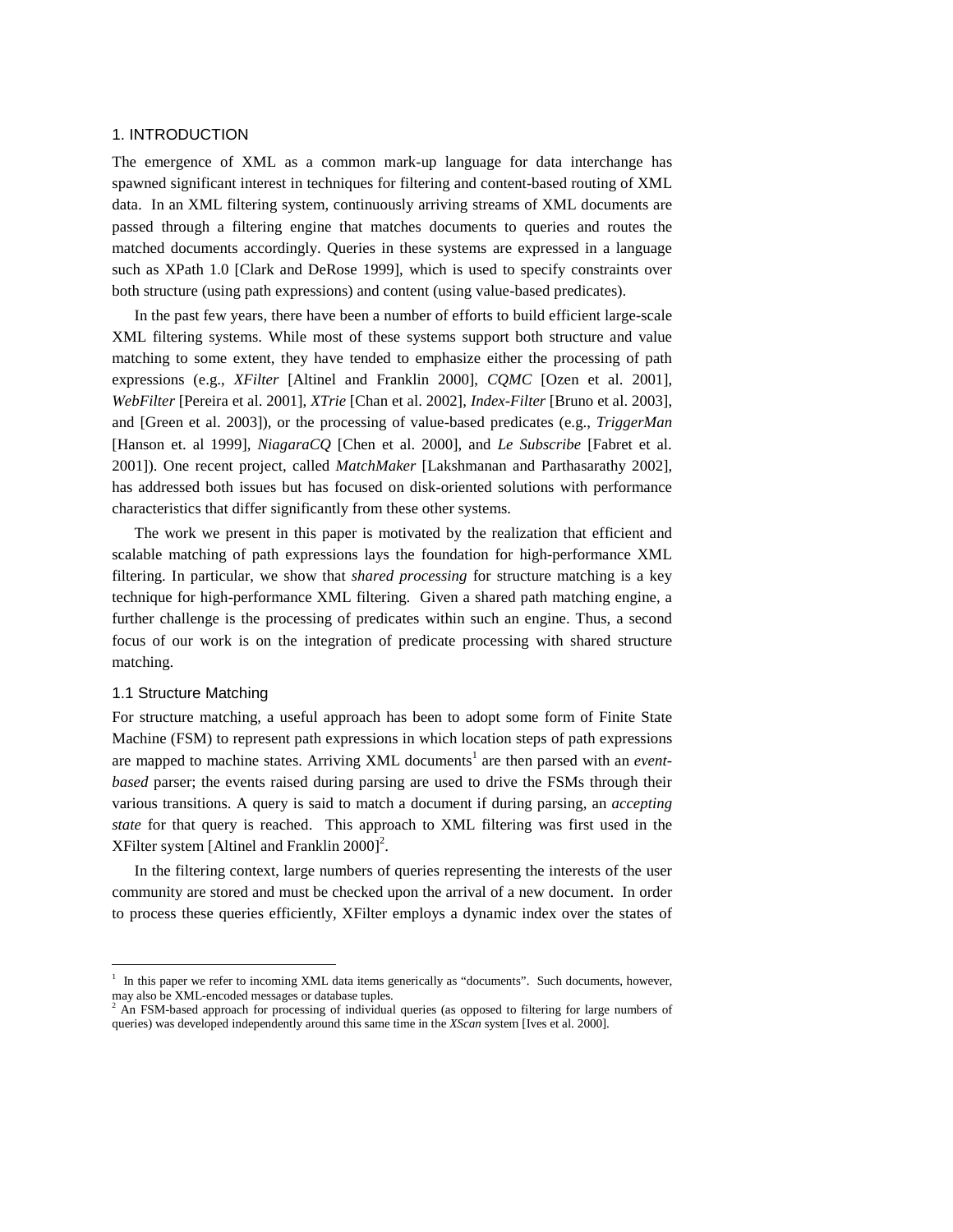the query FSMs and includes optimizations that reduce the number of path expressions that must be checked for a given document.

In large-scale systems there is likely to be significant commonality among user interests, which could result in redundant processing in XFilter. *CQMC* [Ozen et al. 2001] improved upon XFilter by building an FSM for a set of queries identical in structure. *XTrie* [Chan et al. 2002] further supports shared processing of certain common sub-strings of the path expressions. In this paper, we present an approach called YFilter, that exploits sharing even more aggressively by using a single combined FSM to represent all path expressions. The combined FSM naturally supports the sharing of processing for all common prefixes among path expressions.

We implement this combined FSM as a *Nondeterministic Finite Automaton* (NFA). The NFA-based implementation has several practical advantages including: 1) a relatively small number of machine states required to represent even large numbers of path expressions, 2) the ability to support complicated document types (e.g., with recursive nesting) and queries (e.g., with multiple wildcards and ancestor-descendent axes), and 3) incremental construction and maintenance. The NFA-based shared path matching approach can result in order of magnitude performance improvements over the FSM-per-query approach of XFilter.

Query specifications can specify additional structural constraints by including *nested* path expressions on elements in location steps. These nested paths reference other elements in the same document. To support nested path processing, we extend YFilter using a technique we call *decomposition* that exploits the NFA-based path sharing.

#### 1.2 Predicate Processing

Structure matching is only one part of the XML filtering problem. Query specifications can also include value-based predicates on the elements of path expressions. Such predicates are applied to address attributes or text data of those elements.

For value-based predicates, one could extend the NFA by including predicates as labels on additional transitions between states. Unfortunately, such an approach would result in a potentially huge increase in the number of states in the NFA, and would also destroy the sharing of path expressions, the primary advantage of using an NFA.

For this reason, we have investigated several alternative approaches to combining structure-based and value-based filtering in YFilter. Similar to traditional relational query processing, the placement of predicate evaluation in relation to the other aspects of query processing can have a major impact on performance. Relational systems use the heuristic of "pushing" cheap selections as far as possible down the query plan so that they are processed early in the execution. Following this intuition, we have developed an approach called "*Inline*", that processes value-based predicates as soon as the relevant state is reached during structure matching. Similar approaches have been reported in [Ozen et al. 2001] to support predicate evaluation in the execution of individual FSMs, or proposed in [Chan et al. 2002] as an extension to its path matching algorithm. In addition, we have developed an alternative approach, called *Selection Postponed* (*SP*), that waits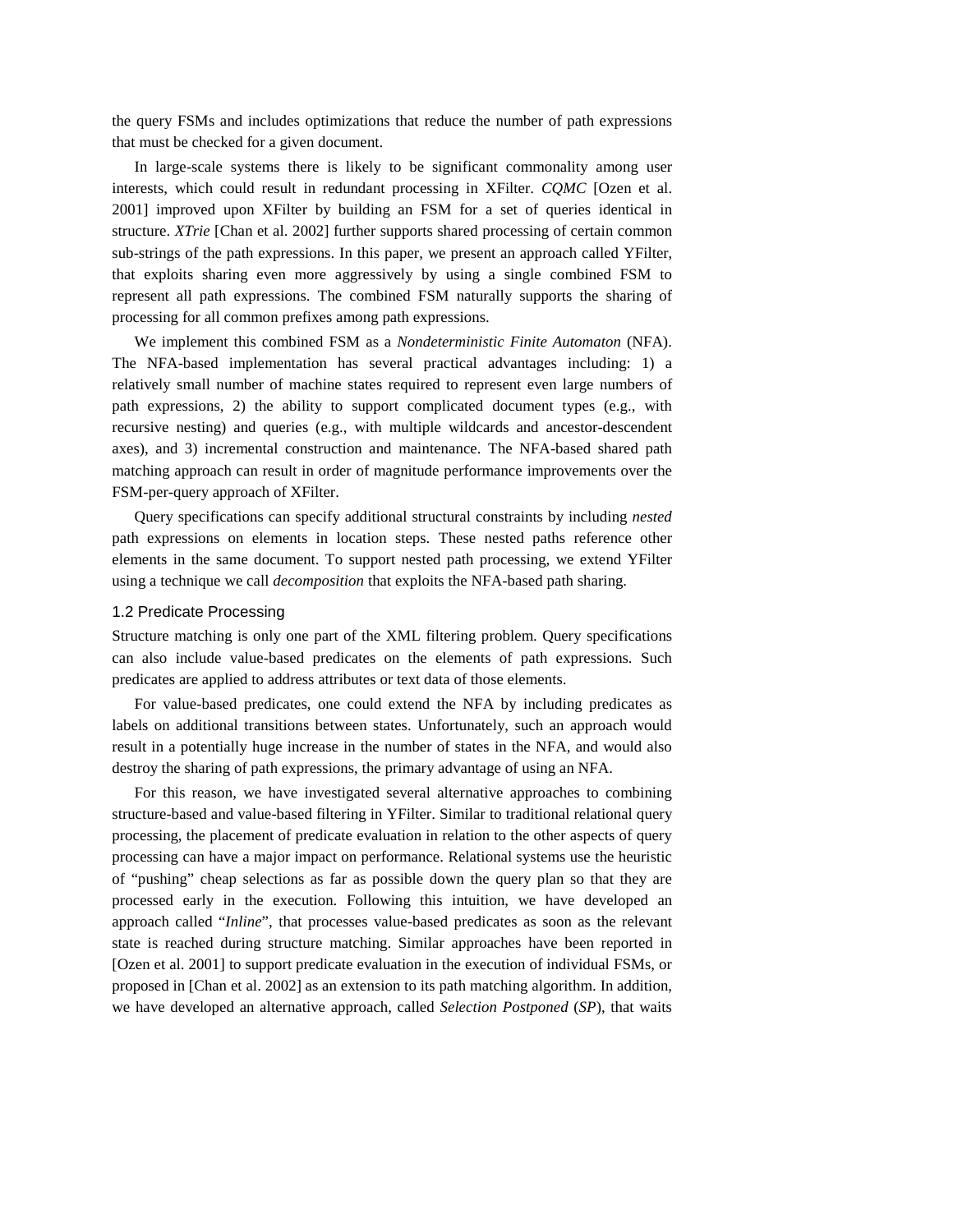until an accepting state is reached during structure matching, and only at that point, applies all the value-based predicates for the corresponding matched queries.

## 1.3 Contributions and Overview

The contributions of this paper include the following:

- We provide an overview of XFilter, an initial FSM-based XML filtering approach, which has become an important point of comparison for XML filtering systems (e.g. [Pereira et al. 2001], [Chan et al. 2002], [Green et al. 2003]).
- We describe a novel path matching approach, called YFilter, which shares processing work for multiple queries by building a single NFA over all path expressions.
- We present results of a detailed performance study that investigates the impact of shared path matching on performance and scalability using XFilter, YFilter, and a hybrid approach that does more sharing than XFilter but less than YFilter.
- We propose and evaluate two alternative methods for value-based predicate processing in YFilter: Inline and Selection Postponed (SP). The performance results show that contrary to intuition from traditional database systems, the delayed predicate processing of SP outperforms the eager processing of Inline by a wide margin. This study is, to our knowledge, the first study focused on alternative approaches to combined structure and value-based filtering.
- Finally, we describe how to use YFilter to handle nested path expressions in a way that allows them to also exploit shared processing.

The remainder of the paper is organized as follows. Section 2 provides background on XML filtering and sketches the basic system design. Section 3 describes the XFilter and YFilter algorithms and outlines a hybrid approach for path matching. Section 4 presents the results of a detailed performance comparison of these techniques. Section 5 describes the Inline and SP alternatives for value-based predicates and compares their performance. Section 6 presents our solution to nested path processing and evaluates its performance. Section 7 surveys related work. Section 8 presents our conclusions.

# 2. BACKGROUND

In this section we first present a high-level overview of an XML filtering system. We then describe a subset of the XPath language that we use to specify user interests in this work. Finally, we describe the main components of our solutions.

## 2.1 Overview of a Filtering System

A filtering system delivers documents to users based on their expressed interests. Figure 1 shows the context in which a filtering system operates. There are two main sets of inputs to the system: user profiles and document streams.

User profiles describe the information preferences of individual users. These profiles may be created by the users themselves, e.g., by choosing items in a Graphical User Interface, or may be created automatically by the system using machine learning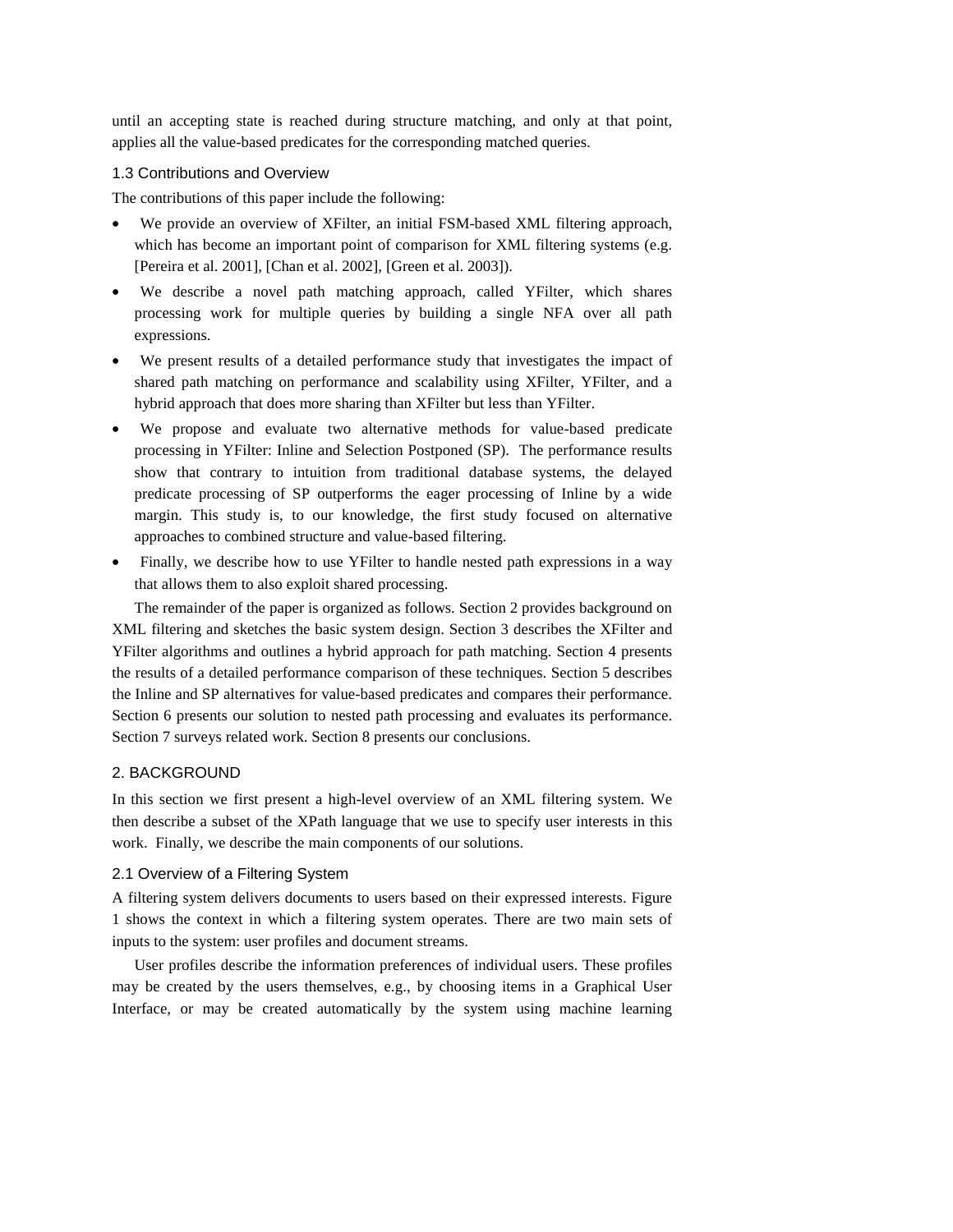

Figure 1: Overview of a filtering system

techniques. The user profiles are converted into a format that can be efficiently stored and evaluated by the filtering system. These profiles are effectively "standing queries", which are applied to all incoming documents. Hereafter, we will use profiles and queries interchangeably.

The other key inputs to a filtering system are the document streams containing continuously arriving documents from data sources. These documents are to be filtered and delivered to users or systems in a timely fashion. Filtering is performed by matching each arriving document against all of the user profiles to determine the set of interested users. The document is then delivered to this set of users. In our system, documents are processed one-at-a-time. That is, incoming documents are placed in a queue; a document is removed from the queue and processed in its entirety (i.e., matched with all relevant queries) before processing is initiated for the next document.

As filtering systems are deployed on the Internet, the number of users for such systems can easily grow into the millions. A key challenge in such an environment is to efficiently and quickly search the huge set of user profiles to find those for which the document is relevant. Our work is aimed at solving this very problem.

#### 2.2 Data Encoding and Profile Language

We focus on filtering XML documents. XML is rapidly gaining popularity as a mechanism for sharing and delivering information among businesses, organizations, and users on the Internet. It is also achieving importance as a means for publishing commercial content such as news items and financial information.

XML provides a mechanism for tagging document content in order to better describe its organization. It allows the hierarchical organization of a document as a root element that includes sub-elements; elements can be nested to any depth. In addition to subelements, elements can contain data (e.g., text) and attributes. A general set of rules for a document's elements and attributes can be defined in a *Document Type Definition* (DTD). It is important to note, however, that the filtering techniques we describe in this paper do not require DTDs and do not exploit them if present.

We use a subset of the XPath 1.0 [Clark and DeRose 1999] for expressing user profiles as queries over XML documents. XPath is a language for addressing parts of an XML document that was designed for use by both the XSL Transformations (XSLT) [Clark 1999] and XPointer [DeRose et al. 1999] languages. XPath provides a flexible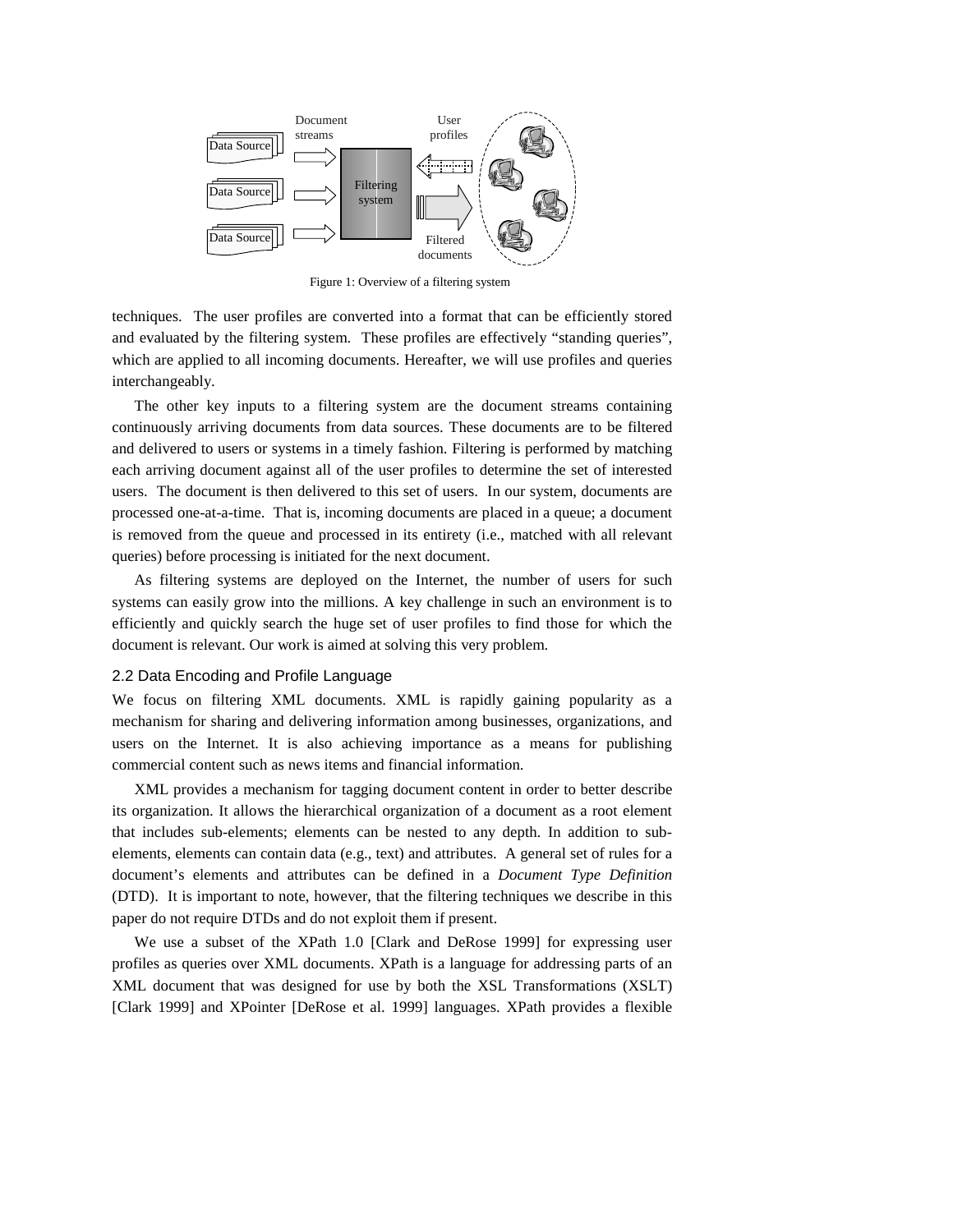*q1*: /catalog/product//msrp

*q2*: //product/price[@currency = "USD"]/msrp

*q3:* //product[price/msrp<300]/name

```
<?xml version="1.0"?> 
<catalog> 
   <product id="Kd-245"> 
     <name> Color Monitor </name> 
     <price currency="USD"> 
        <msrp> 310.40 </msrp> 
     </price> 
   </product> 
</catalog>
```
Figure 2: Three XPath queries and a sample XML document

way to specify path expressions. It treats an XML document as a tree of nodes; XPath expressions are patterns that can be matched to nodes in the XML tree. The evaluation of an XPath pattern yields an object whose type can be a node set (i.e., an unordered collection of nodes without duplicates), a boolean, a number, or a string.

Paths can be specified as absolute paths from the root of the document tree or as relative paths from a known location (i.e., the context node). A query path expression consists of a sequence of one or more *location steps*. Each location step consists of an *axis*, a *node test* and zero or more *predicates*. An axis specifies the hierarchical relationship between the nodes. We focus on two common axes: the child operator "/" (i.e., nodes at adjacent levels), and the descendent operator "//" (i.e. nodes separated by any number of levels). In the simplest and most common form, a node test is specified by an element name. For example, query *q1* in Figure 2 addresses all *msrp* element descendants of all *product* elements that are children of a top-level *catalog* element in the document. XPath also allows the use of a wildcard operator ("\*"), which matches any element name, as a name test at a location step.

Each location step can also include one or more predicate*s* to further refine the selected set of nodes. A predicate, delimited by '[' and ']' symbols, is applied to the element addressed at a location step. All the predicates at a location step must evaluate to TRUE in order to fulfill the evaluation of the location step.

Predicates can be applied to the text data, the attributes, or the positions of the addressed elements. In this paper, we refer to such predicates as *value-based*. Query *q2* in Figure 2 gives an example of such a predicate*.* In addition, predicates may also include other path expressions, which are called *nested paths*. Relative nested paths are evaluated in the context of the element node addressed in the location step where they appear. For example, query *q3* in Figure 2 selects *name* elements of *product* elements with an *msrp* of less than 300. Here, the path expression *"price/msrp"* in the predicate is evaluated relative to the *product* elements.

In this work, we use XPath to select entire documents rather than parts of documents. That is, we treat an XPath expression as a predicate applied to documents. If the XPath expression matches at least one element of a document then we say that the document satisfies the expression. For the example in Figure 2, the sample XML document shown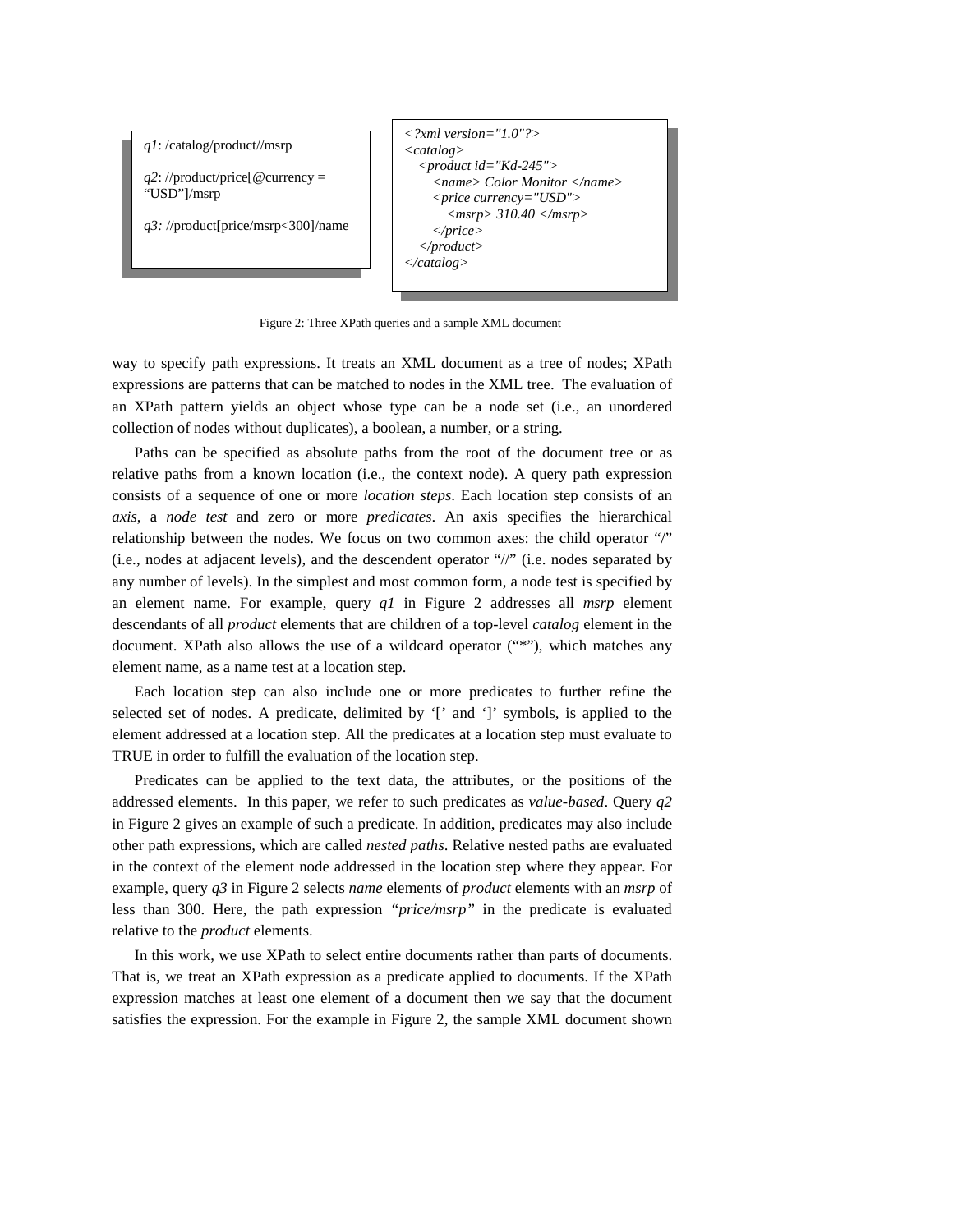

Figure 3: Architecture of a filtering system

satisfies the first two queries, but not the third. An alternative to using XPath would be to use an XML query language such as *XQuery* [Chamberlin et al. 2002]. We chose to use XPath in our work because we did not need the full functionality of such a query language for our document filtering purposes. Our ongoing work is investigating the use of YFilter for processing XQuery statements, but that work is beyond the scope of this paper.

#### 2.3 FILTER SYSTEM COMPONENTS

The basic components of our XML Filtering systems are shown in Figure 3. They are:

**XPath parser**: The XPath parser takes queries written in XPath, parses them, and sends the parsed profiles to the filtering engine. New profiles can be added to a running filtering engine only when the engine is not actively engaged in processing a document.

**Event-based XML parser**: When an XML document arrives at the system, it is run through the XML parser. We use a parser based on the SAX interface, which is a standard interface for event-based XML parsing [Sax Project 2001]. Figure 4 shows an example of how a SAX event-based interface breaks down the structure of the sample XML document from Figure 2 into a linear sequence of events. "Start document" and "end document" events mark the beginning and the end of the parse of a document. A "start element" event carries information such as the name of the element, its attributes, etc. A "characters" event reports a string that is not inside any XML tag. An "end element" event corresponds to an earlier "start element" event by specifying the element name and marks the close of that element in the document.

To use the SAX interface, the system receiving the events must implement handlers to respond to different events. For our filtering systems, these events are used to drive the profile matching process. An additional advantage of using an event-based parser is that profile matching can start long before the parse of a document is complete. This is crucial to timely delivery if the document is long and parsing takes a fairly large amount of time.

**Filtering engine**: At the heart of the system, the filtering engine takes the parsed profiles from the XPath parser and converts them to an internal representation. It also receives and reacts to events from the XML parser. These events call back the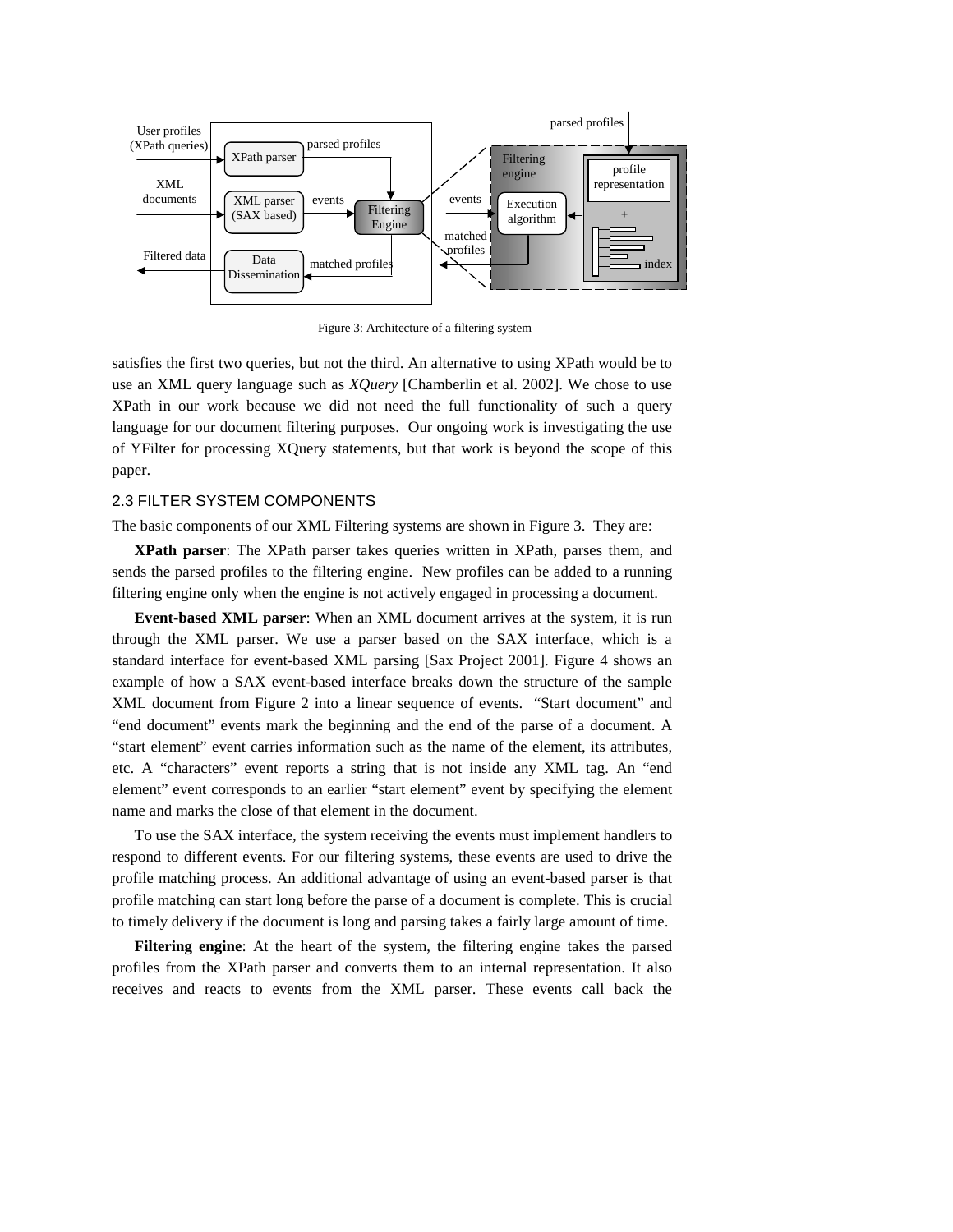| start document                |                |
|-------------------------------|----------------|
| start element: catalog        |                |
| start element: <i>product</i> |                |
| start element:                | name           |
| characters:                   | Color          |
| characters:                   | <i>Monitor</i> |
| end element:                  | name           |
| start element:                | price          |
| start element:                | msrp           |
| characters:                   | 310.40         |
| end element:                  | msrp           |
| end element:                  | price          |
| end element:                  | product        |
| end element:                  | catalog        |
| end document                  |                |
|                               |                |

Figure 4: SAX API example

corresponding handlers implemented by the filtering engine, which perform the matching of documents against profiles.

Given the large number of profiles we wish to support, a brute force strategy of checking each profile will not scale. As has been pointed out in earlier work on information filtering (e.g., [Yan and Garcia-Molina 1994]), the key to scalability lies in the observation that filtering is the inverse problem of querying a database: In a traditional database system, a large set of data is stored persistently. Queries, coming one at a time, search the data for results. In a filtering system, a large set of queries is persistently stored. Documents, coming one at a time, drive the matching of the queries. In a traditional database, indexes enable the data to be searched without having to sequentially scan it. Likewise for filtering systems, indexing the queries can enable selective matching of incoming documents to queries.

The XFilter system extends this intuition to deal with the additional complexities introduced by hierarchically-structured documents and path-based queries over them. XFilter represents each path expression as a finite state machine (FSM). Events received from the parser naturally drive the transitions in those FSMs. XFilter uses a dynamic index structure on the machine states in order to reduce the number of FSMs (i.e., queries) that must be examined for each parsing event. Building on lessons gained from the study of XFilter, we have more recently developed a much more efficient approach, which we call YFilter. YFilter combines all of the queries into a single, nondeterministic finite automaton in order to allow the sharing of processing for query paths with common prefixes. The implementation of YFilter essentially consists of a tree of hash indexes, thus directly integrating the necessary index into the filtering structure. XFilter and YFilter are described in detail in the following section.

**Dissemination component:** Once the matching profiles have been identified for a document, the document must be sent to the appropriate users. Our current implementations simply use unicast delivery to send the entire document to each interested user. Ongoing work involves the integration of a variety of delivery mechanisms (e.g., those described in [Aksoy et al. 1998; Altinel et al. 1999]), and the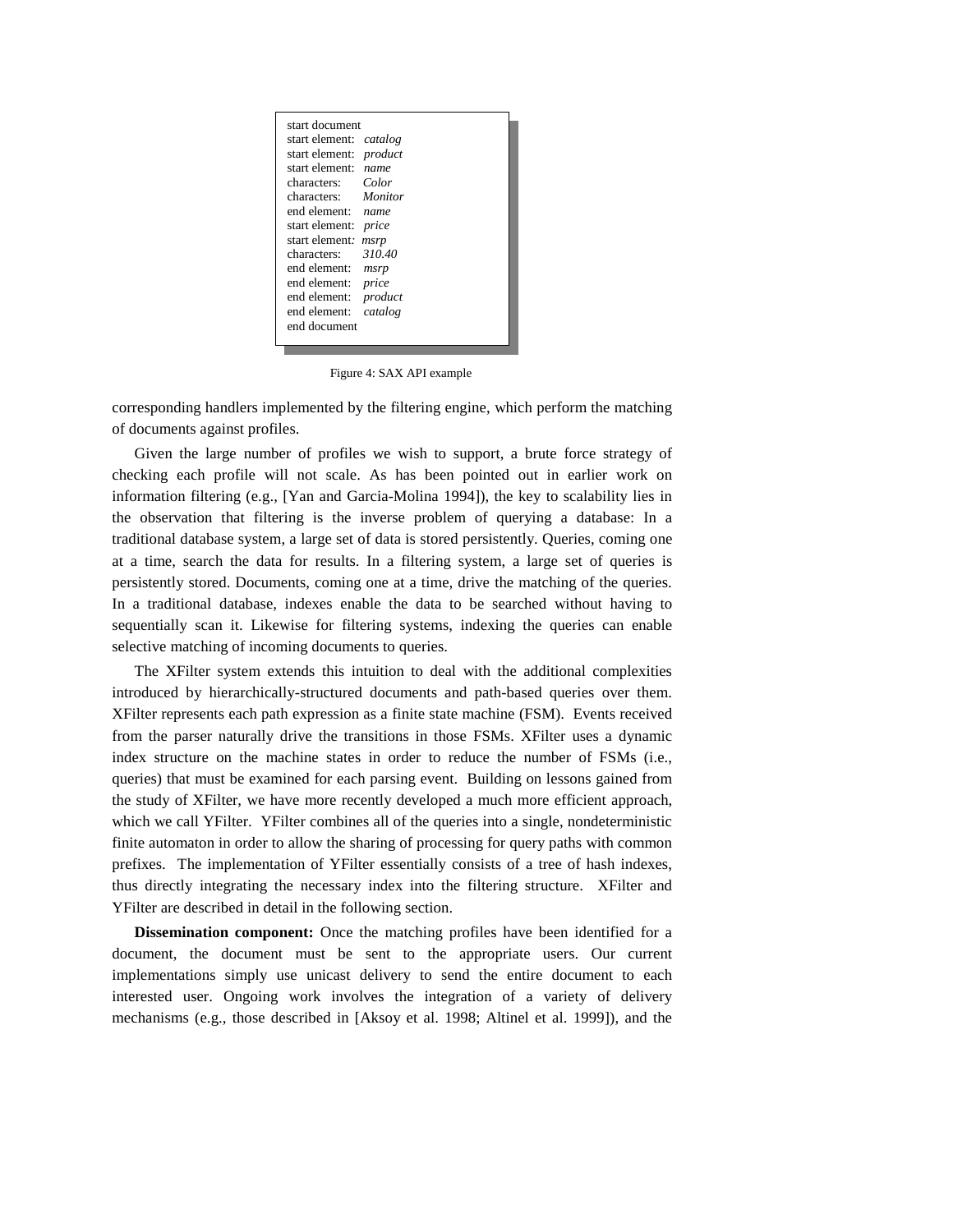delivery of partial documents. These issues are beyond the scope of this current paper, so they are not addressed further here.

## 3. PROCESSING PATH EXPRESSIONS

In this section we describe FSM-based approaches to XML filtering, focusing on the way they achieve structure-based matching for large numbers of path expressions. We begin with XFilter, our initial approach based on indexing multiple FSMs. We then describe YFilter, which shares work for path expressions by combining them into a single NFAbased machine. At the end of this section, we outline a hybrid approach as a middle point between XFilter and YFilter with respect to the amount of sharing exploited. This hybrid approach is used in our study to help quantify the performance impact of improved shared path matching.

# 3.1 XFilter: Filtering Using Indexed FSMs

Filtering XML documents using a structure-oriented path language such as XPath raises several problems: (1) Checking the sequencing of the elements in a path expression; (2) Handling wildcards and descendant operators in path expressions; and (3) Evaluating nested paths that are applied to element nodes. Here we focus on the first two problems, and postpone the discussion of our solution to handling nested paths until Section 6, because it shares a common mechanism with one of our approaches to value-based predicate evaluation.

XFilter's solution to the first two problems is based on the observation that any single path expression written using the axes  $($ "/", "//") and node tests (element name or "\*") can be transformed into a regular expression. Thus, there exists a *Finite State Machine* (FSM) that accepts the language described by such a path expression [Hopcroft and Ullman 1979]. XFilter converts each XPath query to a *Finite State Machine* (FSM). The events that drive the execution of the filtering engine are generated by the XML parser. In the XFilter execution model, a profile is considered to match a document when the final state of its FSM is reached. In this section, we present an overview of XFilter. More details can be found in [Altinel and Franklin 2000].

#### 3.1.1 Internal Profile Representation

The main structures for profile representation in XFilter are depicted in Figure 5(a). Each XPath query is decomposed into a set of *path nodes* by the XPath parser. These path nodes represent the element nodes in the query and serve as the states of the FSM for the query. Path nodes are not generated for wildcard ("\*") nodes. A path node contains the following information:

**QueryId**: A unique identifier for the path expression to which this path node belongs (generated by the XPath Parser).

**Position**: A sequence number that determines the location of this path node in the order of the path nodes for the query. The first node of the path is given position 1, and the following nodes are numbered sequentially.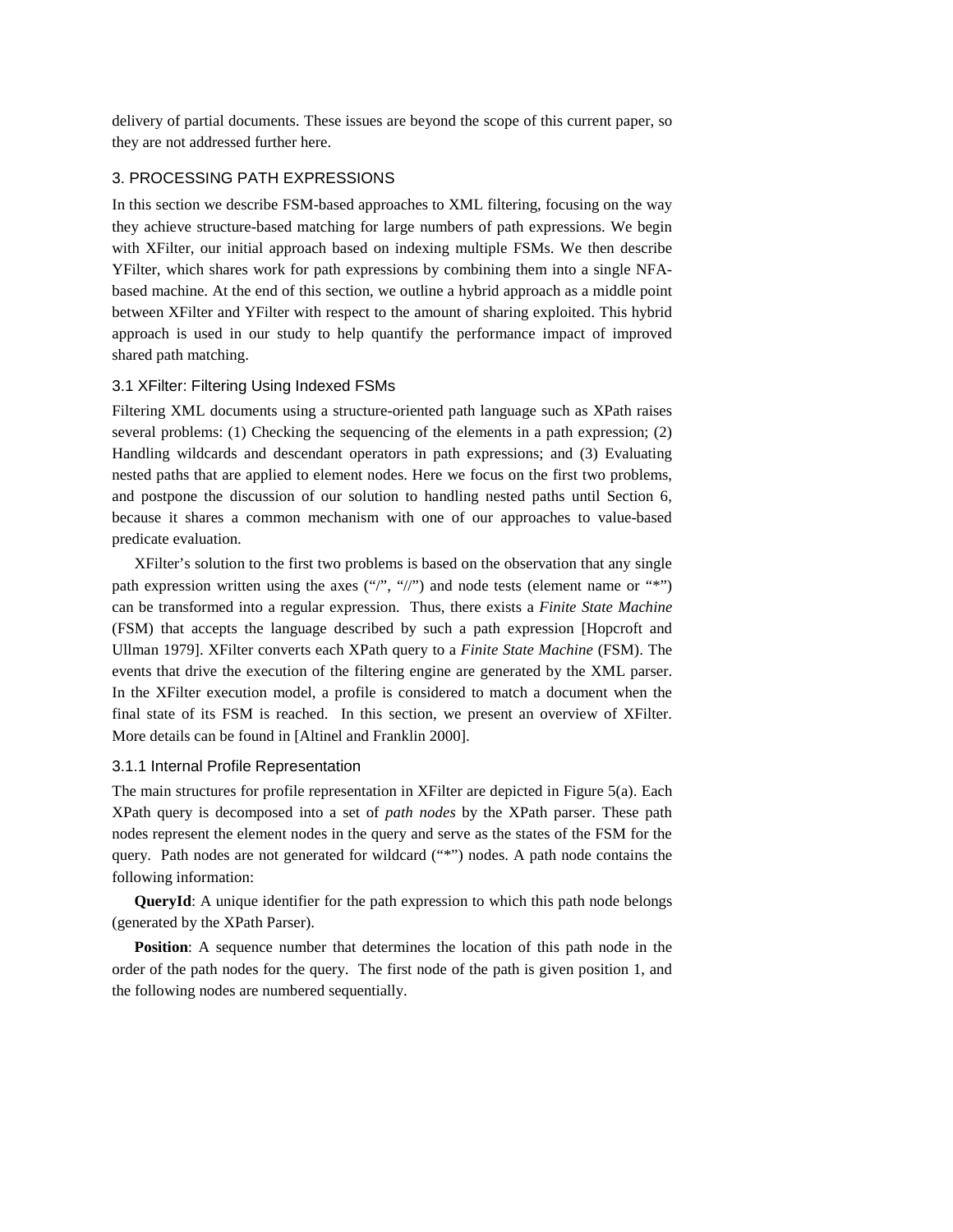

Figure 5: Path node decomposition and the corresponding *QueryIndex*

**RelativePos**: An integer that describes the distance in *document levels* between this path node and the previous (in terms of position) path node. This value is set to 0 for the first node if it does not contain a descendant ("//") operator. A node that is separated from the previous one by such an operator is flagged with a special RelativePos value of -1. Otherwise, the RelativePos value of a node is set to 1 plus the number of wildcard nodes between it and its predecessor node.

**Level**: An integer that represents the level in the XML document at which this path node should be checked. Because XML does not restrict element types from appearing at multiple levels of a document and because XPath allows queries to be specified using "relative" addressing, it is not always possible to assign this value during query parsing. Thus, unlike the previous three items, this information can be updated during the *evaluation* of the query.

The level value is initialized as follows: If the node is the first node of the query and it specifies an absolute distance from the root (i.e., it is either applied to the root node or is a fixed number of wildcard nodes away from the root node), then the level for that node is set to 1 plus its distance from the root. If the RelativePos value of the node is -1, then its level value is also initialized to -1. Otherwise, the level value is set to 0.

**NextPathNodeSet**: Each path node also contains a pointer to the next path node of the query to be evaluated.

#### 3.1.2 Index Construction

To achieve high performance for structure filtering, XFilter contains an *inverted index* [Salton 89], called the *Query Index*, on all the XPath queries. It is used to efficiently match a document to individual queries. The Query Index is built over the states of the query FSMs. As shown in Figure 5(b), the Query Index is organized as a hash table based on the element names that appear in the XPath expressions. Associated with each unique element name are two lists of path nodes: the *candidate list* and *wait list*.

Candidate lists identify the path nodes corresponding to the states that the FSM execution is attempting to match at a particular moment. Wait lists contain path nodes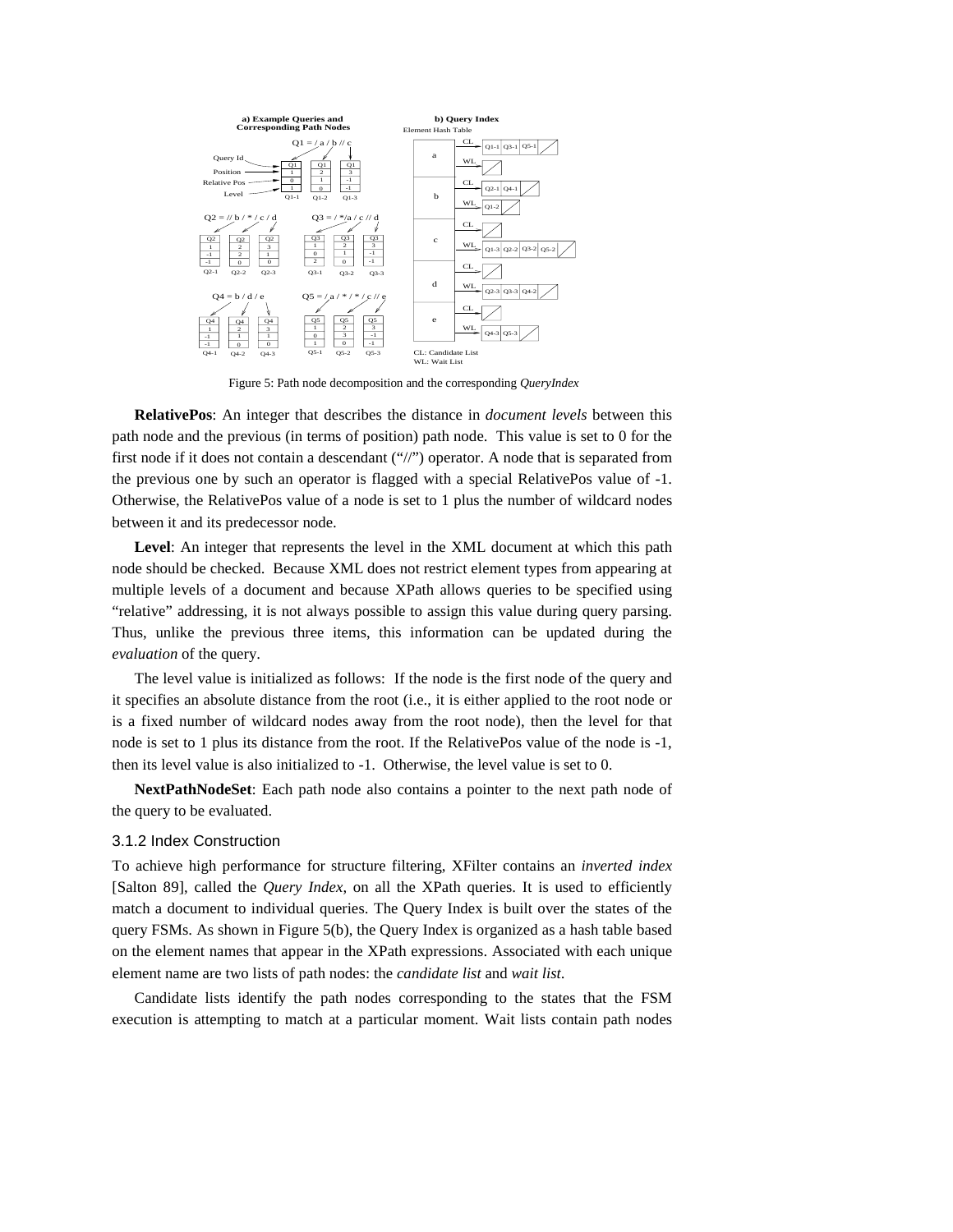that are subsequent to the nodes in the candidate lists. The contents of the candidate lists constantly change as parsing events drive the execution of the FSMs.

The initial distribution of the path nodes to the lists (i.e., which node of each XPath query is initially placed on a candidate list) is an important contributor to the performance of the XFilter system. We have developed two such placement techniques. Figure 5(b) shows the most straightforward case, where the path nodes for the initial states are placed on the Candidate Lists. For many situations, however, such an approach can be inefficient, as the first elements in the queries are likely to have poorer selectivity due to the fact that they address elements at higher levels in the documents where the sets of possible element names are smaller. In the resulting Query Index, the lengths of the candidate lists would become highly skewed, with a small number of very long candidate lists that do not provide much selectivity. Such skew hurts performance as the work that is done on the long lists may not adequately reduce the number of queries that must be considered further.

Based on the above observation, we developed the *List Balance* method for choosing a path node to initially place in a candidate list for each query. This simple method attempts to balance the initial lengths of the candidate lists. When adding a new query to the index the element node of that query whose entry in the index has the shortest candidate list is chosen as the "pivot" node for the query. This pivot node is then placed on its corresponding candidate list, making it the first node to be checked for that query for any document.

This approach, in effect, modifies the FSM of the query so that its initial state is the pivot node. We accomplish this by representing the portion of the FSM that precedes the pivot node as a "prefix" that is attached to that node. When the pivot node is activated, the prefix of the query is checked as a precondition in the evaluation of the path node. If this precondition fails, the execution stops for that path node. In order to handle prefix evaluation, List Balance uses a stack that keeps track of the traversed element nodes in the document. We use this stack for fast forward execution of the portion of FSM corresponding to the prefix.

Figure 6 shows example path nodes and a modified Query Index for the List Balance algorithm. Notice that the lengths of the candidate lists are the same for each entry of the Query Index. The tradeoff of this approach is the additional work of checking prefixes for the pivot nodes when activated. As experimental results in [Altinel and Franklin 2000] show, this additional cost is far outweighed by the benefits of List Balance.

## 3.1.3 Execution algorithm

When a document arrives at the filtering engine, it is run through an XML Parser that reports parsing events to the application through callbacks, and the events are used to drive the profile matching process. For XFilter, we implemented the following two callback functions for the parsing events. Both of the handlers are passed the name and document level of the element for (or in) which the parsing event occurred. Additional handler-specific information is also passed as described below.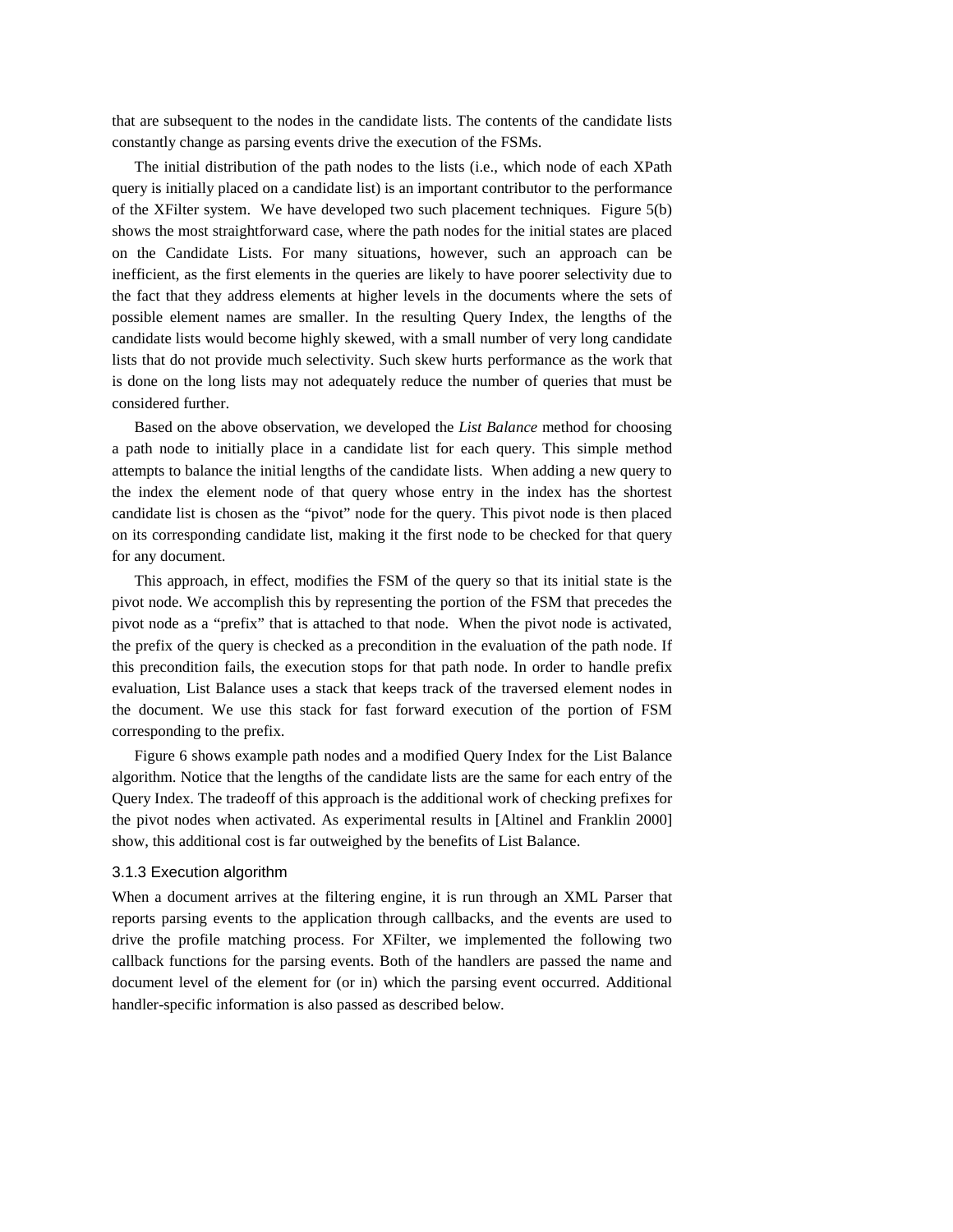

Figure 6: Path nodes and *QueryIndex* in List Balance

**Start Element Handler**: An start element event calls this handler, passing in the name and level of the element encountered as well as any XML attributes and values that appear in the element tag. The handler looks up the element name in the Query Index and examines all the nodes in the candidate list for that entry. For each node, it performs a level check. The purpose of the level check is to make sure that the element appears in the document at a level that matches the level expected by the query. If the path node contains a non-negative level value, then the two levels must be identical in order for the check to succeed. Otherwise, the level for the node is unrestricted, so the check succeeds regardless of the element level.

If the check succeeds, then the node passes. If this is the final path node of the query (i.e., its final state) then the document is deemed to match the query. Otherwise, if it is not the final node, then the query is moved into its next state. This is done by *copying* the next node for the query from its wait list to its corresponding candidate list (note that a copy of the promoted node remains in the wait list). If the *RelativePos* value of the copied node is not -1, its level value is also updated using the current level and its *RelativePos* values to do future level checks correctly.

Note that in the most basic case, there is only one copy of a path node in its candidate list during the evaluation of a query. However, when the same element name appears in a nested manner at different levels of the input document and a path node related to this element name corresponds to a "//" location step, matching of the nested elements with this path node will cause multiple promotions of its subsequent path node. In such cases, multiple copies of the subsequent path node can exist in its corresponding candidate list to reflect different document levels where it can be matched.

**End Element Handler**: When an end element tag is encountered, the path nodes promoted when the corresponding start element tag was encountered are deleted from the candidate lists in order to restore those lists to the state before reading this element. This "backtracking" is necessary to handle the case where multiple elements with the same name appear at different levels in the document.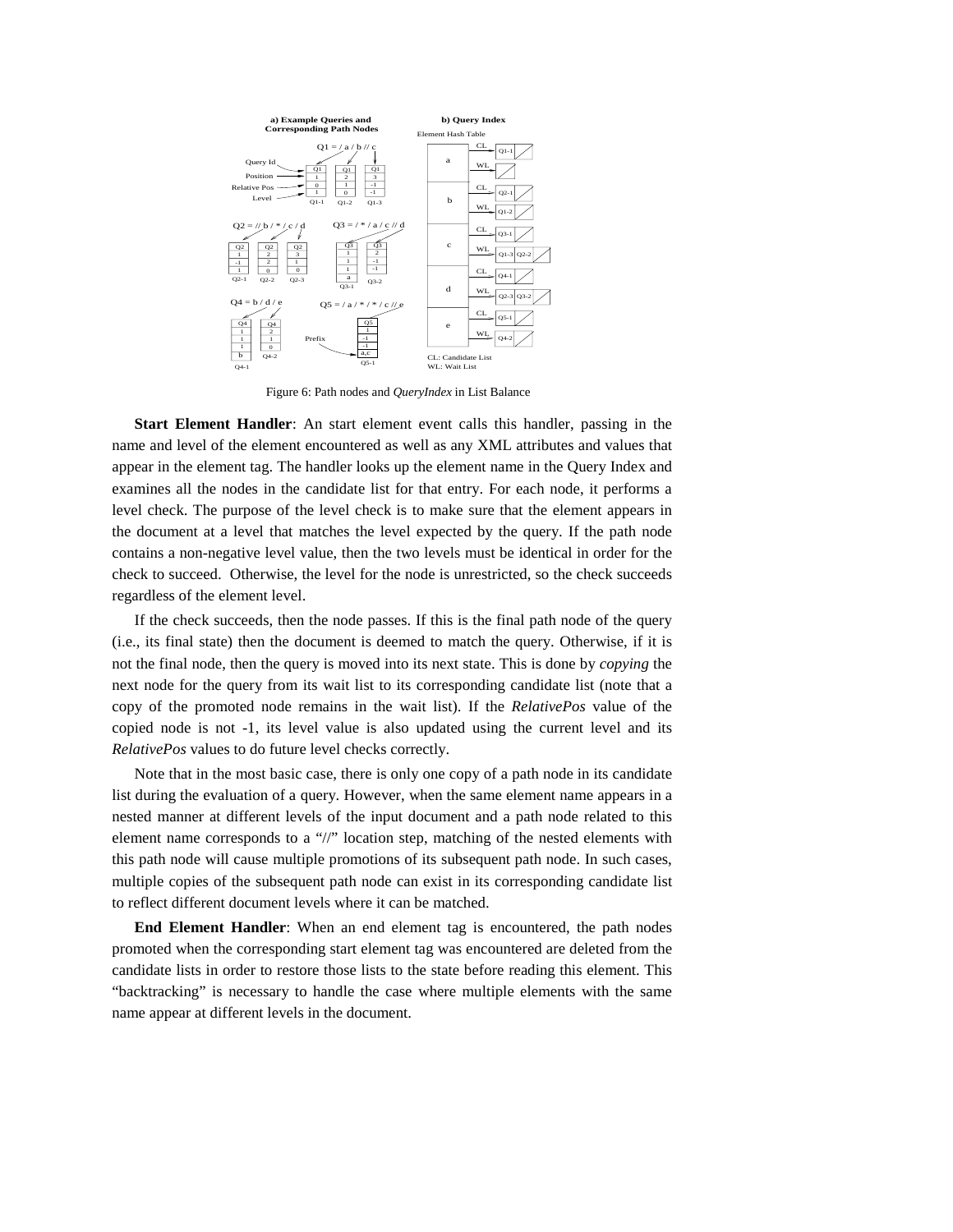

Figure 7: XPath queries and their representation in YFilter and XFilter

## 3.2 YFilter: An NFA-based Approach Exploiting Path Sharing

XFilter demonstrates how by using an index on profiles, one scan of a document can be used to drive the simultaneous execution of all candidate profiles. As stated previously, however, XFilter fails to exploit commonality that exists among the path expressions (recall that XFilter builds an FSM for each query). For large-scale filtering of XML data, exploiting such commonality can greatly reduce redundant processing. Thus, we propose a new filtering approach that follows the event-driven philosophy of XFilter, but in addition, shares processing among path expressions to eliminate redundant work.

## 3.2.1 Profile Representation: A Combined NFA with an Output Function

In the new model, rather than representing each query as an FSM individually, we combine all queries into a single *Nondeterministic Finite Automaton* (NFA). The labels of the transitions of this machine form a *trie* over the location steps of the path expressions. As such, the common prefixes of the paths are represented only once in the structure. In addition, the machine employs a stack-based mechanism to cope with nondeterminism and support backtracking in the structure.

Figure 7(b) shows an example of such an NFA representing the eight queries shown in Figure 7(a) (for comparison purposes, Figure 7(c) shows the eight FSMs and the query index that would be used in basic XFilter). A circle denotes a state. Two concentric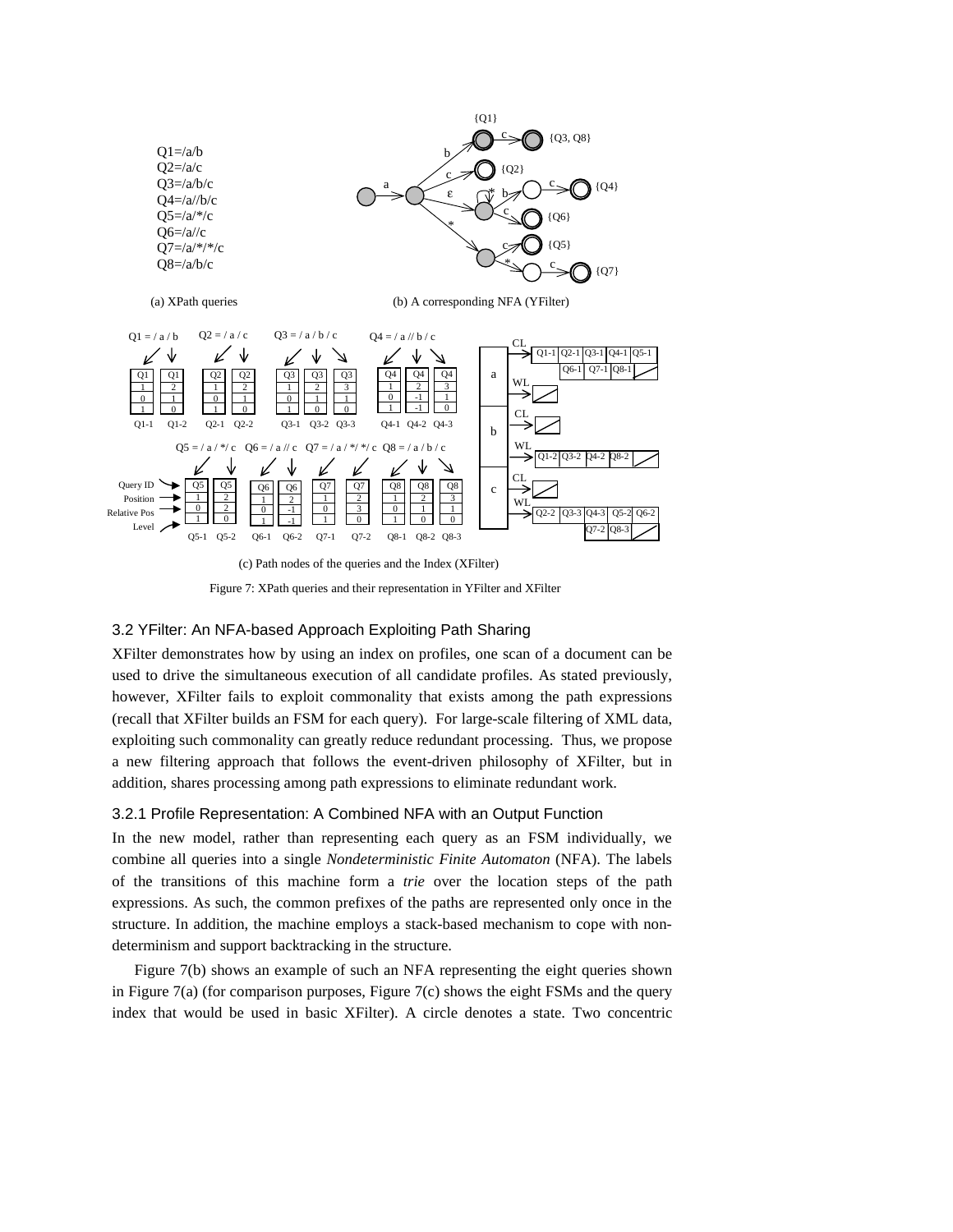circles denote an accepting state; such states are also marked with the IDs of the queries they represent. A directed edge represents a transition. The symbol on an edge represents the input that triggers the transition. The special symbol "\*" matches any element. The symbol "ε" is used to mark a transition that requires no input. In the figure, shaded circles represent states shared by queries. Note that the common prefixes of all the queries are shared. Also note that the NFA contains multiple accepting states. While each query in the NFA has only a single accepting state, the NFA represents multiple queries. Identical (and structurally equivalent) queries share the same accepting state (recall that at this point in the discussion, we are not considering predicates).

This NFA can be formally defined as a *Moore Machine* [Hopcroft and Ullman 1979]. The output function of the Moore Machine here is a mapping from the set of accepting states to a partitioning of identifiers of all queries in the system, where each partition contains the identifiers of all the queries that share the accepting state.

**Some Comments on Efficiency.** A key benefit of using an NFA-based implementation of the combined FSM is the tremendous reduction in machine size it affords. Of course, it is reasonable to be concerned that using an NFA could lead to performance problems due to (for example) the need to support multiple transitions from each state. A standard technique for avoiding such overhead is to convert the NFA into an equivalent DFA [Hopcroft and Ullman 1979]. A straightforward conversion could theoretically result in severe scalability problems due to an explosion in the number of states. But, as pointed out in [Green et al. 2003], this explosion can be avoided in many cases by placing restrictions on the types of documents (i.e., DTDs) and queries supported, and lazily constructing the DFA.

Our experimental results (described in Section 4), however, indicate that such concerns about NFA performance in this environment are unwarranted. In fact, in the YFilter system, path evaluation (using the NFA) is sufficiently fast, that it is typically not the dominant cost of filtering. Rather, other costs such as document parsing are in many cases more expensive than the basic path matching, particularly for systems with large numbers of similar queries. Thus, while it may in fact be possible to further improve path matching speed, we believe that the substantial benefits of expressiveness and incremental maintenance provided by the NFA model outweigh any marginal performance improvements that remain to be gained by even faster path matching.

#### 3.2.2 Constructing a Combined NFA

Having presented the basic NFA model used by YFilter, we now describe an incremental process for NFA construction and maintenance. The shared NFA shown in Figure 7 was the result of applying this process to the eight queries shown in that figure.

The four basic location steps in our subset of XPath are "/a", "//a", "/\*" and "//\*". where "a" is an arbitrary symbol from the alphabet consisting of all elements defined in a DTD, and "\*" is the wildcard operator. Figure 8 shows the directed graphs, called *NFA fragments*, that correspond to these basic location steps.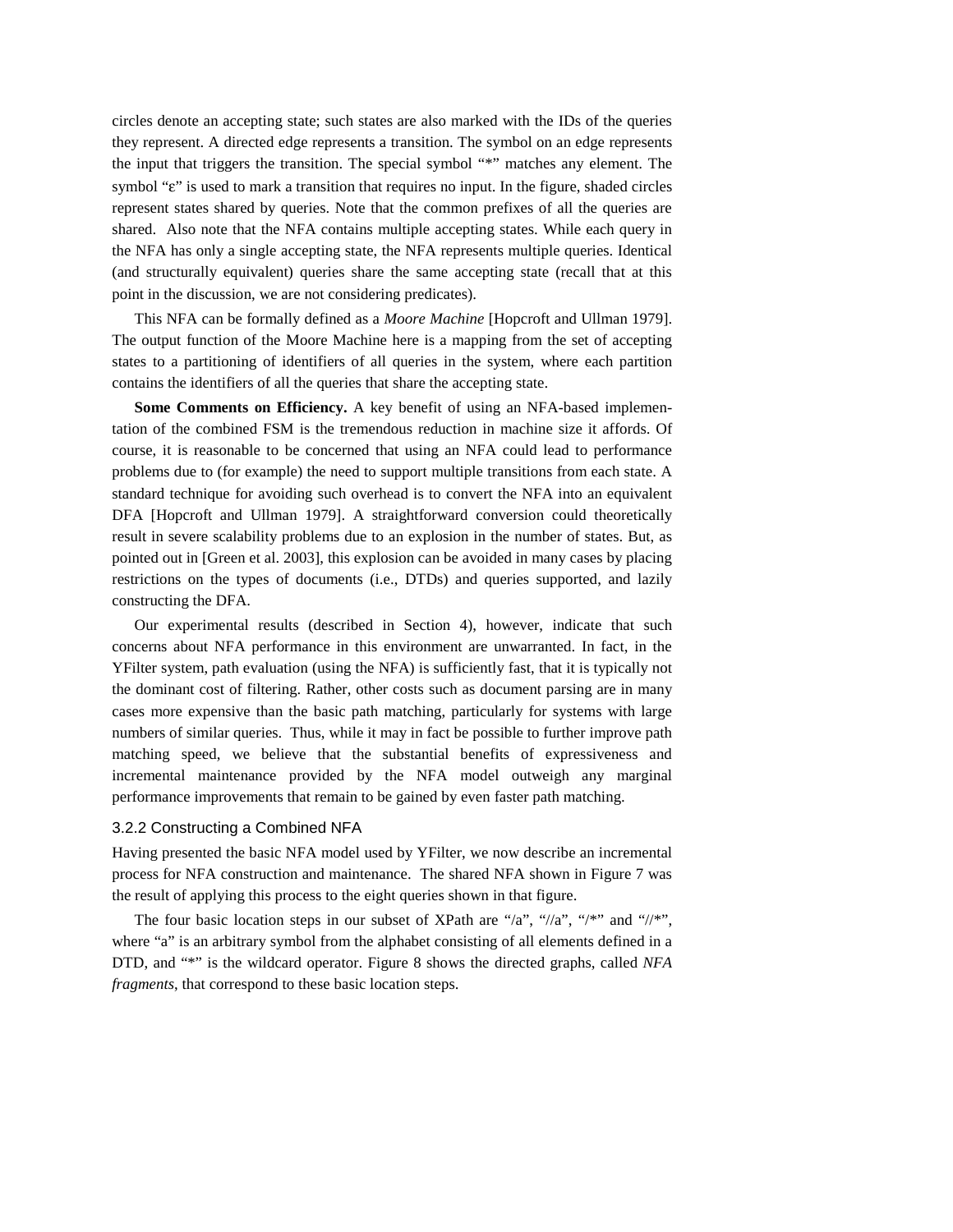



Figure 9: Combining NFA Fragments

Note that in the NFA fragments constructed for location steps with "//", we introduce an  $\varepsilon$ -transition moving to a state with a self-loop. This  $\varepsilon$ -transition is needed so that when combining NFA fragments representing "//" and "/" steps, the resulting NFA accurately maintains the different semantics of both steps (see the examples in Figure 9 below). The NFA for a path expression, denoted as  $NFA_p$ , can be built by concatenating all the NFA fragments for its location steps. The final state of this  $NFA_p$  is the (only) accepting state for the expression.

*NFAp*s are combined into a single NFA as follows: There is a single initial state shared by all  $NFA$ <sub>p</sub>s. To insert a new  $NFA$ <sub>p</sub>, we traverse the combined NFA until either: 1) the accepting state of the  $NFA_p$  is reached, or 2) a state is reached for which there is no transition that matches the corresponding transition of the *NFAp*. In the first case, we make that final state an accepting state (if it is not already one) and add the query ID to the query set associated with the accepting state. In the second case, we create a new branch from the last state reached in the combined NFA. This branch consists of the mismatched transition and the remainder of the *NFAp*. Figure 9 provides four examples of this process.

Figure 9(a) shows the process of merging a fragment for location step "/a" with a state in the combined NFA that represents a "/b" step. We do not combine the edge marked by "a" and the edge marked by "b" into one marked by "a,b" as in a standard NFA, because the states after edge 'a' and edge 'b' differ in their outputs, so they cannot be combined. For the same reason, this process treats the "\*" symbol in the way that it treats the other symbols in the alphabet, as shown in Figure 9(b).

Figure 9(c) shows the process of merging a "//a" step with a "/b" step, while Figure 9(d) shows the merging of a "//a" step with a "//b" step. Here we see why we need the  $\varepsilon$ transition in the NFA fragment for "//a". Without it, when we combine the fragment with the NFA fragment for "/b", the latter would be semantically changed to "//b". The merging process for "//\*" with other fragments (not shown) is analogous to that for "//a".

The "\*" and "//" operators introduce *Non-determinism* into the model. "\*" requires two edges, one marked by the input symbol and the other by "\*", to be followed. The descendent operator "//" means the associated node test can be satisfied at any level at or below the current document level. In the corresponding NFA model, if a matching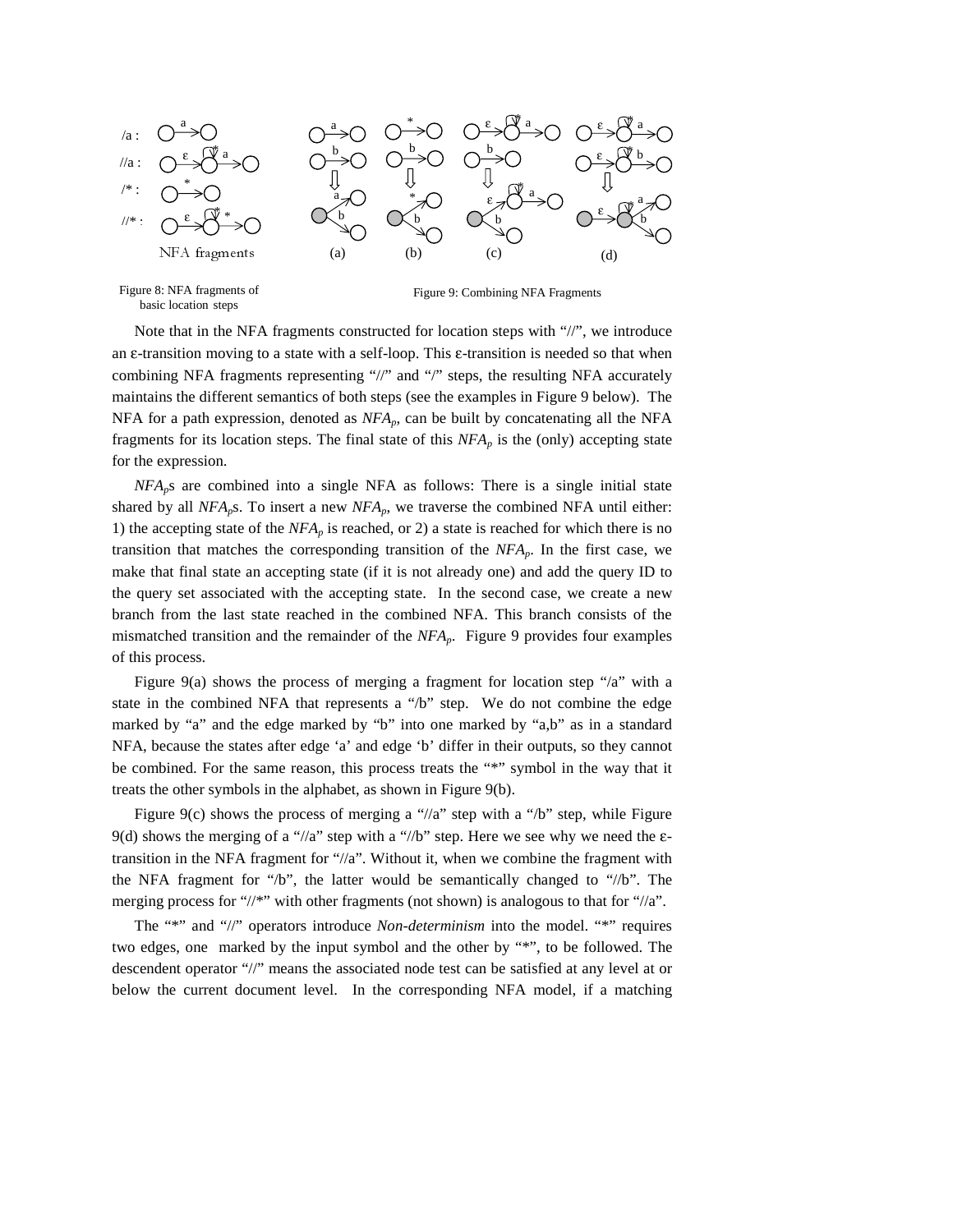symbol is read at the state with a self-loop, the processing must both transition to the next state, and remain in the current state awaiting further input.

It is important to note that because NFA construction in YFilter is an *incremental* process, new queries can easily be added to an existing system. This ease of maintenance is a key benefit of the NFA-based approach.

#### 3.2.3 Implementing the NFA Structure

The previous section described the logical construction of the NFA model. For efficient execution we implement the NFA using a "hash table-based" approach, which has been shown to have low time complexity for inserting/deleting states, inserting/deleting transitions, and actually performing the transitions [Watson 1997].

In this approach, a data structure is created for each state, containing: 1) The ID of the state, 2) type information (i.e., if it is an accepting state or a  $\ell$ -child as described below), 3) a small hash table that contains all the legal transitions from that state, and 4) for accepting states, an ID list of the corresponding queries.

The transition hash table for each state contains [*symbol, stateID*] pairs where the *symbol*, which is the key, indicates the label of the outgoing transition (i.e., element name, "\*", or "ε") and the *stateID* identifies the child state that the transition leads to. Note that the child states of the "ε" transitions are treated specially. Recall that such states have a self-loop marked with "\*" (see Figure 8). For such states (called "//-child" states) we do not index the self-loop. As described in the next section, this is possible because transitions marked with "ε" are treated specially by the execution mechanism.

#### 3.2.4 Executing the NFA

Having walked through the logical construction and physical implementation we can now describe the execution of the machine. Following the XFilter approach, we chose to execute the NFA in an event-driven fashion. As an arriving document is parsed, the events raised by the parser callback the handlers and drive the transitions in the NFA. The nesting of XML elements requires that when an "end-of-element" event is raised, NFA execution must backtrack to the states it was in when the corresponding "start-ofelement" was raised. A stack mechanism is used to enable the backtracking. Since many states can be active simultaneously in an NFA, the run-time stack mechanism must be capable of tracking multiple active paths. Details are described in the following handlers.

**Start Document Handler**: When an XML document arrives to be parsed, the execution of the NFA begins at the initial state. That is, the common initial state is pushed to the runtime stack as the active state.

**Start Element Handler**: When a new element name is read from the document, the NFA execution follows all matching transitions from all currently active states, as follows. For each active state, four checks are performed.

1) First, the incoming element name is looked up in the state's hash table. If it is present, the corresponding *stateID* is added to a set of "target states".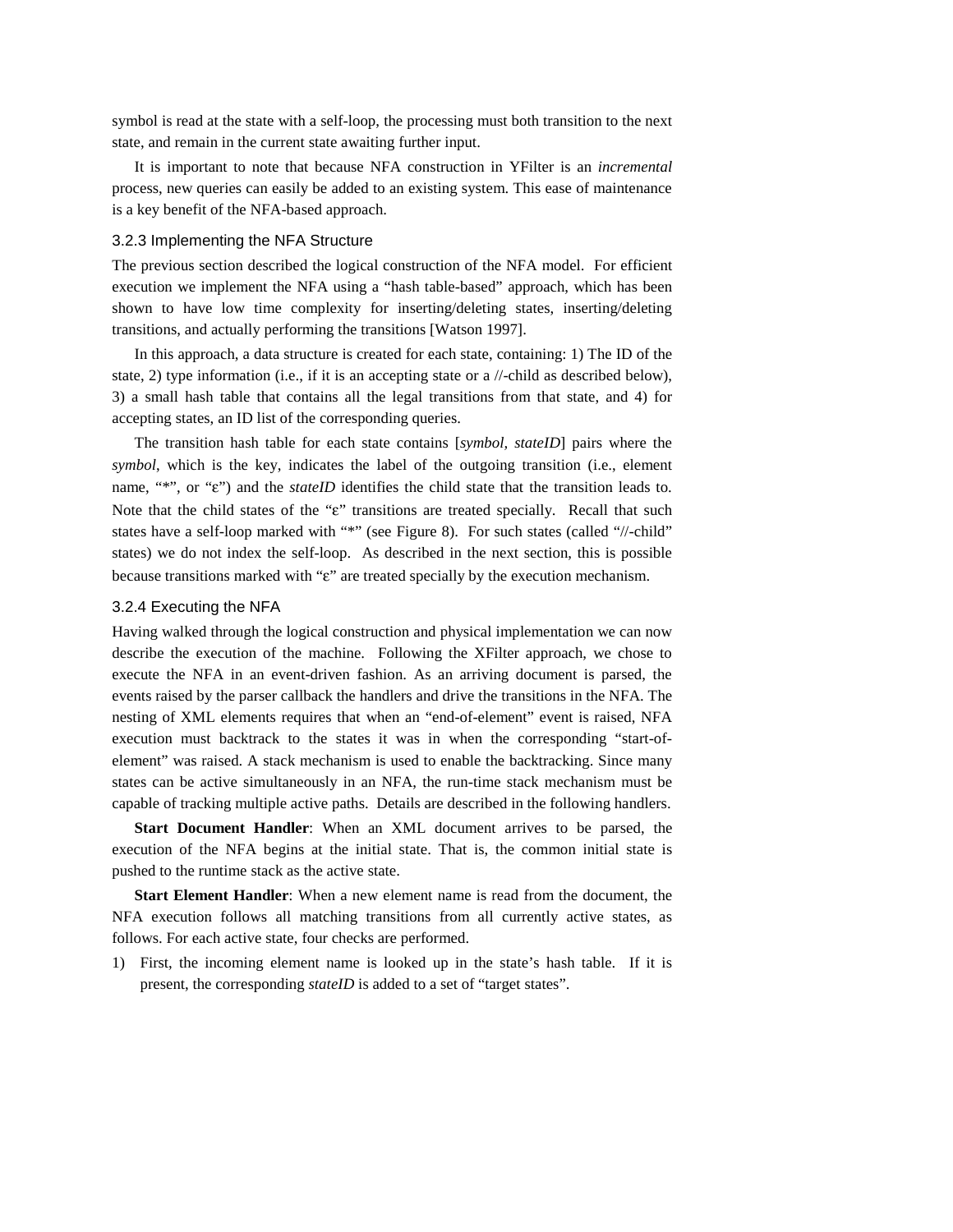

*An XML fragment:*  $$   $<$  $<$  $<$  $$ 

Figure 10: An example of NFA execution

- 2) Second, the "\*" symbol is looked up in the hash table. If it exists, its *stateID* is also added to the set of target states. Since the "\*" symbol matches any element name, a transition marked by it is always performed.
- 3) Then, the type information of the state is checked. If the state itself is a "//-child" state, then its own *stateID* is added to the set, which effectively implements a selfloop marked by the "\*" symbol in the NFA structure.
- 4) Finally, to perform an ε-transition, the hash table is checked for the "ε" symbol, and if one is present, the //-child state indicated by the corresponding *stateID* is processed recursively, according to the three rules above.<sup>3</sup>

After all the currently active states have been checked in this manner, the set of "target states" is pushed onto the top of the run-time stack. They then become the "active" states for the next event. If a state in the target set is an accepting state the identifiers of all queries associated with the state are collected and added to an output data structure.<sup>4</sup>

**End Element Handler**: When an end-of-element is encountered, backtracking is performed by simply popping the top set of states off the stack.

Finally, it is important to note that, unlike a traditional NFA, whose goal is to find one accepting state for an input, our NFA execution must find all matching queries. Thus, even after an accepting state has been reached for a document, the execution must continue until the document has been completely processed.

An example of this execution model is shown in Figure 10. On the left of the figure is the index created for the NFA of Figure 7. The number on the top-left of each hash table is a state ID and hash tables with a bold border represent accepting states. The right of the figure shows the evolution of the contents of the runtime stack as an example XML fragment is parsed. In the stack, each state is represented by its ID. An underlined ID indicates that the state is a //-child.

## 3.3 A Hybrid Approach

 $\overline{a}$ 

<sup>&</sup>lt;sup>3</sup> Note that this process traverses at most one additional level, since //-child nodes cannot themselves contain an "<sup>ε</sup>" symbol. 4 If predicate processing is not needed, we can also mark the accepting state as "visited" to avoid processing

matched queries more than once.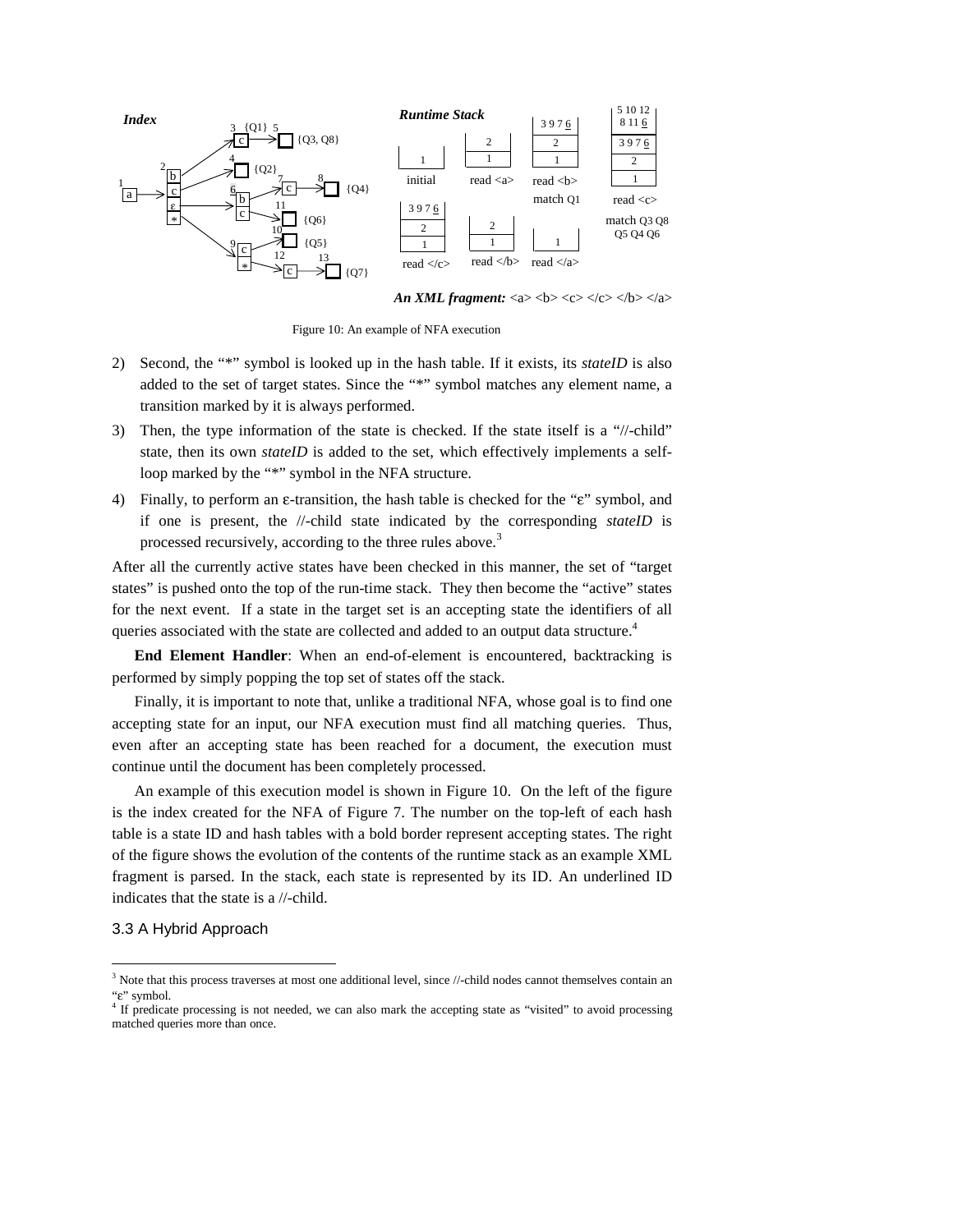We have developed a third approach, called "Hybrid", as a compromise between the XFilter and YFilter approaches. Hybrid is an improved version of XFilter that exploits some path sharing, but not as much as YFilter. In Hybrid, queries are decomposed into substrings containing only "/" operators (i.e., they are split at "\*" and "//" operators). The processing of these substrings is shared, but the processing of the operators between these substrings is done individually for each query.

Hybrid works as follows. First, each query is parsed into a list containing one node for each substring of the query. Each node contains five data items (QueryId, NodePosition, RelativePos, Level, and NextNodePointer), as path nodes in XFilter. The difference is that RelativePos here specifies the distance in document levels from the end of the previous substring to the end of this substring. Then, the substrings of all of the queries are inserted into a single *Trie* index. Inside the index, a candidate list is allocated in each index node that represents the end (i.e., the last element) of a substring. Similar to XFilter, a candidate list here contains nodes representing those substrings that the current execution attempts to match. Initially, candidate lists only contain the nodes for the first substrings of queries.

During the execution, input elements drive the navigation in the *trie* index as in YFilter, but without any concern for "\*" and "//" operators. Each input element initiates a search from the root of the *trie* and also continues searches from index nodes that the navigation reached on the previous input element. As in YFilter, a runtime stack is used for maintaining the list of index nodes representing the current state and for backtracking. When an index node with a non-empty candidate list is encountered, all substring nodes in the list undergo a document level check. For each of those substrings that pass the level check, the expected level of the end of the next substring in the query is updated in the node for the next substring, and that substring node is copied to its corresponding candidate list. In this way, the matching of a substring in the *trie* index is shared by all queries containing this substring, but the transitions between two substrings are done on a query-by-query basis using document level checking as in XFilter.

Independently of our work, Chan et al. developed several algorithms for XML filtering under the name "XTrie" [Chan et al. 2002]. XTrie uses a "minimal decomposition" of queries that is identical to the decomposition we use in Hybrid. Furthermore, Hybrid's execution model is similar in spirit to the "eager TRIE" version of XTrie in that matching of substrings is shared among queries and transitions between substrings are handled on an individual query basis. It is worth noting that "eager TRIE" is not the best performing approach studied by Chan et al. Other optimizations, orthogonal to the issue of sharing, have been developed in that work.

## 4. PERFORMANCE OF STRUCTURE MATCHING

In this section, we examine the performance of path matching in the absence of predicate evaluation. Recall that our development of YFilter was motivated by the desire to share processing during path evaluation. As such, the focus of this performance study is on the impact of such shared processing.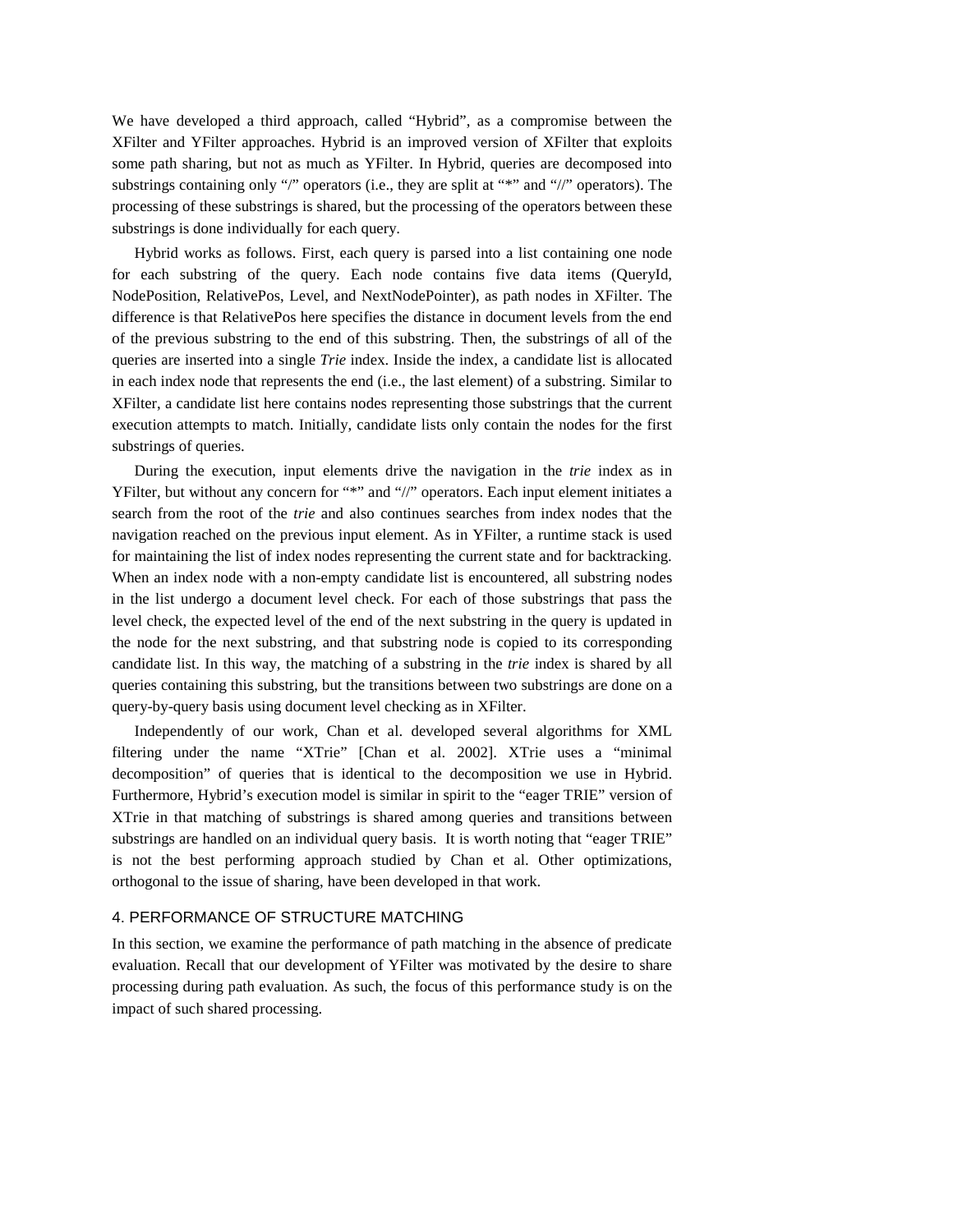# 4.1 Algorithms

We compare the performance of XFilter, YFilter, and Hybrid. In the experiments that follow we use the variant of XFilter with list balance, which was shown to provide better performance overall than the basic XFilter approach [Altinel and Franklin 2000]. Also, for both XFilter and Hybrid, we use a simple optimization that is important in some of our workloads, namely, that *identical* queries are represented in the system only once. We did this by pre-processing the queries and collecting the IDs of identical queries in an auxiliary data structure. This structure is the same as that used by YFilter to manage query IDs in accepting states. YFilter, of course, does not require such an optimization as it naturally shares processing of identical queries.

Despite the similarity between Hybrid and XTrie [Chan et al. 2002], we do not claim to do a direct comparison with that work. However, Chan et al. did compare their approaches to XFilter with list balance, so as discussed in the next section, it is possible to gain some insight into the relative performance of our techniques and the variants of XTrie.

## 4.2 Experimental Set-up

We implemented the three algorithms (YFilter, XFilter with list balance, and Hybrid) using Java. All of the experiments reported here were performed on a Pentium III 850 Mhz processor with 384MB memory running JVM 1.3.0 in server mode on Linux 2.4. We set the JVM maximum allocation pool to 250MB, so that virtual memory and other I/O-activity had no influence on the results. This was also verified using the Linux *vmstat*() command.

## 4.2.1 Workload Generation

While, as stated previously, the three matching algorithms do not require or exploit DTD information, we do use DTDs to generate the workloads for our experiments. In this section, we focus on workloads generated using the NITF (News Industry Text Format) DTD [Cover 1999] used in previous studies [Altinel and Franklin 2000; Chan et al. 2002]. We also ran experiments using two other DTDs: The Xmark-Auction DTD [Busse et al. 2001] from the Xmark benchmark, and the DBLP [Ley 2001] bibliography DTD. Some characteristics of these DTDs are shown in Table 1. Note that all of the DTDs allow an infinite level of nesting due to loops involving multiple elements.

|                                  | NITF     | Auction  | DRI P    |
|----------------------------------|----------|----------|----------|
| number of elements names         | 123      |          | 36       |
| number of attributes in total    | 510      | 16       |          |
| maximum level of nesting allowed | infinite | infinite | infinite |
| $T = 1147T$                      |          |          |          |

Table 1: Characteristics of three DTDs

Given a DTD, the tools used to run an experiment include a *DTD parser*, a *query generator,* an *XML generator*, and an *event-based XML parser* supporting the SAX interface [Sax Project 2001]. The DTD parser which was developed using a WUTKA DTD parser [Wutka 2000] outputs parent-child relationships between elements, and statistical information for each element including the probability of an attribute occurring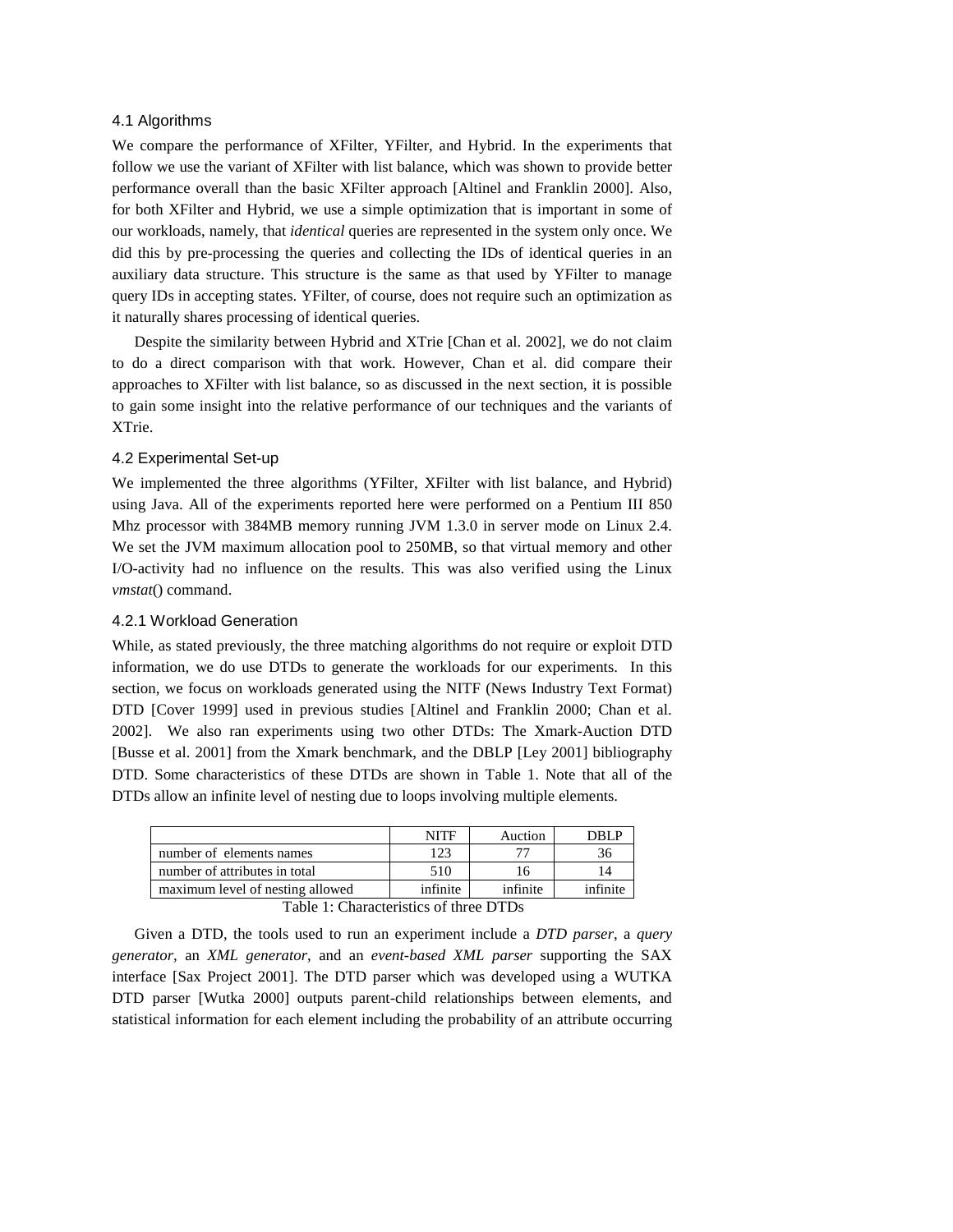in an element (randomly chosen between 0 and 1) and the maximum number of values an element or an attribute can take (randomly chosen between 1 and 20). The output of the DTD parser is used by the query generator and the document generator.

We wrote a query generator that creates a set of XPath queries based on the workload parameters listed in Table 2. The query generator generates random query strings according to the input DTD and these parameters. In order to remove some semantic redundancy that may be introduced by this random approach, it performs a simple rewriting step in which the following rules are applied in the presented order: 1) For each occurrence of "//\*" in a query, turn it into "/\*//"; 2) If a query contains multiple consecutive "/\*//" substrings, only keep the first one; and 3) If "/\*//" occurs at the end of a query, remove "//".

| Range          | <b>Description</b>                                         |
|----------------|------------------------------------------------------------|
| 1000 to 500000 | Number of queries                                          |
| 6 to 10        | Maximum depth of XML documents and XPath queries.          |
| $0$ to $1$     | Probability of a wildcard "*" occurring at a location step |
| $0$ to $1$     | Probability of "//" being the operator at a location step  |
| True or False  | Ouery strings required to be unique?                       |
| 0 to 20        | Number of predicates per query                             |
| $0$ to $3$     | Number of nested paths per query                           |
| 2, 3, 5        | Max. no. of repeats of an element under a single parent    |
|                |                                                            |

Table 2: Workload parameters for query and document generation

The query generator can be set to create workloads with or without duplicate queries. We refer to this later mode as the *distinct* mode. If duplicates are allowed, the generator is simply invoked Q times. Otherwise, in distinct mode the query generator is invoked repeatedly until Q syntactically unique queries are produced. Of course, in such a *distinct* workload there may be significant overlap in the query strings but no two strings will be identical. Note that in most of the experiments reported in this study, the query generator is used in the distinct mode.

For document generation, we used IBM's XML Generator [Diaz and Lovell 1999] to generate the document structure. Two parameters are passed to the generator: maximum depth D, and RP, which specifies the maximum number of times that an element can be repeated under a single parent. As a default, RP is limited to 3. Then attributes of elements were generated according to their probabilities of occurring. The value of an element or an occurring attribute was randomly chosen between 1 and the maximum number of values it can take.

For each DTD we generated a set of 200 XML documents. All reported experimental results are averaged over this set. For each experiment, a set of queries was generated according to the workload setting. For each algorithm run in an experiment, queries were preprocessed, if necessary, and then bulk loaded to build the index and other data structures. Then XML documents were read from disk one after another. The execution for a document returned a bit set, each bit of which indicates whether or not the corresponding query has been satisfied. We began a new process for each experiment run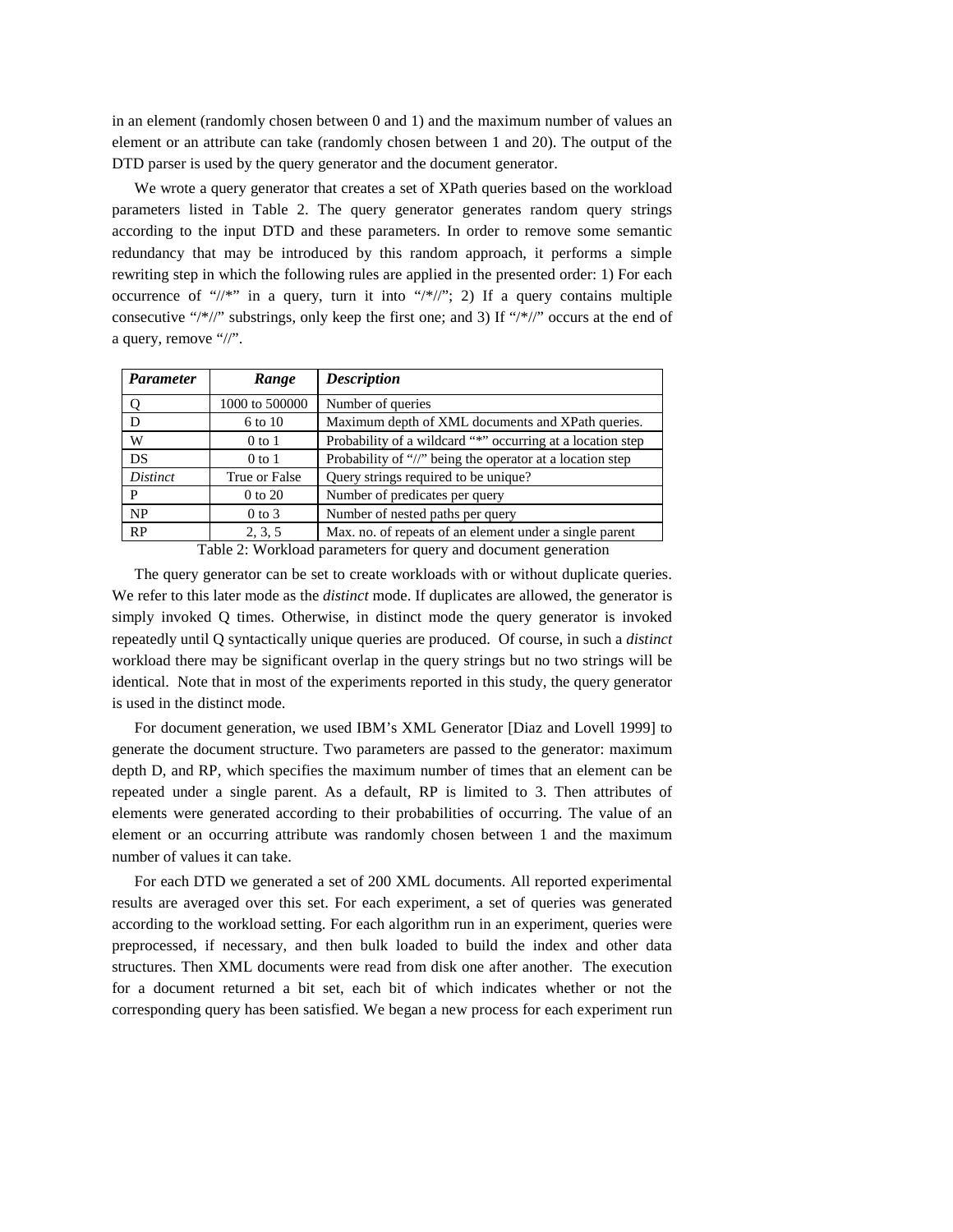of an algorithm (i.e., 200 documents), to avoid complications from Java's garbage collector.

## 4.2.2 Metrics

Previous work [Altinel and Franklin 2000; Chan et al. 2002] used "filtering time" as the primary performance metric, which is the total time to process a document including parsing and outputting results. Noting that Java parsers have varying parsing costs, we instead report on a slightly different performance metric we call "multi-query processing time (MQPT)". MQPT captures all costs attributable to the filtering algorithms themselves. It is simply the filtering time minus the document parsing time. That is:

#### *Multi-query processing time* (*MQPT*) = Filtering time – Document parsing time

*Filtering time* = Wall clock time from the start of document parsing to the end of output

MQPT for path matching consists of two components: path navigation and result collection. The former captures the cost of state transitions driven by received events. The latter is the cost to collect the identifiers of queries from the auxiliary data structures and to mark them in the result bit set. Note that when only distinct queries are used in experiments, the cost of result collection is negligible.

Where appropriate, we also report on other metrics such as the number of transitions followed, the size of the various machines, and the costs associated with maintenance, etc.

## 4.3 Efficiency and Scalability

Having described our experimental environment, we begin our discussion of experimental results by presenting the MQPT results for the three alternatives as the number of queries in the system is increased.

#### 4.3.1 Experiment 1: NITF

In this experiment we generated 200 XML documents using the NITF DTD under the workload ( $D = 6$ ,  $RP = 3$ ). The average length of generated documents is 77 in terms of start-end element pairs. The average level of nesting of elements is 5.45.

We first examine the MQPT for the three algorithms as the number of *distinct* queries in the system is increased from 1000 to 150,000 with the probability of "\*" and "//" operators each set to 0.2. With this setting, each query contains approximately one "\*" operator and one "//" operator. Recall that in this section we are studying structure matching only, so there are no predicates on the elements. Predicate processing is studied subsequently, in Section 5.

The results are shown in Figure 11. As can be seen in the figure, YFilter provides the significantly better performance than the other two across the entire range of query populations. XFilter is the slowest here by far, and not surprisingly, Hybrid's performance lies between the two.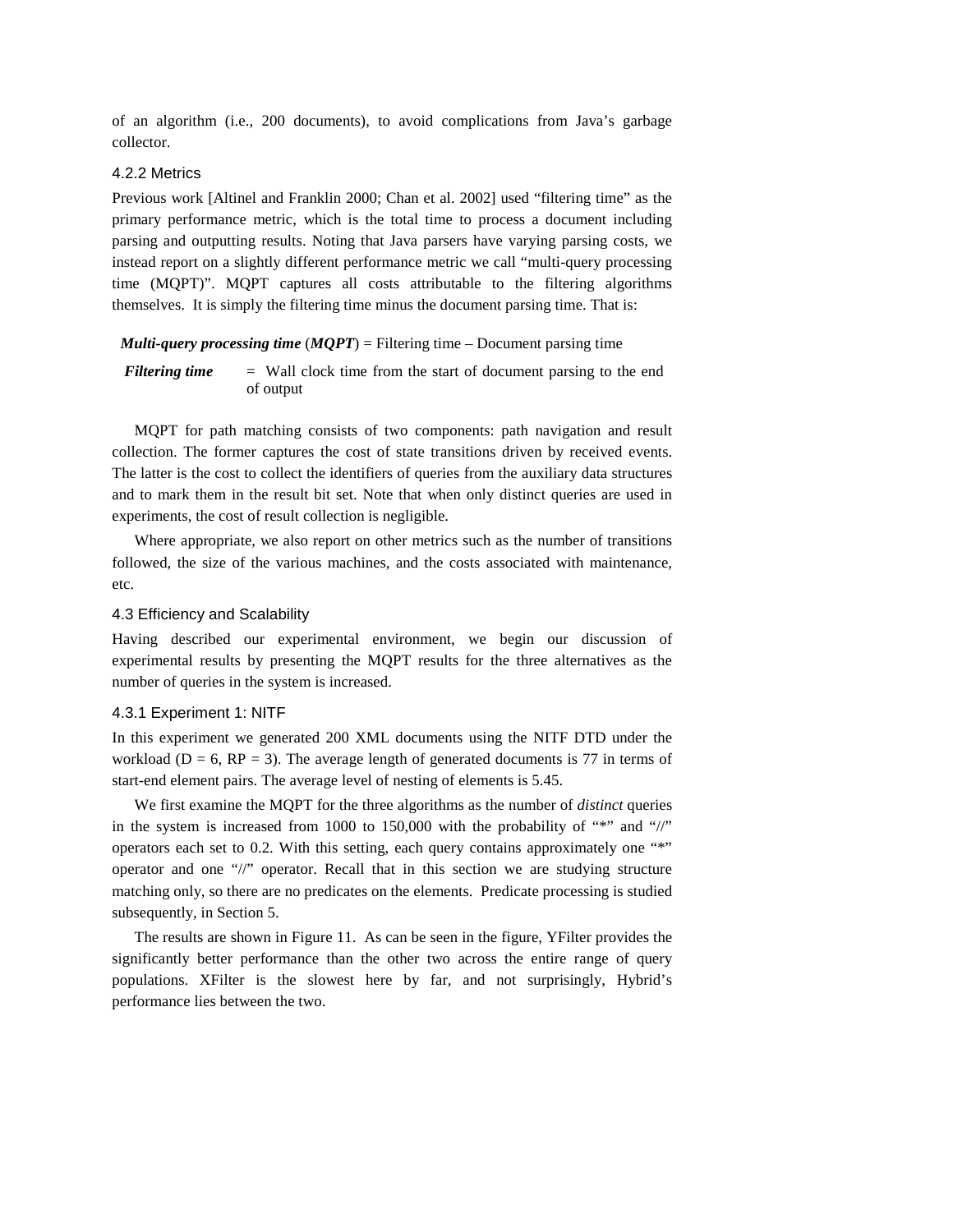As the number of queries increases, YFilter exhibits a slight cost increase and levels off around 30ms when Q is larger than 50,000. In contrast, the processing cost of XFilter increases dramatically, to 732ms at 100,000 and runs out of memory after this point, while Hybrid takes 344ms at this point. Thus YFilter exhibits an order of magnitude improvement for path matching over these other schemes.<sup>5</sup>

The performance benefits of YFilter come from two factors. The first is the benefit of shared work obtained by the NFA approach. YFilter is the most effective of the three at exploiting commonality among similar, but not exactly identical queries, as it can share all common prefixes of the paths. The second factor is the relatively low cost of state transitions in YFilter compared to the others, which results from the hash-based implementation described in Section 3.2. We verified this by comparing the improvement ratio of YFilter over XFilter in terms of path navigation time with that in terms of the number of transitions. For example, when Q is 100,000, XFilter makes 7.4 times more transitions but takes 25.2 times longer to navigate.

The experiment just described, like other XML filtering studies [Altinel and Franklin 2000; Chan et al. 2002; Lakshmanan and Parthasarathy 2002; Green et al. 2003] did not address the effect of duplicate path queries on the query processing time. Duplicate paths, however, are likely to exist in a large filtering system. For this reason, we re-ran the previous experiment with the query generator set to not remove duplicates. Figure 12 shows the MQPT of three algorithms as the number queries in the system is varied from 1,000 to 500,000.

Compared to Figure 11, YFilter still achieves a significant performance improvement over Hybrid and XFilter, but the differences among the algorithms are not as great. In particular, XFilter and Hybird seem to scale better, and the cost of YFilter increases.

We measured the number of distinct queries among random queries and report them in Table 3. It shows the relatively slow increase in the number of distinct queries. Since all three algorithms represent identical queries only once, they all benefit from the slow increase, which explains the improved MQPT of Hybrid and XFilter.

| Number of random queries $(x1000)$   1                                       |  |  |  |  | $100$   200   300   400   500 |  |
|------------------------------------------------------------------------------|--|--|--|--|-------------------------------|--|
| Number of distinct queries (x1000)   0.53   15.7   24.2   30.5   35.6   40.0 |  |  |  |  |                               |  |
| Table 3: Number of distinct queries out of randomly generated queries        |  |  |  |  |                               |  |

(NITF, D=6, W=0.2, DS=0.2)

We further decompose the MQPT into two component costs: path navigation and result collection. Results are shown in Figure 13. For each data point, the bars represent from left to right: YFilter, Hybrid, and XFilter. The cost of path navigation at each data point is consistent with that for the same number of distinct queries in Figure 11. The cost of result collection, however, becomes significant. Even though we coded result collection carefully, e.g. using unsynchronized data structures and avoiding ID instance

 $\overline{a}$ 

<sup>&</sup>lt;sup>5</sup> Note that the performance of XTrie was also compared with that of XFilter [Chan et al. 2002] for a similar workload. The fastest algorithm studied there, called Lazy Trie, was shown to have only about a 4x improvement over XFilter.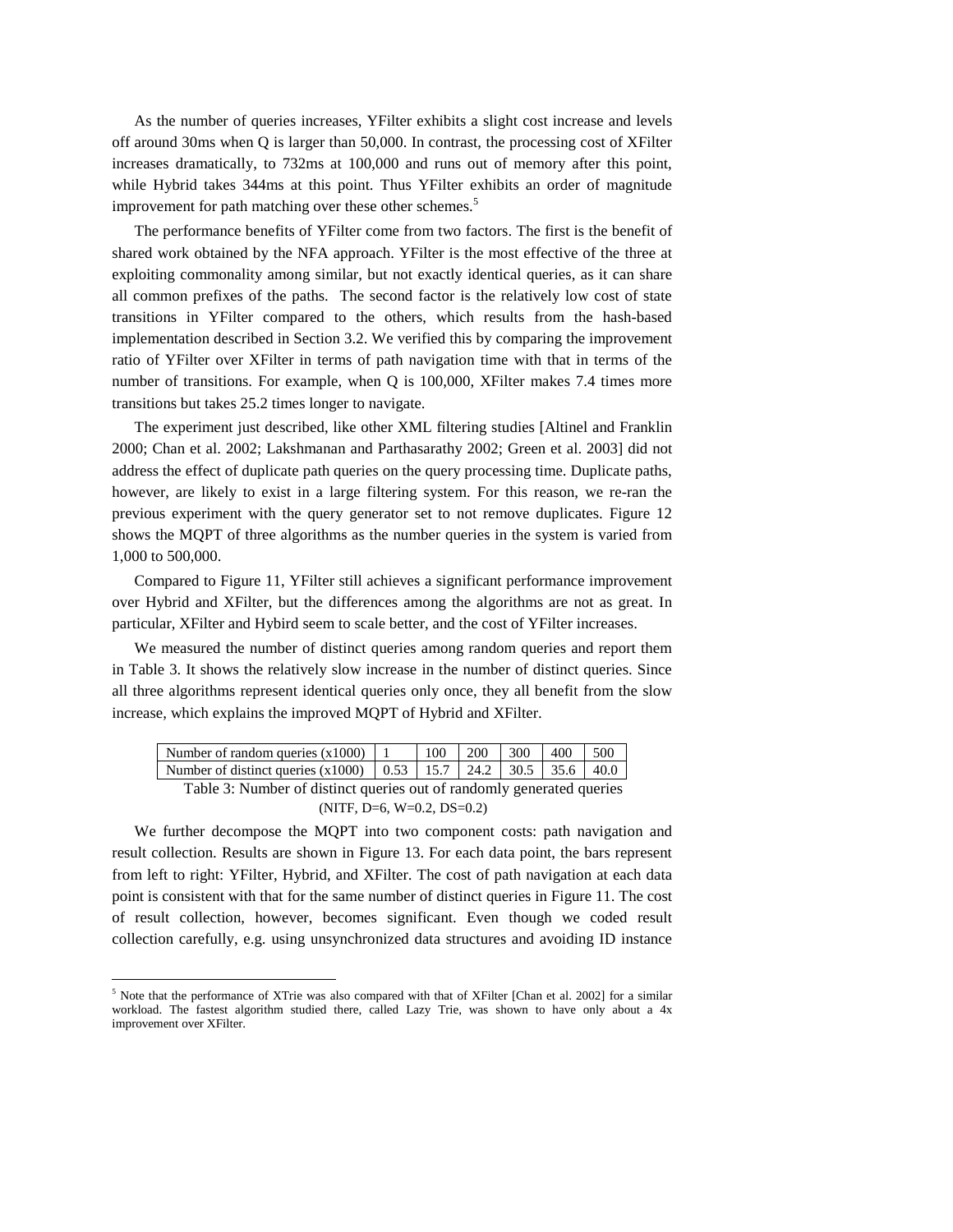



Figure 11: Varying number of distinct queries (NITF, D=6, W=0.2, DS=0.2)

Figure 12: Varying number of queries (with duplicates) (NITF, D=6, W=0.2, DS=0.2)



No. of random queries (x1000) (bars left to right: yfilter, hybrid, xfilter(lb)) Figure 13: Component costs for processing queries containing duplicates (NITF, D=6, W=0.2, DS=0.2)

copies, its cost is still high in this experiment, because a high percentage of path expressions match each document (34% here for each value of Q compared to less than 10% for most values of Q in the previous experiment using distinct queries). Note that in Figure 13, the MQPT of YFilter is dominated by the cost of result collection starting from the point of Q=300,000. At this point, the number of query IDs collected is 9.3 times the number of state transitions YFilter makes.

The above results for duplicate path queries indicate that experiments using distinct paths may tend to magnify the differences among filtering algorithms in scenarios where duplicate queries are likely. To exhibit a significant performance improvement in practical workloads containing duplicate queries, a filtering algorithm needs to outperform others by a wide margin, as YFilter outperforms Hybrid and XFilter.

Similarly, for both the distinct and random workloads, document parsing is another fixed overhead that contributes to overall filtering time (recall that parsing is not included in MQPT). For example, the Xerces [Apache 1999] parser we used, set in a nonvalidating mode, took 168ms on the average to parse a document, completely dominating the NFA-based execution in both cases. We also tried other publicly available java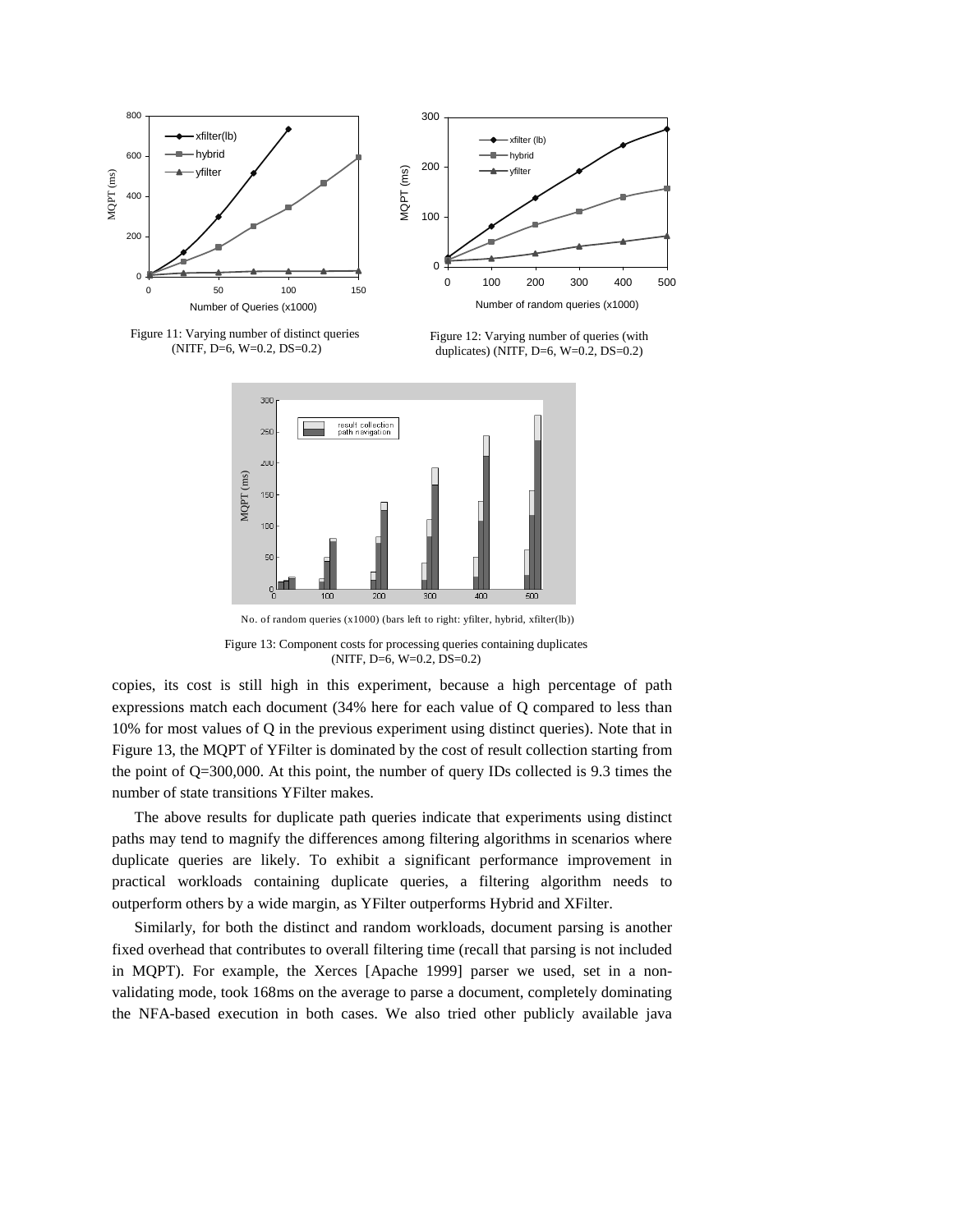

parsers including Java XML Pack [Sun Microsystems 2001] and Saxon XSLT processor [Kay 2001] supporting SAX 2.0. Saxon gave the best performance at 81 ms, still substantially more than the NFA navigation  $cost<sup>6</sup>$  Thus, while we do not claim that YFilter is the fastest possible path matching approach, it is clear that its performance for both these workloads is sufficiently fast that any further improvements in path navigation time will have at best, a minor impact on overall performance.

## 4.3.2 Experiment 2: Other DTDs

 $\overline{a}$ 

We also ran experiments using two other DTDs: DBLP and Xmark-Auction. For these two DTDs, we set the maximum depth D to 8 in order to generate a relatively large set of distinct queries. The setting of W and DS is the same as the previous experiments and we report results only for the *distinct* query workload. Due to their DTD structures, DBLP tends to generate very short documents, while Xmark-auction tends to produce very long ones. We adjusted the RP parameter to control the document lengths for our experiments. For DBLP, RP was set to 5 and the generated documents contain on average, 16 start and end elements pairs. For Auction, we set RP to 2, obtaining an average document length of 175. The results of these experiments are similar to those obtained using the NITF workload. Space precludes us from describing these results in detail, so we summarize them here.

Figure 14 shows the MQPT results for the Xmark-Auction workload as Q is varied from 1,000 to 100,000. As can be seen in the figure, the trends observed using NITF are also seen here: YFilter performs substantially better than XFilter and Hybrid is in between the others. Since documents here are 2.3 times as long as those of NITF, all algorithms take longer to filter the documents. XFilter, however, is particularly sensitive to the length of documents because its FSM representation and execution algorithm result in significant memory management overhead, which in turn invokes garbage collection much more frequently.

 $6$  We have also experimented with C++ parsers, which are much faster, but even with these parsers we would expect parsing time to be at best similar to the cost of path navigation with YFilter, particularly if YFilter were also implemented in C++!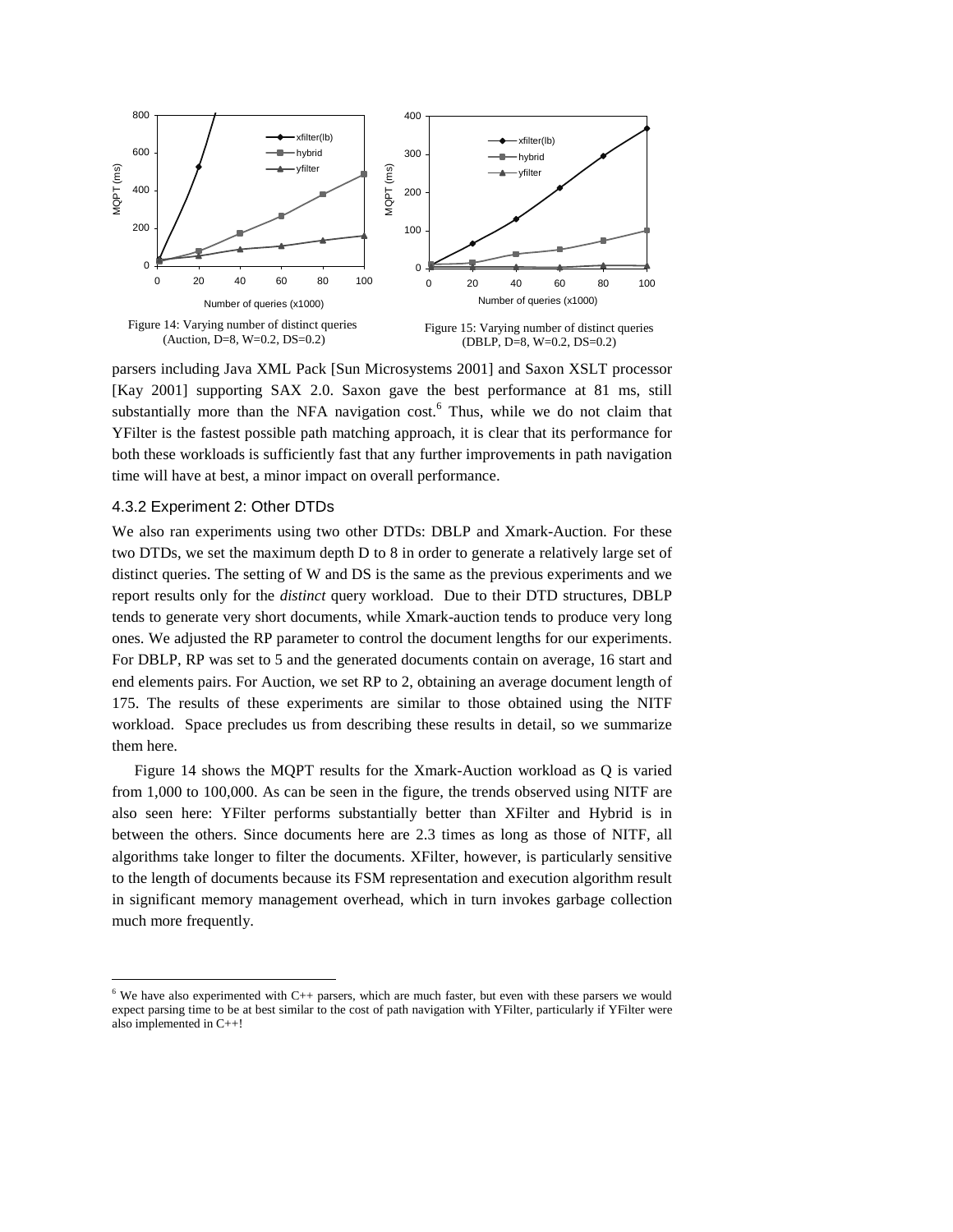

Figure 16: Varying maximum depth (NITF, Q=50,000, W=0.2, DS=0.2)

When the DBLP DTD is used, all algorithms run much faster, as shown in Figure 15. However, even though the documents used here are very short, YFilter still achieves substantial performance improvement over XFilter (e.g., 46 times at Q=100,000).

#### 4.4 Experiment 3: Varying the maximum depth

 $\overline{a}$ 

In this experiment, we examine the impact of document depth on the performance of the three algorithms. Of particular concern is the performance of YFilter, since deep documents could theoretically cause an exponential blow-up in the number of active states for NFA execution. We used the NITF DTD in all the following experiments. The maximum depth was increased from 6 to  $10<sup>7</sup>$  For each D value, we generated 50,000 distinct queries.

As can be seen in Figure 16, the MQPT for all algorithms increases with the document depth, but YFilter remains the fastest. More importantly, the increase for YFilter is linear. To provide a better understanding these behaviours, we report the statistics on documents and queries used in this experiment in Table 4. Note that the average document depth (i.e., the average depth of all paths in each document) and query depths do not increase as quickly as D. This is because the DTD dictates that many paths cannot reach a very deep level. As the maximum repeat RP was fixed to 3 in this experiment, a larger value of D also caused longer documents (i.e., more start/end element pairs) to be generated.

| Maximum Depth D      |      |      |      |      |      |
|----------------------|------|------|------|------|------|
| Avg. Document depth  | 5.45 | 6.06 | 6.68 | 7.28 | 7.69 |
| Avg. Query depth     | 5.05 | 5.70 | 6.09 | 6.35 | 6.53 |
| Avg. Document length | 77   | 107  | 154  | 22.1 |      |

Table 4: Characteristics of documents and queries as maximum depth varies

Note that we stopped increasing D at 10, because we expect that in large scale XML filtering scenarios, documents even that deep will be quite rare. In other scenarios such as general XML query processing in large databases, some researchers expect that documents may be more deeply nested. While such scenarios are beyond the scope of this paper, the interested reader is referred to [Bruno et al. 2003] for a discussion of the performance of NFA-based solutions in such settings.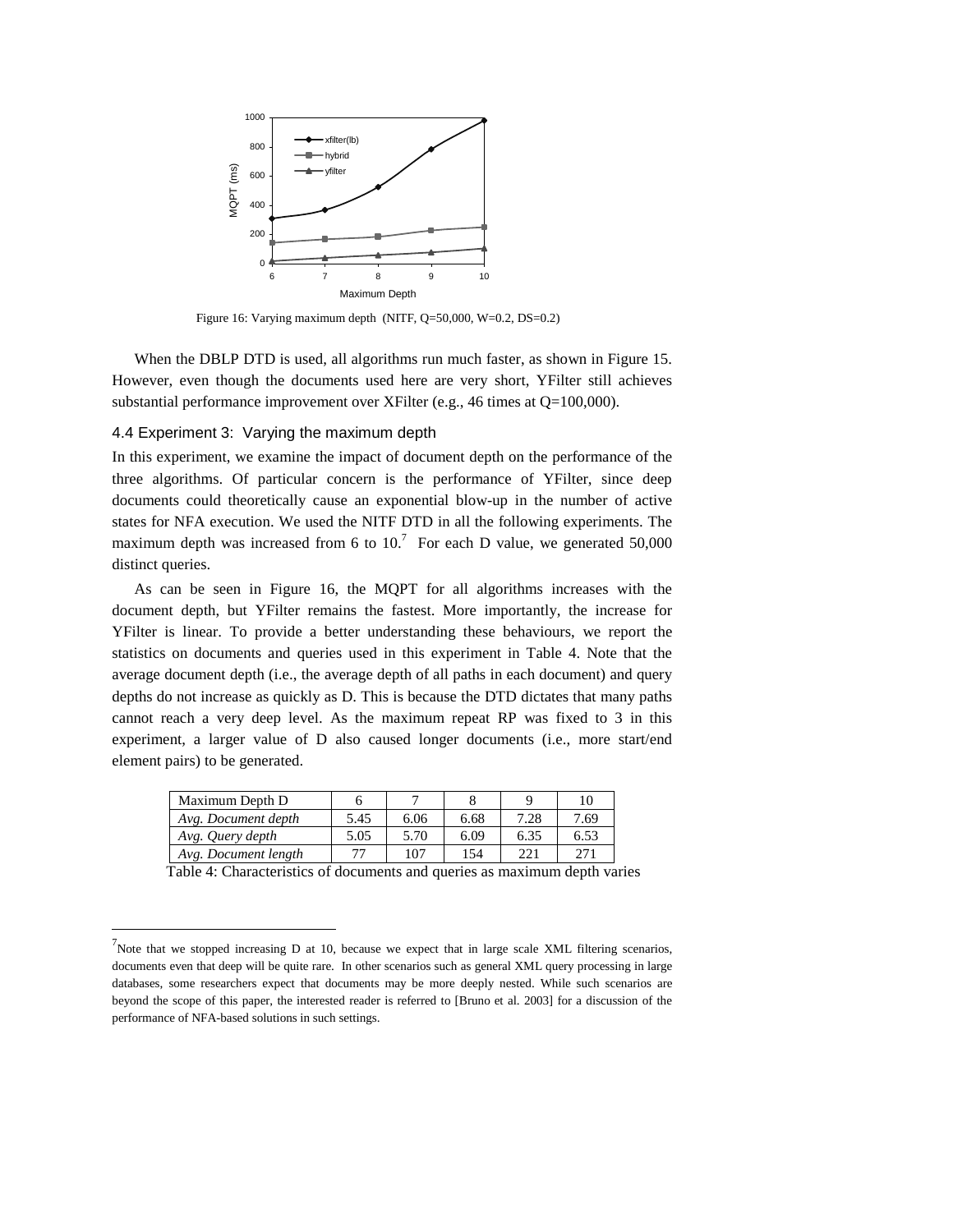Given these statistics, the increase in MQPT of the filtering algorithms can be explained by two factors: the increased document length and the increased document depth. In the case of YFilter, the number of state transitions made increases 5.9 times as D is increased from 6 to 10. Much of the increase comes from the simple fact that there are 3.5 times more start/end element pairs in the documents when  $D = 10$  compared to when  $D = 6$ . Although the increased document depth could theoretically cause exponential increase in the number of transitions, we did not observe it in this experiment, because in the NFA execution, most input elements can trigger transitions only from a limited subset of the active states.

Note that the NITF DTD we use is one of the few complicated DTDs published online in terms of the number of elements allowed to be recursive (26 out of 123 elements). For this reason, we anticipate YFilter's performance shown in this experiment to serve as a good indicator of its sensitivity to the maximum level of element nesting in most other practical workloads.

## 4.5 Experiment 4: Varying Non-determinism

In the previous experiments, we kept W and DS (the probability of "\*" and "//" operators, respectively) fixed at 0.20. Wildcards and "//" operators, however, are the sources of nondeterminism in our NFA-based model. Thus, in this set of experiments we investigate their impact on filtering performance. In order to separate the effects of these two parameters, we fixed one at 0 while varying the other. Note also that we use a large D value (10) in order to allow a reasonable number of distinct queries to be generated for all measured values of W and DS.

Varying W and DS can dramatically impact the properties of the query sets produced by the query generator. Thus, for these experiments we modified our query generation technique. We first generated a large set of distinct queries using the setting  $(D=10, W=0,$ DS=0). Then to experiment with different W values, for each query in this set, elements were replaced with wildcards with probability  $= W$ ; if due to this process, a query became identical to an existing one in the query set, the duplicate query was not added to the set. Query sets for the cases with varying DS were generated similarly.

## 4.5.1 Varying W

 $\overline{a}$ 

Figure 17 shows the MQPT results when W is varied from 0 to 0.8 with  $Q = 50,000$ .<sup>8</sup> As can be seen in the figure, YFilter again significantly outperforms the others. Note also that it is much less sensitive to this parameter than the other two algorithms. The reason for YFilter's low sensitivity to W is explained as follows. As W increases, the size of the NFA changes slowly, due to the prefix sharing among path expressions. As W is increased from 0, the NFA grows somewhat because the addition of wildcards adds new paths to the NFA. As W is further increased, the NFA size actually begins to decrease, as the queries become more similar to each other. In this experiment, the NFA begins with

<sup>8</sup> Note that at W=1 very few distinct queries can be generated, so that case is not shown here.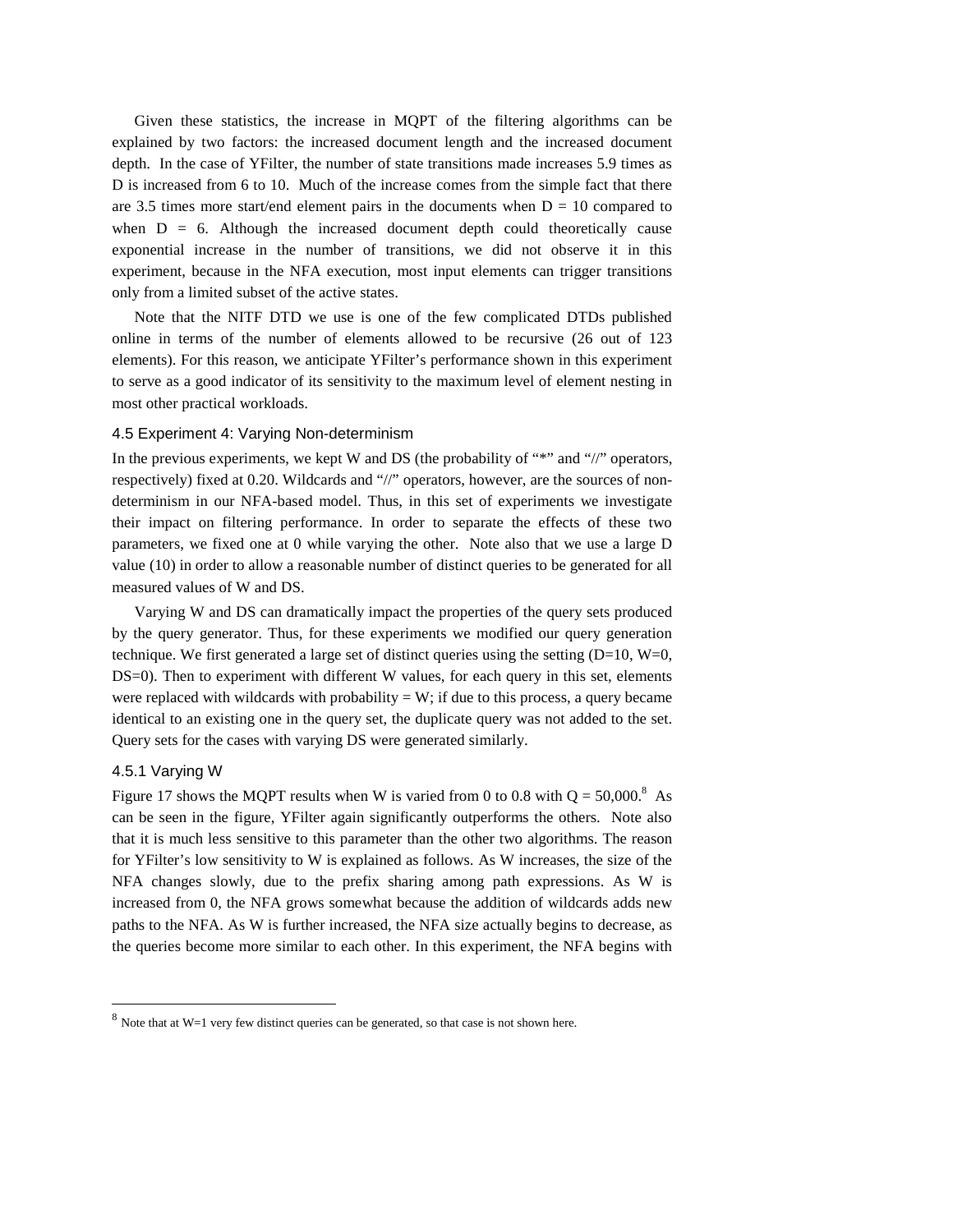

approximately 82,000 states (when  $W = 0$ ), and increases to a high of approximately 112,000 when  $W = 0.4$ .

In contrast, XFilter's performance improves with increasing W. Since XFilter does not store nodes for wildcards, the number of transitions it makes is reduced as wildcards are added.

In this experiment, the performance of Hybrid demonstrates that it does in fact share common attributes with both XFilter and YFilter. When W and DS are both set to 0, Hybrid is similar to YFilter as there is no decomposition of queries. As W (or DS) increases, Hybrid moves more towards XFilter due to increased query decomposition. Beyond a certain point ( $W = 0.4$ , here), the benefit of not processing wildcards becomes dominant, and Hybrid's performance improves along with XFilter's.

## 4.5.2 Varying DS

Figure 18 shows the effect of varying DS (the probability of "//" operators) from 0 to 1 with  $Q = 10,000$  (a smaller number of queries was used here because XFilter was unable to complete for the mid-range values of DS with more queries). As in the previous experiment, YFilter has the best performance overall and is less sensitive to the parameter setting than the other two.

The performance of YFilter is again largely explained by the change in the machine size. As DS is increased from 0 to 1, the machine size first increases because of the diversity of axes in location steps in queries, and then decreases, as queries become more similar to each other. The turning point here occurs at  $DS = 0.6$ , where the machine size is 2.8 times that at  $DS = 0$ , resulting in a 3.2 times increase in MQPT. The performance degradation is kept small due to the shared representation and processing of "//" operators among multiple queries.

In contrast, XFilter does pay a large performance penalty as DS is increased. This penalty is due to overhead it incurs when processing "//" operators in the presence of recursive elements. Recall that (as described in Section 3.1.3) in XFilter, if a location step "//a" can be matched by recursive "a" elements, the path node of the subsequent location step will be promoted to its candidate list each time "//a" is matched. In XFilter's implementation, if the subsequent location step contains a "//" operator (e.g.  $\frac{\'}{ }$ /b"), its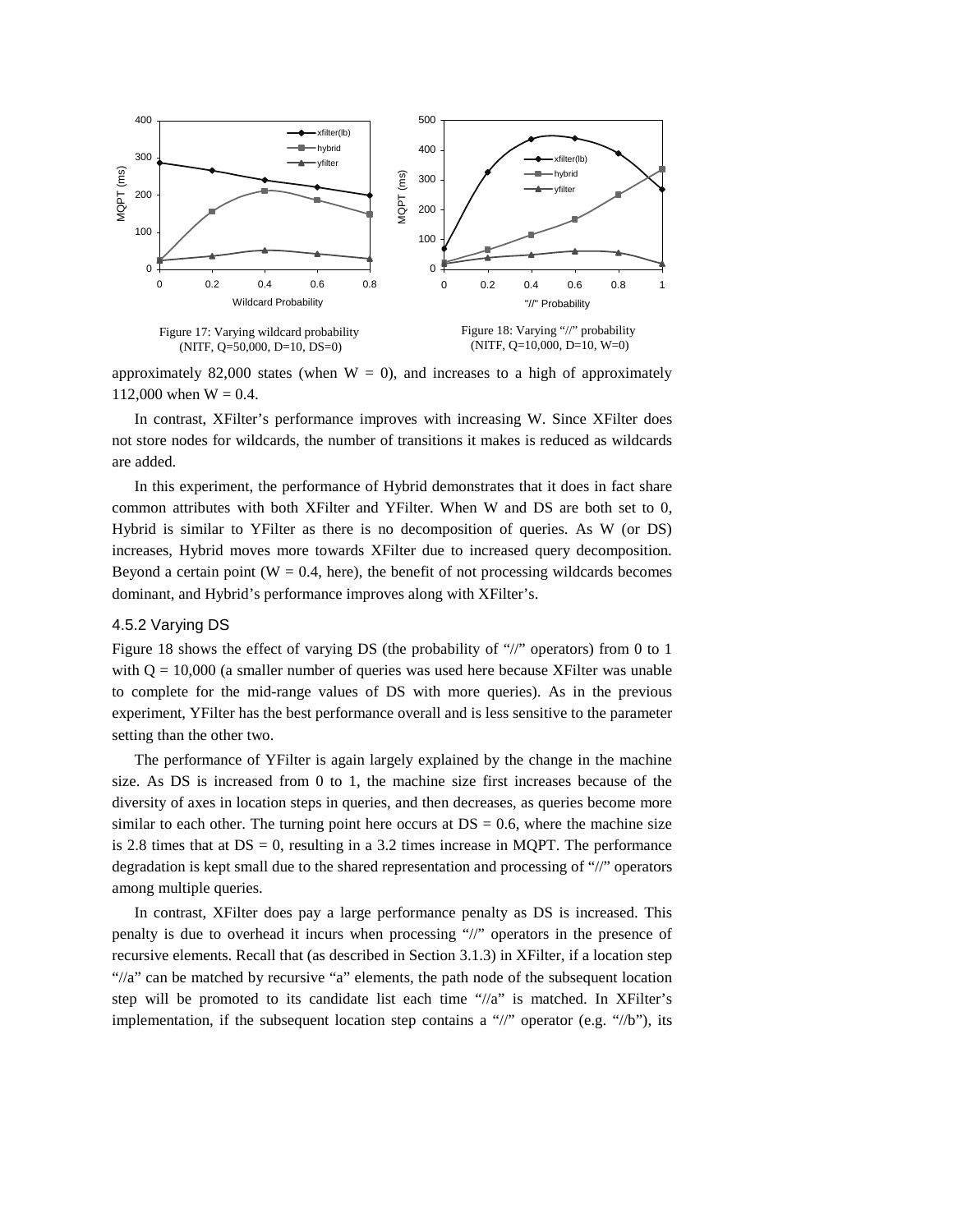path node is simply added to the candidate list multiple times. However, if the next location step contains a '/' operator instead (e.g. "/b"), different instances of this path node are first created and then added to the candidate list to remember all the possible levels where this location step could be matched. Note that the probability of patterns such as "//a/b" first increases with DS and then decreases. The behavior of XFilter in this experiment is determined by multiple promotions of path nodes in general and the overhead of handling these particular patterns.

In this experiment, Hybrid again exhibits characteristics of the other two algorithms. When  $DS = 0$ , Hybrid is similar to YFilter, and as DS is increased, it becomes more like XFilter. Hybrid, however, does not exhibit the bell shape, because it uses a single runtime stack to keep track of the active states as in YFilter, rather than promoting path nodes multiple times to remember different document levels as in XFilter. At  $DS = 1$ , every query is decomposed into single elements and the performance of Hybrid is very close to XFilter. XFilter actually outperforms Hybrid a little as a benefit of using list balancing.

The experiments on non-determinism have shown that compared to the other two algorithms, YFilter shows relatively little sensitivity to the W and DS parameters. Due to prefix sharing, increasing the probabilities has only a modest effect on the size of the NFA. As a result, the filtering cost of YFilter is relatively low and robust to changes in these parameters.

#### 4.6 Experiment 5: Maintenance cost

The last set of experiments we report on in this section deal with the efficiency of maintaining the YFilter structure, which is expected to be one of the primary benefits of the approach. Updates to the NFA in YFilter are handled as follows: To insert a query, we merge its NFA representation with the combined NFA as described in Section 3.2.2, and append the identifier of this query to the end of the query ID list at its accepting state. To delete a query, the accepting state of the query is located and the query's identifier is deleted from the list of queries at this state. If the list becomes empty and the state does not have a child state in the NFA, the state is deleted by removing the link from its parent. The deletion of this state can be propagated to its predecessors. An update to a query is treated as a delete of the old query followed by the insertion of the new one.

Deletion is the dual problem of insertion except that modification of the list at the accepting state can be more expensive than appending an identifier to the list. As demonstrated in the previous sections, YFilter's performance is fairly robust with respect to the number of queries in the system. Thus, instead of deleting queries immediately, we adopt a lazy approach where a list of deleted queries is maintained. This list is used to filter out such queries before results are returned. The actual deletions can then be done asynchronously. Thus, in this section we focus on the performance of inserting new queries.

We measured the cost of inserting 1000 queries with varying numbers of queries already in the index (which can contain duplicate queries). The insert costs are shown in Table 5. With  $Q = 2000$  (i.e., 2000 queries already in the NFA), it takes 77 ms to insert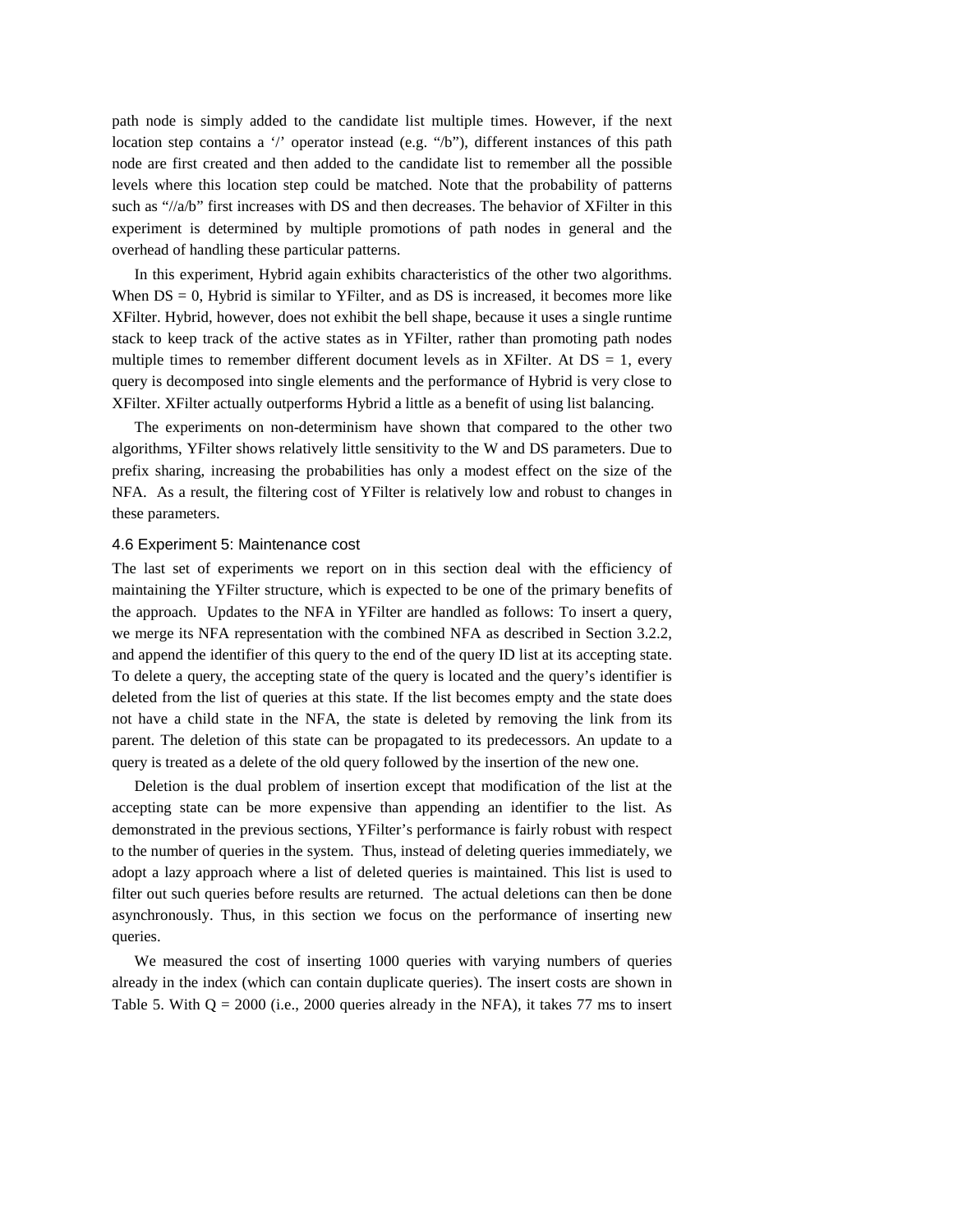the 1000 new queries. At this point, the chance of a query being new is high, requiring new states to be created and transition functions to be expanded by adding more hash entries to the states. However, the cost drops dramatically as more queries are present in the system. Beyond Q=50,000, the insertion cost stabilizes around 5 ms. This is because most path expressions are already present in the index, so inserting a new query can typically be added by simply traversing down a single path to an existing accepting state and appending the query ID to the list at that state.

| O(x1000)                                                                                      |  |  |  |  | 10 | $10 \approx 50$ | $\tilde{}$ | 500. |
|-----------------------------------------------------------------------------------------------|--|--|--|--|----|-----------------|------------|------|
| 1000 Insertions (ms) $\begin{array}{ c c c c c c } \hline 77 & 57 & 30 \\ \hline \end{array}$ |  |  |  |  |    |                 | ≈ົ         |      |
| Table 5: Cost of inserting 1000 queries (ms) (NITF, $D=6$ , $W=0.2$ , $DS=0.2$ )              |  |  |  |  |    |                 |            |      |

## 5. VALUE-BASED PREDICATE EVALUATION IN YFILTER

The previous section demonstrated the substantial performance improvements that can be gained by sharing structure matching through the use of an NFA. This sharing, however, would be greatly reduced if value-based predicates (i.e., predicates on individual elements) were encoded directly into the NFA. In this section, we explore two alternative techniques for handling such predicates in the YFilter framework.

Value-based predicates in XPath address properties of elements, such as their content, their position, and their attributes. Examples include:

- The value of an attribute in an element, e.g., //product/price[@currency = "USD"];
- The text data of an element, e.g., //product/price [text()  $\leq$  300].
- The position of an element, e.g., /catalog/product[position() = 2], which means "select the second *product* child element of the *catalog* element".

Any number of such predicates can be attached to a location step in a query.

In this section, we focus on the processing of predicates on attributes or element position but not on the data. Predicates on element data require additional bookkeeping because the data (if present) is delivered by the parser in separate "characters" events that may arrive at any time between the "start element" event and its corresponding "end element" event.

We have developed two alternative approaches to implement value-based selections. The first approach, called *Inline*, applies selection during the execution of the NFA. The second, called *Selection Postponed* (*SP*), simply runs the NFA as described previously, and then applies the selection predicates in a post-processing phase. Below, we discuss these two alternatives in more detail, and compare their performance experimentally.

#### 5.1 The Inline Approach

For the Inline approach, we extend the information stored in each state of the NFA to include any predicates that are associated with that state. These predicates are stored in a table, as shown in Figure 19. Since multiple path expressions may share a state, this table can include predicates from different queries, so we identify predicates using (*Query Id*, *Predicate Id*) pairs.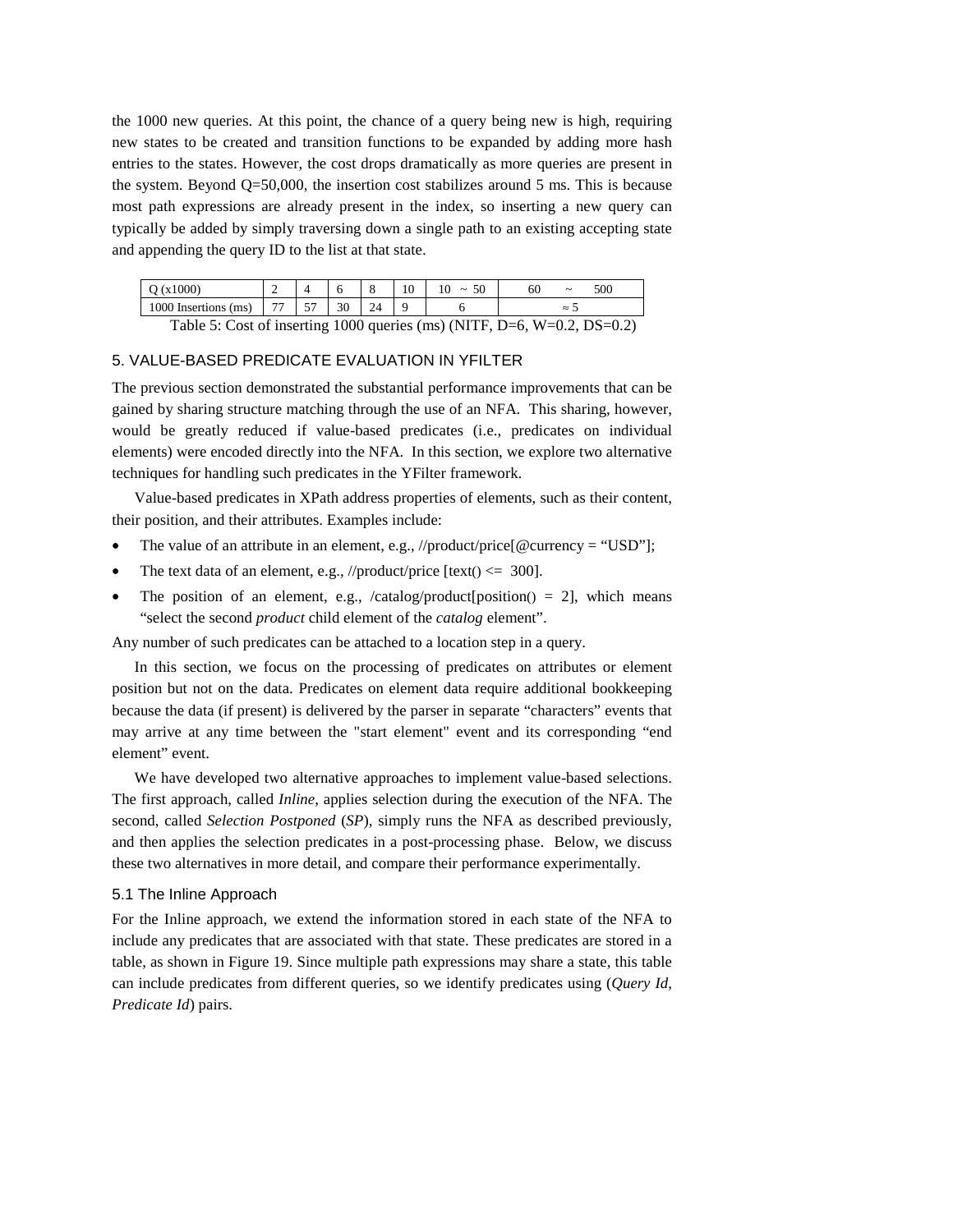

Figure 19: Predicate Storage for Inline

Inline works as follows: When a start-of-element event is received, the NFA transitions as described in Section 3.2.4. For each state reached, the predicates stored there are checked. For each query, bookkeeping information is maintained, indicating which predicates of that query have been satisfied. When an accepting state is reached, the bookkeeping information for the queries of that state is checked, and those queries for which all predicates have been satisfied are returned as matches.

While such an approach sounds conceptually simple, there are several issues to consider. The first is the potential benefit of checking predicates early. The failure of a predicate at a state does not necessarily stop processing along that path because there may be other queries sharing the state that did not fail. Furthermore, if a query contains a "//" prior to a predicate, then even if the predicate fails, the query effectively remains active due to the non-determinism introduced by that axis. For these reasons, the common query optimization heuristic of "pushing selects" to earlier in the evaluation process is not as likely to be effective in this environment.

 A second issue is that, due to the nested structure of XML documents, it is possible that backtracking will occur during the NFA processing. Such backtracking further complicates the task of tracking the predicates that have been satisfied. For example, consider query  $q4 = \frac{1}{2} \left[ \frac{\omega_{a1} - \nu_1}{\omega_{a2} - \nu_2} \right]$  that contains a location step with two predicates (on two different attributes  $a_1$  and  $a_2$  of "a" elements). If care is not taken during backtracking, a fragment such as " $\langle a \rangle$  a<sub>1</sub>=v<sub>1</sub>>  $\langle a \rangle$   $\langle a \rangle$  a<sub>2</sub>=v<sub>2</sub>>  $\langle a \rangle$ " could erroneously be determined to match *q4* even though the attributes are associated with different "a" elements. This problem can be solved by "undoing" changes made to the predicate bookkeeping information for a state when backtracking from that state.

Unfortunately, the above solution does not solve a similar problem that exists for *recursively nested* elements. Consider  $q4$  when applied to a fragment with nested "a" elements: " $\langle a_{1} = v_{1} \rangle \langle a_{2} = v_{2} \rangle \langle a_{2} \rangle \langle a_{3} \rangle$ ". In order to distinguish between the two "a"s additional bookkeeping information must be kept. This additional information identifies the particular element that caused each predicate to be set to true. During the final evaluation for a query at its accepting state, the query is considered to be satisfied only if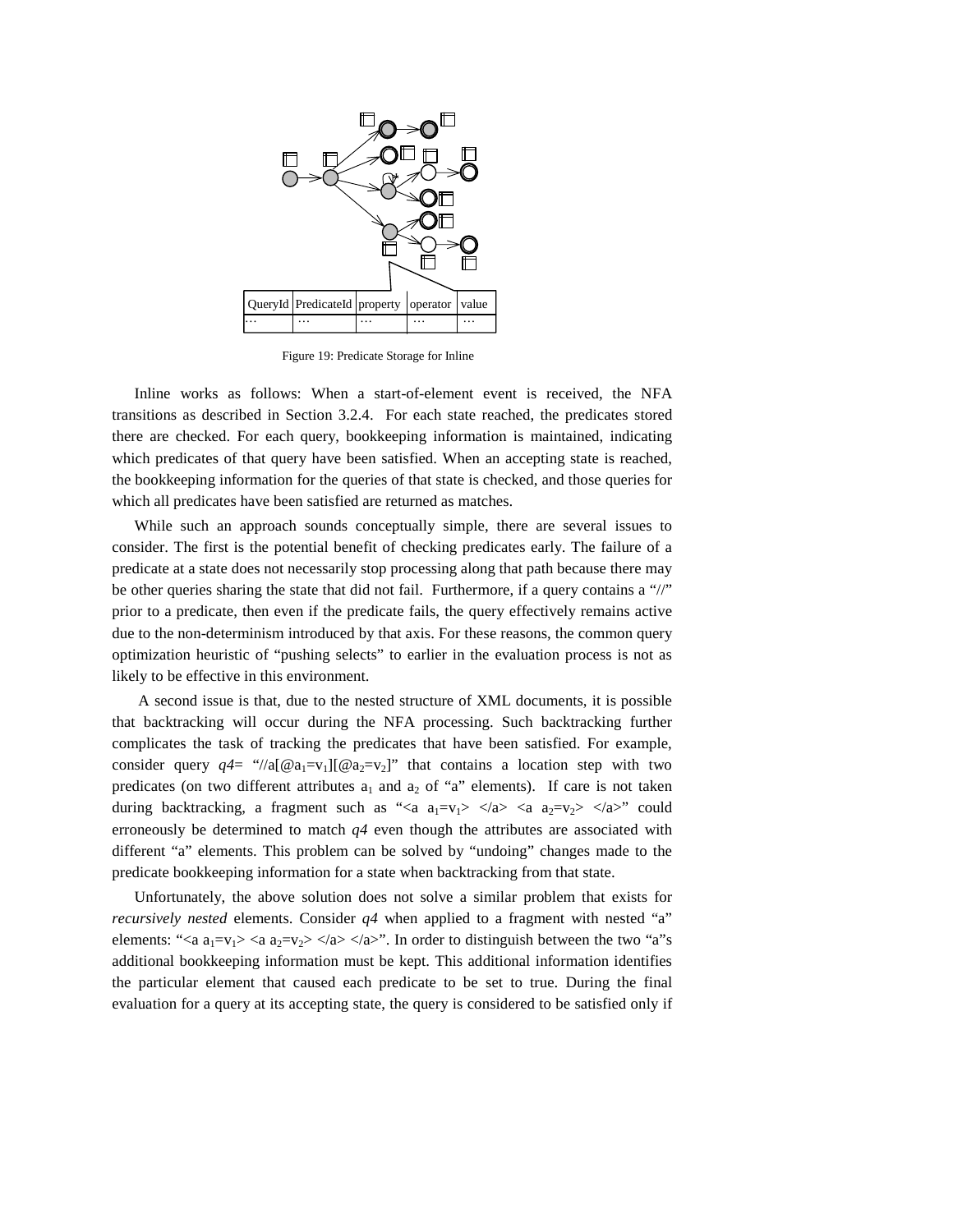

all predicates attached to the same location step are satisfied by the same element. The Inline approach is described in more detail in Appendix A.

#### 5.2 Selection Postponed (SP)

Effort spent evaluating predicates with Inline will be wasted if ultimately, the structurebased aspects of a query are not satisfied. The Selection Postponed (SP) approach avoids this problem by delaying predicate processing until after the structure matching has been completed. SP has several other potential advantages. First, since the predicates on different elements in a query are treated as conjunctions, a short-cut evaluation method is possible; when a predicate of a query fails, the evaluation of the remaining predicates of that query can be avoided.<sup>9</sup> Second there is no need to extend the NFA backtracking logic as for Inline.

 In SP, the predicates are stored with each query, as shown in Figure 20. We index the predicates for a query by the "step number" field. When an accepting state is reached in the NFA, selections are performed in bulk for each query associated with the state. If all predicates of a query evaluate to true, then the query is satisfied.

In order to delay selection, however, the NFA must be extended to retain some additional history about the states visited during structure matching. The reason for this is demonstrated by the following example. Consider query *q5* and an XML document fragment as shown in Figure 21. When element 'b' of the document is parsed, the NFA execution arrives at the accepting state of this query in the NFA (also shown in Figure 21). When selection processing is performed for *q5*, we need to decide on which of the two 'a' elements encountered during parsing to apply the predicate.

A naïve method would be to simply check all of the 'a' elements encountered. Unfortunately with more "//" operators in a query or more recursive elements in the document, searching for matching elements for predicate evaluation could become as expensive as running the NFA again for this query. Instead, we extend the NFA to output

<sup>&</sup>lt;sup>9</sup><br>Note however, that with predicate evaluation it becomes possible to visit a given accepting state multiple times, due to predicate failure. Such short-cut predicate evaluation only saves work for a single visit.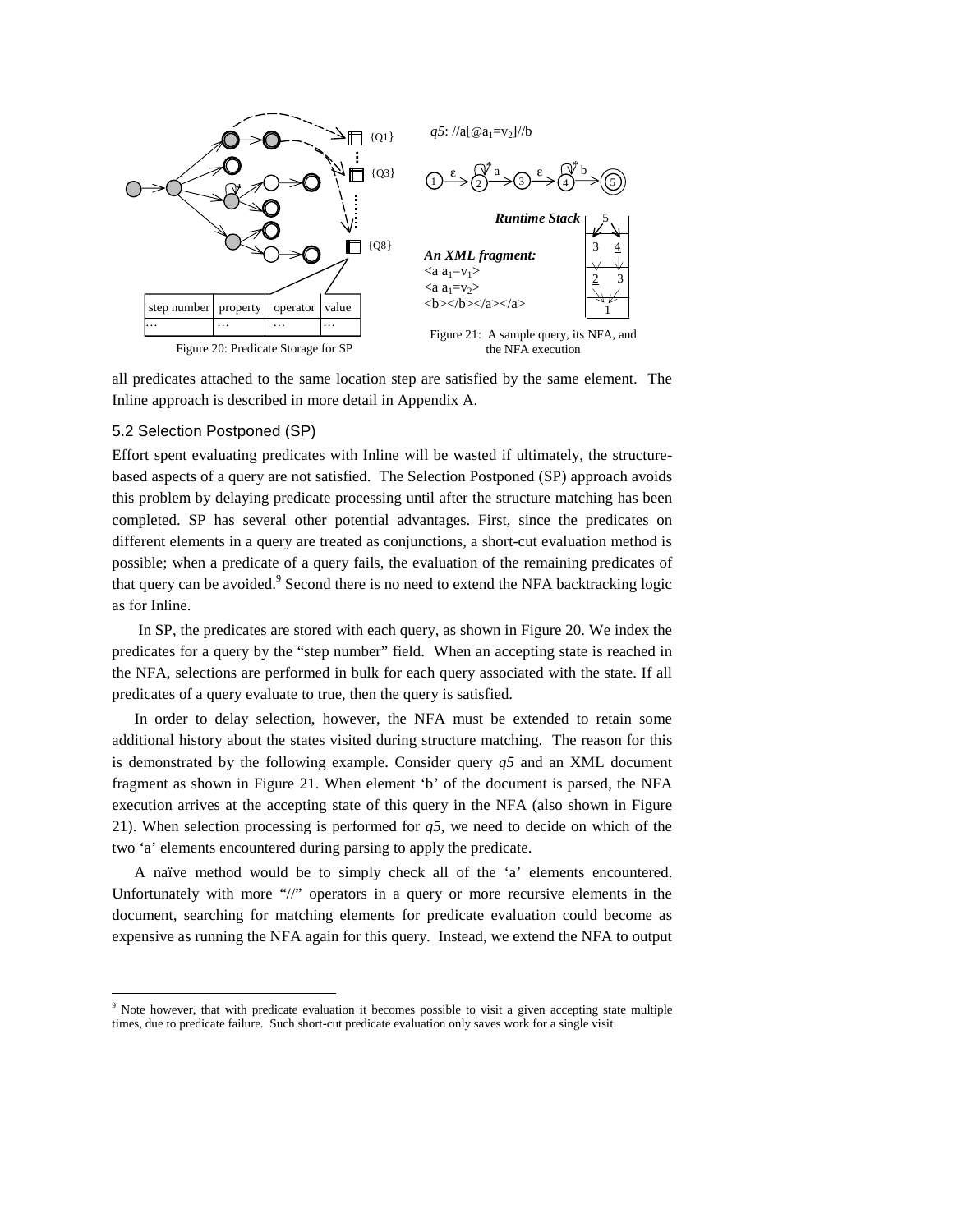not only *query ID*s, but a list of path matches. Each path match provides a list of document elements that should participate in predicate evaluation.

For example, at the accepting state for  $q5$ , the NFA would report the two path matches "a<sub>-1</sub> b" and "a<sub>-2</sub> b", where a<sub>1</sub> represents the first 'a' element and a<sub>-2</sub> represents the second (nested) 'a' element. Since predicates are indexed by "step number", it is easy for the selection operator to determine which elements need to be tested. For the XML fragment shown in Figure 21, the first path match does not satisfy  $q5$  because  $a_{-1}$  does not satisfy the predicate, but the second path match does.

The NFA is extended to output these path matches by linking the states in the runtime stack backwards towards the root. That is, for each target state reached from an active state, we add a predecessor pointer for the target state and set the pointer to the active state. Then the target state with the pointer is later pushed onto the runtime stack. An example is shown in Figure 21, which includes the content of the stack for the accepting state of the sample query after the XML fragment was read.

For each state that is an accepting state, we can traverse backwards to find the sequence of state visits that lead to the accepting state. Note that elements that trigger transitions to "//-child" states (along self-loops) can be ignored in this process, as they do not participate in predicate evaluation. Returning to the example in Figure 21, there are two sequences of state visits, namely " $2 \overline{3}$  5" and " $3 \overline{4}$  5" that the NFA took when elements  $a_{-1}$ ,  $a_{-2}$  and b were read. After eliminating the elements that trigger transitions to "//-child" states for each state sequence, the two sequences of matching elements, " $a_{2}$ " b" and " $a_{-1}$  b", can be generated for predicate evaluation.

A note is that our technique of linking states in the runtime stack using predecessor pointers is similar in spirit to "backward chaining" used in *PathStack* and *TwigStack* [Bruno et. al. 2002]. The idea in both is to use backward pointers to store partial or complete matches of path expressions. The difference is that we use a single runtime stack with backward pointers to store matches for all path expressions, while *PathStack* requires a stack for each query node.

The evaluation data structures and pseudo-code for predicate evaluation using SP are presented in Appendix B. Note that SP requires no bookkeeping information and that the evaluation code is simple and straightforward.

Finally, as mentioned above, predicates on element data cannot be evaluated with other value-based predicates in a query, because the element data is not returned when the "start element" event is encountered. The fact that selection in SP is decoupled from the event-based processing enables us to treat selections involving such predicates simply as blocking operators. To collect information for such selection operators, we extend the elements carried by the path matches to include a data field called "text". When a "characters" event is received, the data returned by this event is appended to the "text" field in the corresponding element. This field is known to be complete when the corresponding "end element" event is encountered. At that moment, selection operators blocked on this field will be signaled to become unblocked.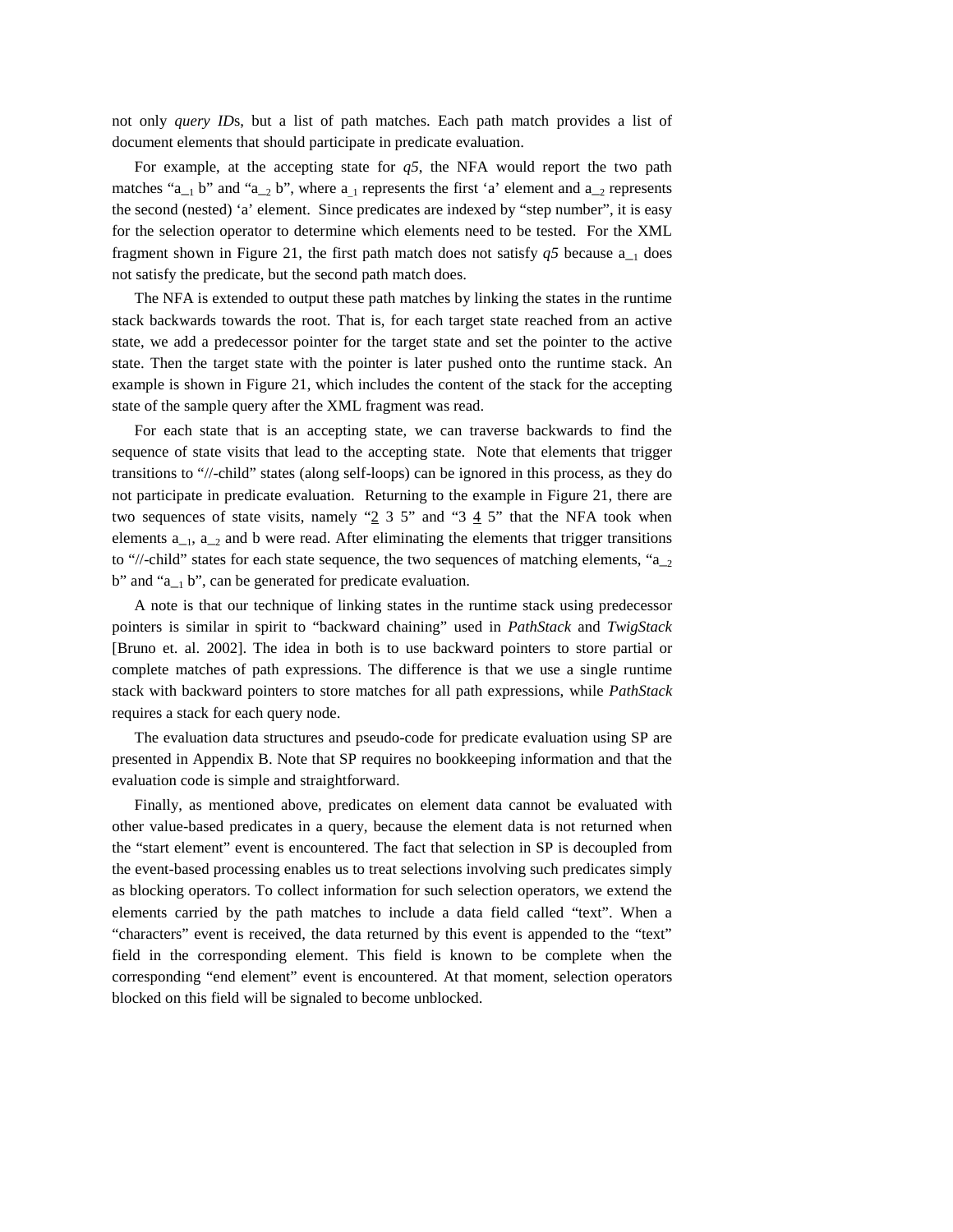

Figure 22: Varying number of queries (D=6, W=0.2, DS=0.2)

#### 5.3 Performance of Value-based Predicate Evaluation

Having described the Inline and SP approaches to value-based selection, we now present results from an experimental study comparing their performance. The NITF DTD was used for all experiments presented in this section. For query generation, the parameter P (see Table 2) was used to determine the number of predicates that appear in each query. Such predicates are distributed over the location steps uniformly at random. Distinct queries are used in all of the experiments.

In the first experiment we examine the relative performance of Inline and SP as Q is varied from 1,000 to 500,000. Figure 22 shows the MQPT of the two approaches for the cases P=1 and P=2.

As can be seen in the figure, SP outperforms Inline by a wide margin. When P=1, for example, SP takes 375 ms to process 200,000 queries, while Inline takes 1170 ms more. To understand these results, recall the three major differences between Inline and SP.

- 1) **Structure matching and value matching**: Inline performs early predicate evaluation before knowing if the structure is matched, and this early predicate evaluation does not prune future work. In contrast, SP performs structure matching to prune the set of queries for which predicate evaluation needs to be considered.
- 2) **Conjunctive predicates in a query**: In Inline, evaluation of predicates in the same query happens independently at different states, while in SP, the failure of one predicate in a query stops the evaluation of the rest of predicates immediately.
- 3) **Bookkeeping**: Inline requires bookkeeping information for the final evaluation of a query. The maintenance cost includes setting the information and undoing it during backtracking. Note that in addition to reduced MQPT, bookkeeping overhead causes Inline to run out of memory, for Q above 400,000.

When the number of predicates per query is doubled  $(P=2,$  also shown in Figure 22) both approaches suffer an increase in MQPT. The differences between the approaches, however, are more pronounced. For example, for 200,000 queries containing two predicates each, Inline takes 1534 ms more than SP. Inline also experiences a tremendous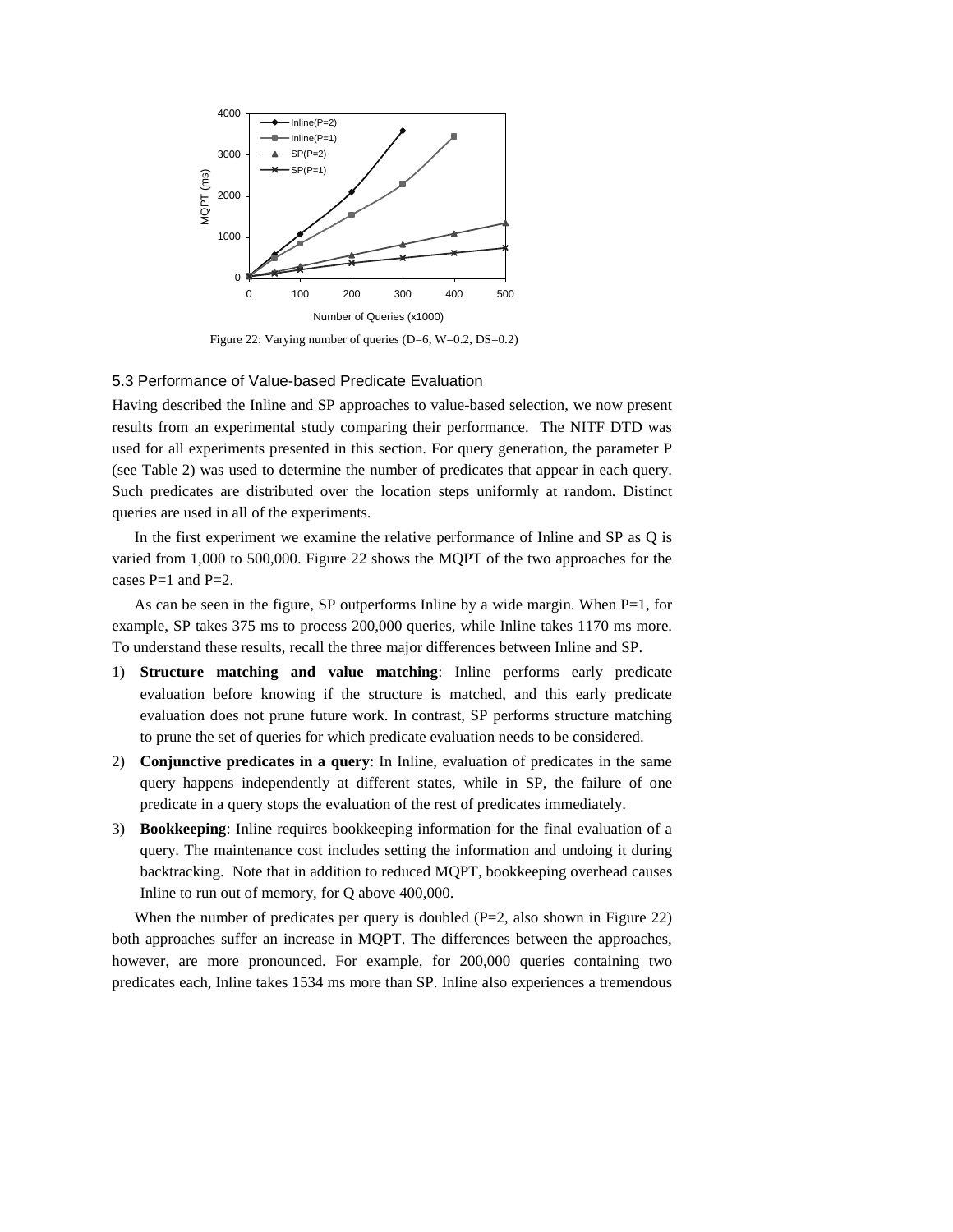

increase in the bookkeeping overhead, and runs out of memory with 100,000 queries earlier than P=1.

Figure 23 shows the MQPT of the two approaches as the number of predicates per query is varied from 0 to 20 for a relatively small number of queries  $(Q = 50,000)$ . As can be seen in the figure, a large number of predicates compounds the poor performance of Inline. In contrast, SP is much less sensitive to the number of predicates per query. As P increases, the increased cost in SP results from a larger number of invocations of predicate evaluation and longer evaluation periods. Luckily, the negative impact is limited by the short-cut evaluation strategy.

The previous experiment demonstrated the benefits of delaying content-based matching in YFilter. One of the major benefits was seen to be the ability to "short-cut" the evaluation process for a query when one predicate fails. This observation raises the potential to further improve the chances of such short-cut evaluation by evaluating highly-selective predicates first, as is done by most relational query optimizers.

If statistics on documents are kept, then the selectivity of predicates on attributes can be estimated from the probability of an attribute occurring in an element and the number of values this attribute can take. Examples of equality predicates on attributes of element "a" are given as follows:

*selectivity* ( $[@attr]$ ) = probability of the attribute occurring in element '*a*'.

*selectivity* ( $[@attr='v']$ ) = *Selectivity*[ $@attr$ ] / max. # of values attribute "*attr*" can take.

The selectivity estimates for predicates involving other comparison operators can be derived in a similar way. If predicates are attached to a wildcard in a location step, we make simple assumptions about their selectivity. Other formulas are omitted here due to space constraints.

We performed a simple experiment to examine the potential performance benefits of predicate reordering in the SP approach. Figure 24 shows the MQPT for SP with and without sorting, as P is varied from 0 to 20 for  $Q=50,000$ . The results indicate that as expected, additional benefits can indeed be gained by predicate sorting, particularly for cases with large numbers of predicates.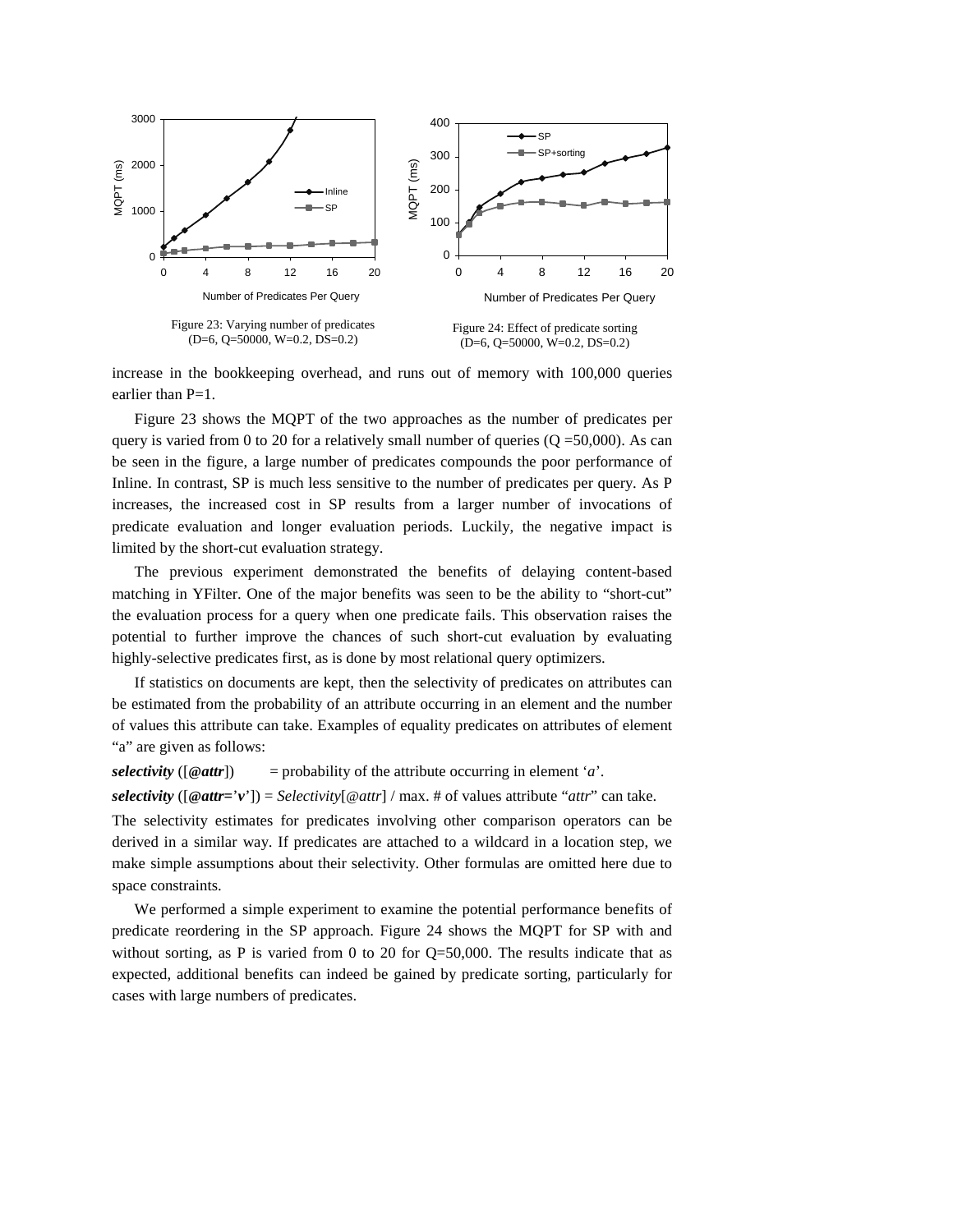## 6. NESTED PATH EXPRESSIONS

In the previous section, we described two approaches for value-based predicate evaluation in YFilter. As our experimental results show, SP outperforms Inline by a wide margin. Recall that in SP is that there is clear separation between path matching and predicate evaluation. Our technique for handling nested path expressions in YFilter leverages this post-processing of path matches.

## 6.1 Preliminaries

We begin by more clearly specifying the interface between the NFA path matching engine and the post-processing operators. This interface is based on *path match* structures that identify the document elements that caused the NFA to reach an accepting state. During parsing document elements are given unique identifiers. Each time an accepting state is reached, the NFA outputs a path match structure for each query associated with that state. At an accepting state that represents a path expression of *n* location steps, each structure generated is simply a list of identifiers of the *n* elements that matched the path expression.

The elements that path matches reference are stored in memory resident data structures created in document parsing. These data structures hold attributes and text data of the corresponding elements which could be used by any operators in post-processing.

## 6.2 Query Decomposition

The original work on XFilter proposed using *query decomposition* to handle nested path expressions. In this approach, the nested paths are extracted from the main path expressions and processed individually. A post-processing phase is used to link matched paths back together to determine if an entire query expression has been matched. The advantage of such an approach is that the path matching engine remains untouched. We follow a similar approach in YFilter, using the NFA/post-processing interface described above. In YFilter, however, this approach has the significant additional benefit that it naturally allows shared path matching to be exploited for nested path expressions.

We describe the approach by addressing: first, how the nested paths are represented, and second, how they are evaluated. We then present results from a performance study of our implementation.

#### 6.2.1 Query representation

For ease of exposition, we initially describe our solution assuming only one level of path nesting in queries. In other words, a nested path does not itself contain any nested paths. We then relax this assumption in Section 6.2.3. For such queries we can define three terms: A *main path* is the remaining structure of a query after all the nested paths are removed. An *anchor step* of a nested path is a location step in the main path where that nested path is attached to the main path. An *extended nested path* is a nested path prepended with the prefix of the main path up to its anchor step.

In our approach, when a query containing nested paths is parsed, it is decomposed into a list of absolute paths: the main path and any extended nested paths. For example,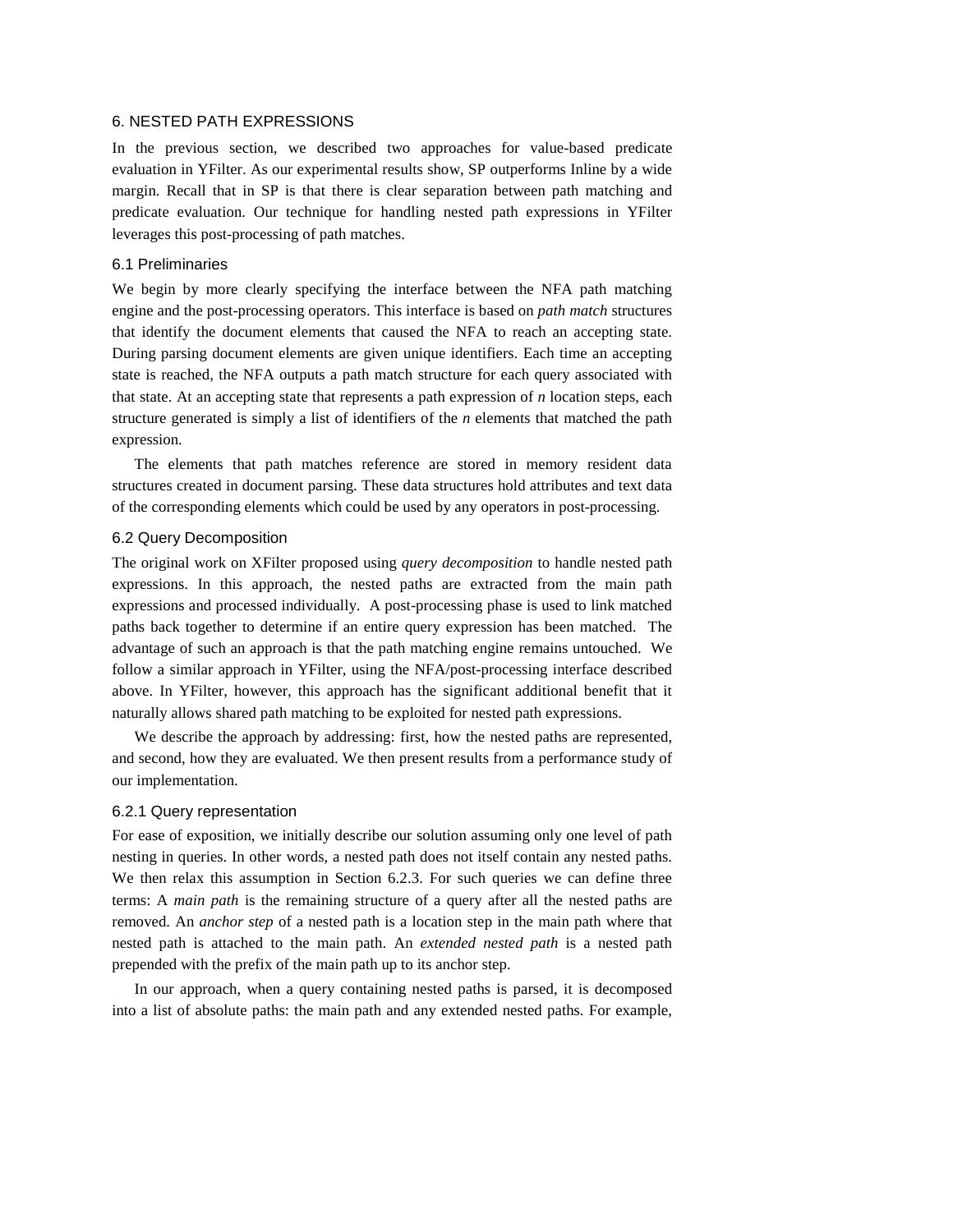consider the query  $q6=$ "/a[d]//b[e/f]/c". It contains two nested paths "d" and "e/f". Query decomposition produces a main path, "/a//b/c", and two extended nested paths, "/a/d" and "/a//b/e/f". We assign these paths identifiers consisting of pairs (*QueryId*, *PathId*), where the main path has PathId 0 and the nested paths are numbered sequentially. All of the paths are then inserted individually into the path matching engine with these identifiers. We slightly extend the interface described above so that the engine returns path matches to queries using the Query Ids with the Path Ids attached to the matches for the use inside those queries.

Post-processing is implemented using operators called *Nested Path Filters* (NP-Filter). Each NP-Filter is associated with a single query. Under the assumption of a single level of nesting, only one NP-Filter is required per query. The NP-Filter contains information for each path of its associated query. For each nested path, it stores the *position* of its anchor step in the main path. This position will identify the last shared element between the extended nested path and the main path. The NP-Filter also contains for each path (main and nested) a *store* to keep the path matches corresponding to that path.<sup>10</sup>

## 6.2.2 Query evaluation

 $\overline{a}$ 

As previously stated, queries containing nested paths are processed in two phases, path matching and post-processing of the path matching results. The first phase is completely done by the path matching engine. Thus, the processing of the common prefixes is shared among all the paths, e.g., between main paths and extended nested paths and among the extended nested paths themselves. Upon obtaining a new path match, the engine delivers it to the queries containing the path, together with the PathId of this path in each of those queries. The recipient queries hold this path match in one of its stores identified using the attached PathId.

Post-processing is performed inside each NP-Filter at the end of document processing. This processing consists of the following steps:

- 1) *Store check*: If any of the stores of the constituent paths of the query is empty, then return *False*.
- 2) *Filter construction*: Otherwise, a filter is constructed for each nested path from its corresponding store by extracting the set (no duplicates) of element ids that appear at the anchor step position of the nested path.
- 3) *Match filtering*: The path match structures of the main path are then pipelined through all the nested path filters. For each main path match, a nested path filter is applied to the element identifier at the corresponding anchor step position. If the filter does not contain this element identifier, the main path match is evicted. If a main path match passes all the filters, the query is evaluated to *True* and the NP-Filter stops.

<sup>&</sup>lt;sup>10</sup> In the implementation, a path match store is allocated for each unique path expression and shared among all queries containing this path, so an NP-Filter only contains pointers to these shared stores. Due to this sharing, the stores contain path matches in their entirety, even though any one query may not need all of the elements.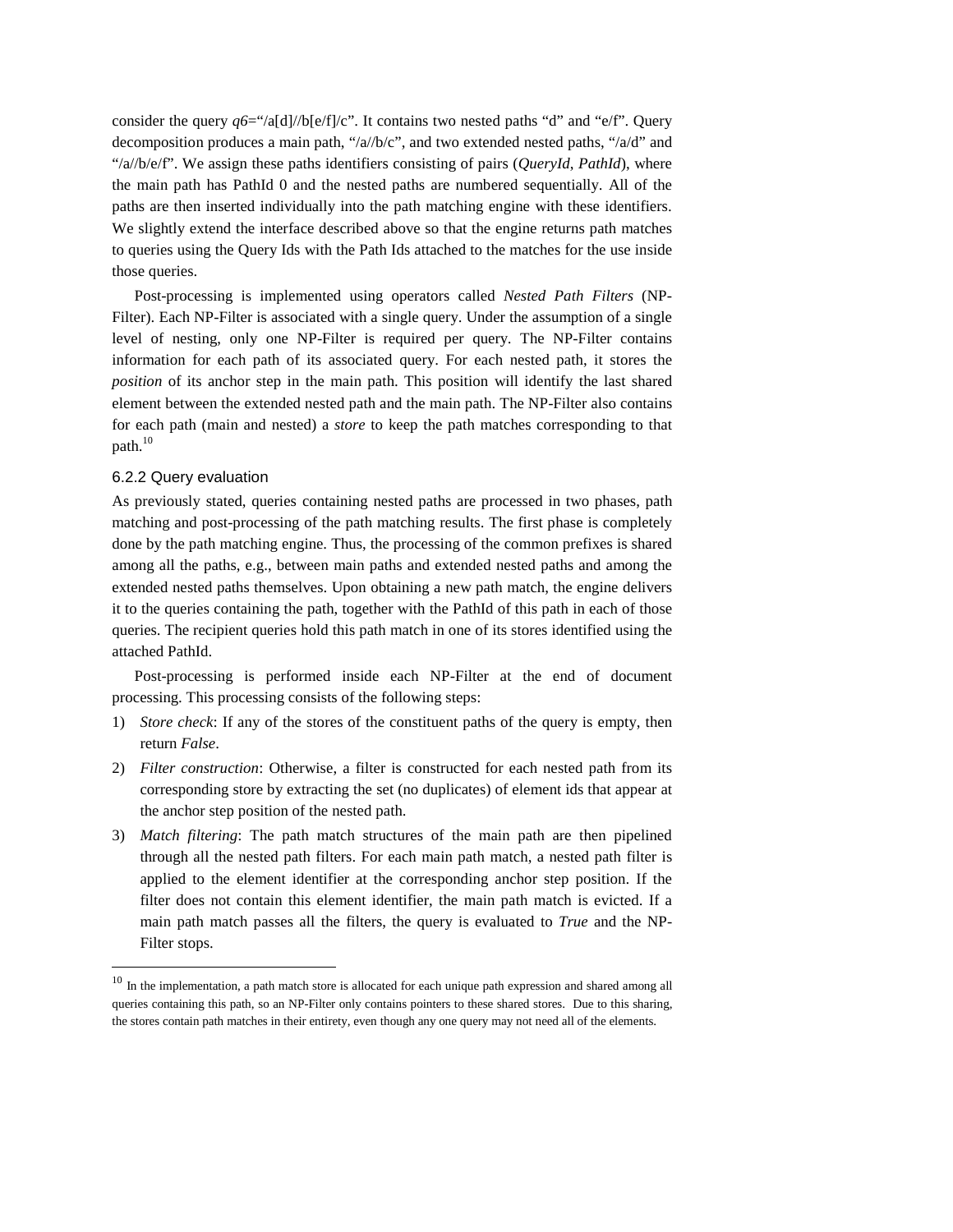

Figure 25: An example NP-Filter operator and its match filtering process

Figure 25 shows the three constituent paths of *q6* and an NP-Filter operator for it, and illustrates the post-processing performed for this query. On the left of the figure, data structures maintained in the NP-Filter are shown in the upper box. In the list of anchor step positions, the list element at index 1 corresponds to the first nested path (i.e., *PathId* 1), indicating that the anchor step of this nested path is at position 1 in the main path. The list element at index 2 keeps the position information for the second nested path. In the store list, three pointers link to the stores that contain path matches for the three constituent paths.

The right part of the figure illustrates the execution of the NP-Filter. The arrows drawn top down depict filter construction for the two nested paths. Anchor step positions are used to extract element ids for each filter. The arrow below the filters illustrates pipelining the main path matches through these two filters. The first main path match is eliminated by the first filter, because the identifier of the 'a' element in this match is not contained in the filter. The next two matches are removed by the second filter. Finally the last main path match passes both filters, and the query is evaluated to *True*.

## 6.2.3 Support of Multiple Levels of Path Nesting

In the above description, we assumed that nested path expressions do not themselves contain nested paths. The approach, however, can be extended to support an arbitrary number of levels of path nesting. We first modify NP-Filter operators so that they can be configured to output one or all matches retained from the nested path filters. The rest of the extension is outlined as follows.

For each query involving multiple levels of path nesting, an NP-Filter is assigned to each path expression (absolute or nested) that contains nested paths in its predicates. If additional NP-Filters are assigned to the nested paths of this path expression, the NP-Filter of this path expression treats them as child operators. In this way, a hierarchy of NP-Filters is formed in correspondence to the hierarchy of path nesting.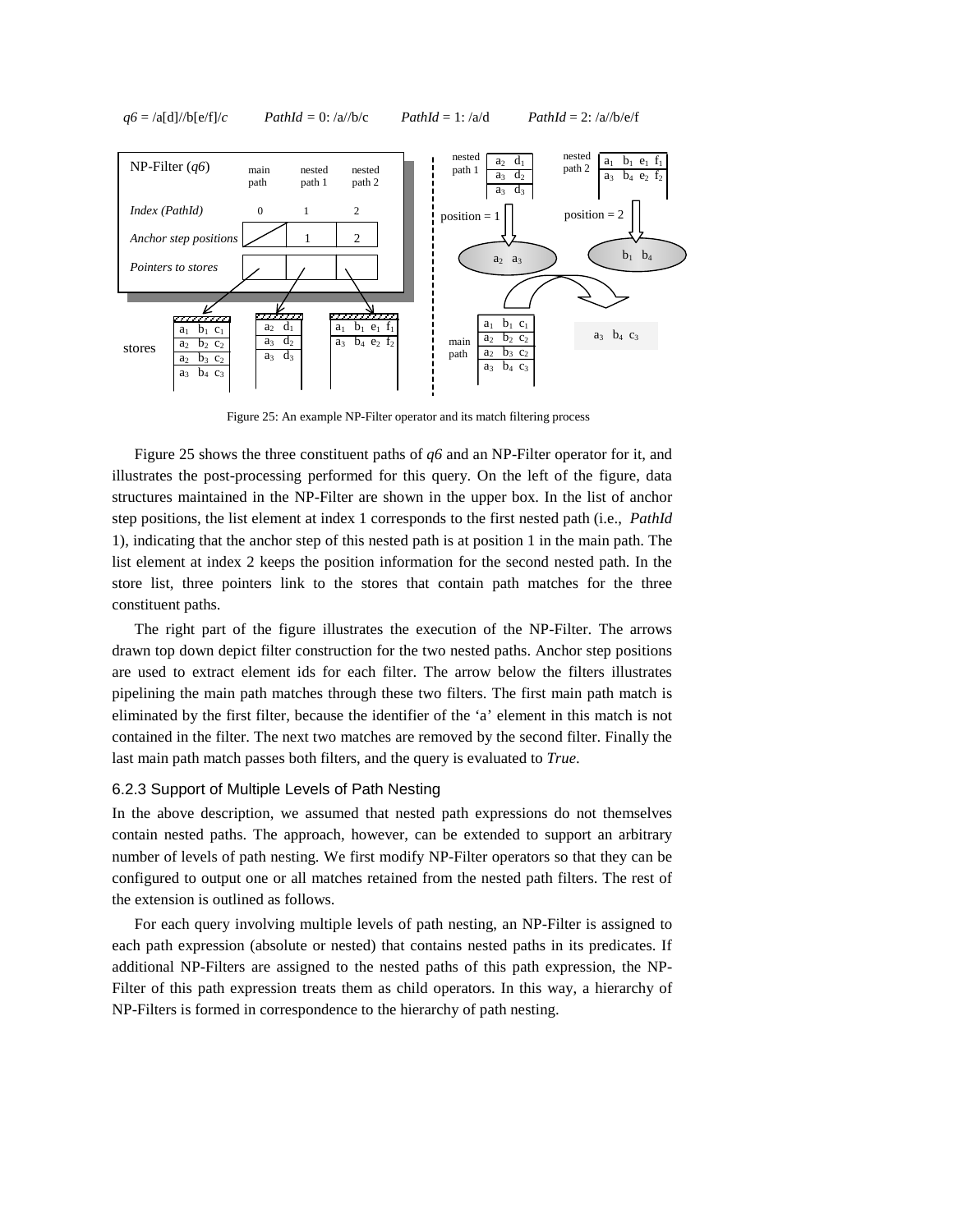During post-processing, the hierarchy of NP-Filters is executed bottom up. NP-Filters at the bottom level of the hierarchy access path match stores and perform match filtering as described above. They output all main path matches that are retained from their nested paths filters. After NP-Filters at the next level receive the path matches from their child operators, they start the execution and output in the same matter. This process continues until the top level NP-Filter finds any main path match or exhausts all the input matches. In the first case, the query is evaluated to *True*.

## 6.4 Evaluation of Nested Path Expressions

In this subsection, we evaluate the performance of our approach to processing nested path expressions. Recall that in this approach, path matching is shared among all queries, and post-processing is performed on a per-query basis. Our experimental study provides some understanding of the component costs as well as total processing cost in MQPT.

The parameter NP (see Table 2) was used to generate a number of nested path expressions in each query. Such nested paths are distributed over the location steps uniformly at random. The depth of a nested path is determined by the difference between maximum depth D and the actual depth of the location step where this nested path is attached. The setting of parameters W and DS, is also applied to the nested paths. All queries used in the experiments contain only one level of path nesting.

## 6.4.1 Varying Q and varying NP

In this experiment, we varied the number of distinct queries from 1000 to 200,000 for three values of NP, 1, 2 and 3. Figure 26 shows YFilter's performance in terms of MQPT.

An important trend is observed from this figure. As the number of queries grows, there is a fair amount of increase in MQPT to process the first nested paths in queries (see the case of  $NP=1$ ). Processing additional nested paths in queries (in the cases of  $NP>1$ ), however, costs only a little more than processing the first nested paths. Consequently, the cases of larger NP values exhibit efficiency and scalability very close to that in the case of NP=1.

For a better understanding of this result, we implemented a profiler that reports the costs of the path matching engine and NP–Filter operators, and also provides statistics that help explain the observed execution costs. We re-ran the above experiment with the profiler turned on. Due to the overhead of running the profiler, the costs reported in this manner are higher than the costs observed while running the actual experiment. As a sample of the content of the report, we show in Table 6 the total cost of the path matching engine, the total cost of all NP-Filters, and some statistics at Q=50,000.

As Table 6 shows, when  $NP=1$ , the path matching engine costs much more than  $NP-$ Filters. We have demonstrated in Section 4 that the NFA execution is very efficient. Here, the engine cost is dominated by generation and delivery of multiple path matches during each of the 5988 visits to accepting states. In contrast, NP-Filters have a relatively low cost, due to the use of the store check as the first processing step. In this experiment, most queries cannot have both constituent paths satisfied by a document, so their NP-Filters only need to perform the inexpensive store check.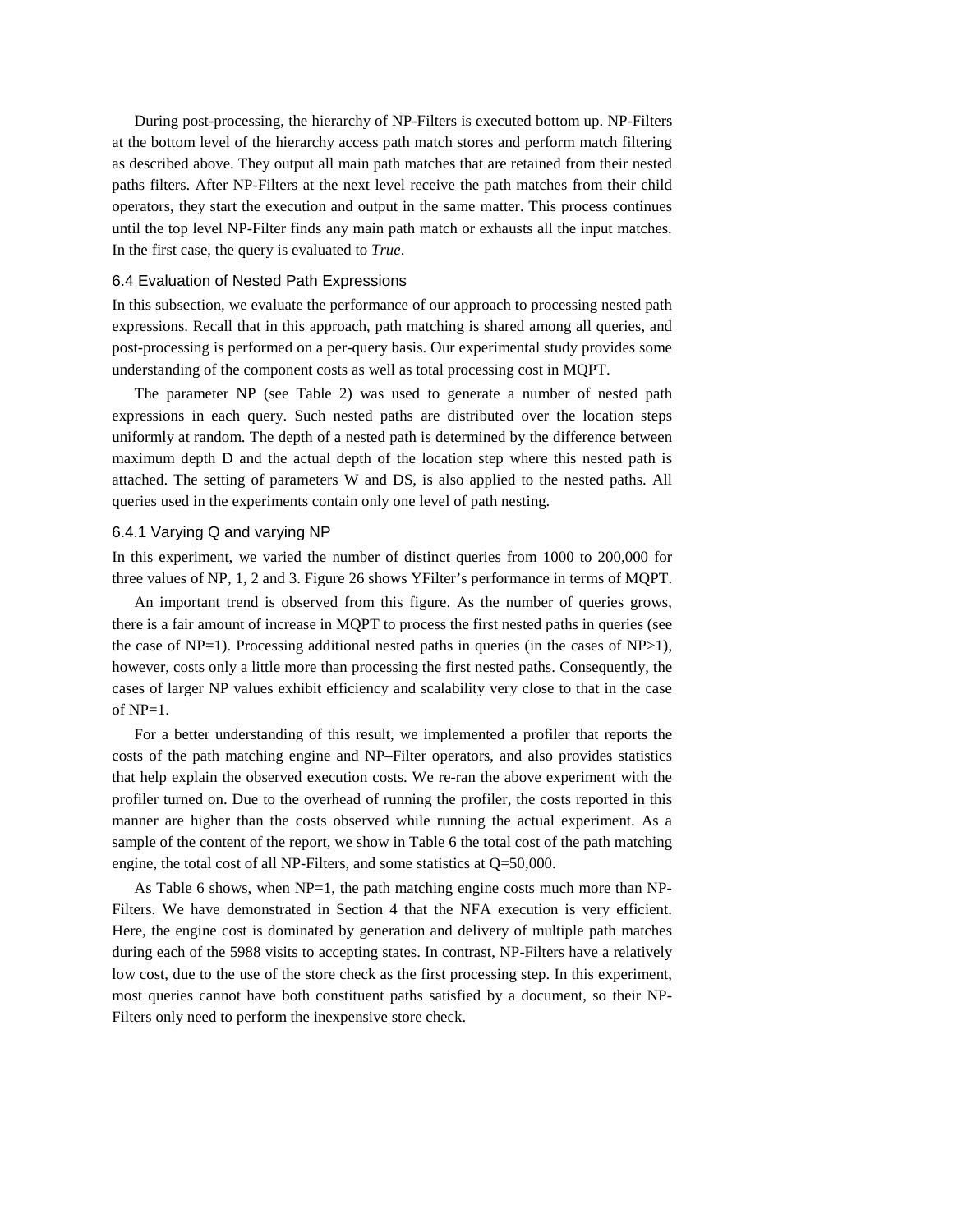| $Q=50,000, NP=$              |          |          |          |
|------------------------------|----------|----------|----------|
| <i>Engine cost</i> (ms)      | 152      | 160      | 171      |
| $NP\text{-}Filter cost$ (ms) | 33       | 30       | 28       |
| $\cdot\cdot\cdot$            | $\cdots$ | $\cdots$ | $\cdots$ |
| # of States in the NFA       | 42198    | 48523    | 57468    |
| # of accepting states hit    | 5988     | 6193     | 6701     |
| # of matched queries         | 3226     | 1837     | 770      |
| .                            | .        |          |          |

Table 6: Profile on nested path processing (Q=50,000, D=6, W=0.2, DS=0.2)

When examining cases of  $NP=2$  and  $NP=3$  in Table 6, we observe that the effects of adding more nested paths are two-fold. First, it increases the cost of the engine, e.g. from 152 ms when NP=1 to 171 ms when NP=3. Our analysis of this cost increase is the following. After the additional nested paths are added to the engine, they increase the size of the NFA as shown in Table 6 (by 36% from NP=1 to NP=3). This increase, however, is much less than that of the total number of nested paths, due to the path sharing exploited by the engine. The increased machine size causes some more visits to accepting states during document processing, e.g., 12% more from NP=1 to NP=3, which in turn results in a slightly higher engine cost. The small increase indicates that after paying the cost for the first nested paths, queries can obtain matches to most of their additional nested paths at no extra cost. In other words, the cost of processing the initial nested paths can be amortized by additional nested paths in queries.

The second effect of adding more nested paths is the slight reduction of the cost of the NP-Filter operators. The additional nested paths increase query selectivity, as evidenced by the reduced number of query matches shown in Table 6. Due to this increased query selectivity, more NP-Filters can terminate due to store checks, thus improving the overall cost of NP-Filters slightly.

The combination of these two effects determines the small increase in MQPT from processing single nested paths in queries to multiple ones in them.

#### 6.4.2 Performance for queries with mixed predicates

We further investigated the performance of YFilter when queries contain both valuebased predicates and nested path expressions. We integrate predicate evaluation into the NP-Filters by applying the predicates to the paths immediately after the store check. Thus, predicate evaluation is performed only if all constituent paths in the query are satisfied. Similarly, the later steps of NP-Filter execution, namely, filter construction and match filtering, are executed only when all paths also pass the selection evaluation.

To examine the performance of mixed predicates, we took the query sets from the case of NP=1 of the previous experiment, and added a single value-based predicate to the main path of each query. Then we ran the experiment by varying the number of queries from 1000 to 200,000 for the two cases,  $(NP=1, P=0)$  and  $(NP=1, P=1)$ . Figure 27 shows the MQPT results.

We see that adding a value-based predicate to queries containing nested paths incurs only a very modest increase in MQPT. This phenomenon can be explained by two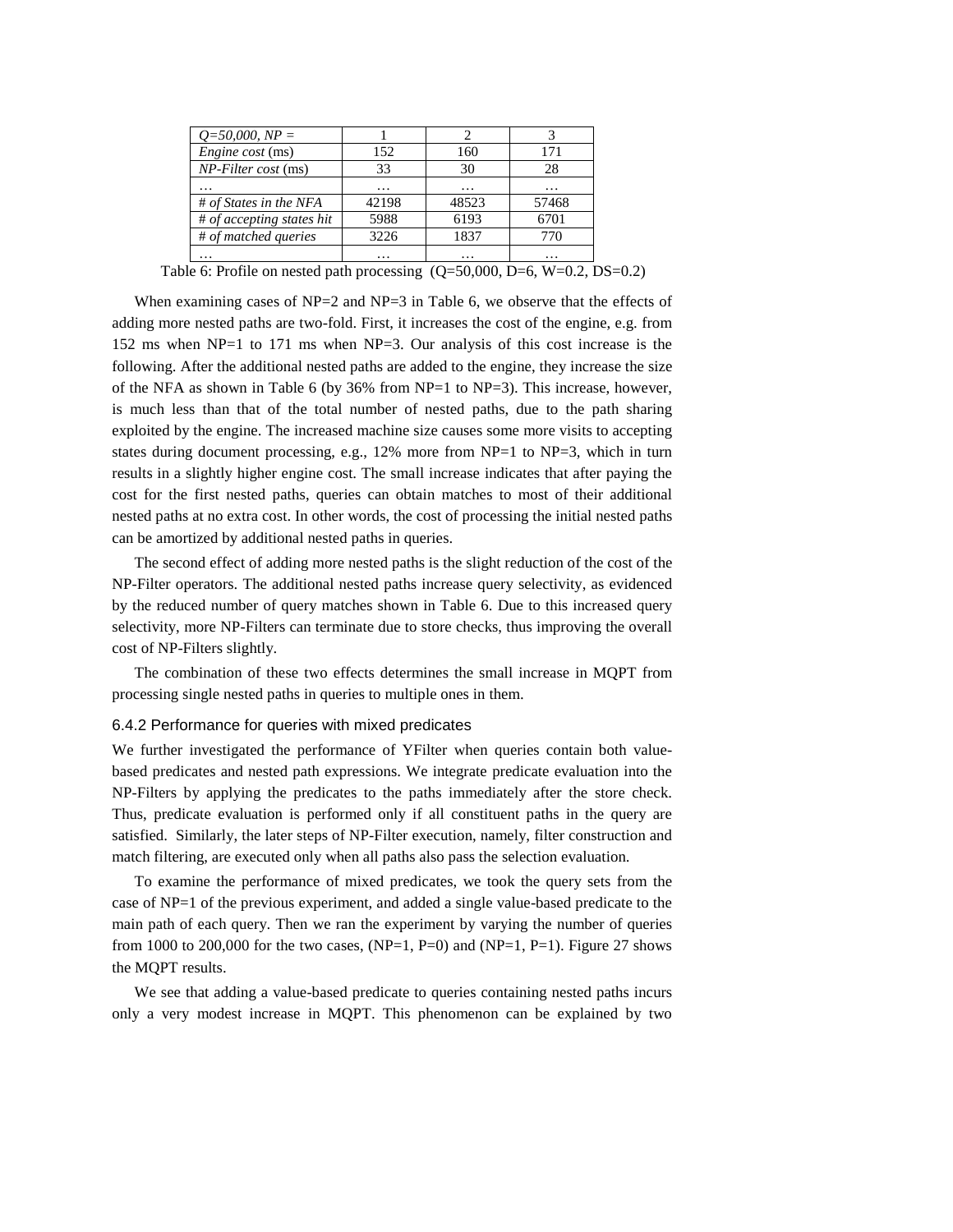

factors. First, selection operators (using the SP approach) and NP-Filter operators completely share the overhead of path matching engine, e.g. the NFA-based path navigation and the more expensive operations to generate and deliver path matches. Second, due to the way that we combine selection evaluation with NP-Filter execution, much of the predicate evaluation is avoided by the store check performed at the beginning of NP-Filter execution.

Experimental results on nested path processing in YFilter can be summarized as follows: 1) There is a fair amount of increase in MQPT to process the first nested paths in queries. The cost is dominated by the overhead of supporting the interface of returning path matches for post-processing. 2) The cost increase can be amortized through path sharing when processing additional nested paths in queries, which results in good efficiency and scalability in the cases of multiple nested paths per query. 3) This cost increase can also be recovered when processing value-based predicates.

## 7. RELATED WORK

User profile modeling and matching have been extensively investigated in the context of *Information Filtering* and *Selective Dissemination of Information* research, e.g., [Foltz and Dumais 1992]. IR-style user profiles are intended for unstructured text-based systems and typically use sets of keywords to represent user interests. In general, IR profile models can be classified as either *Boolean* or *Similarity-based*. The former use an exact match semantics over queries consisting of keywords connected with Boolean operators. The latter use a fuzzy match semantics, in which a similarity value is assigned to every (document, profile) pair. A document with similarity to a profile over a certain threshold is said to match the profile [Salton 1989; Belkin and Croft 1992; Cetintemel et al. 2000]. The *Stanford Information Filtering Tool* (SIFT) [Yan and Garcia-Molina 1994; Yan and Garcia-Molina 1999] is a keyword-based text filtering system for Internet News articles that supports both profile models. Our work differs from IR-based filtering in that it is targeted at application domains in which data is encoded in XML and user profiles take advantage of the rich semantic and structural information embedded in the data for more precise filtering.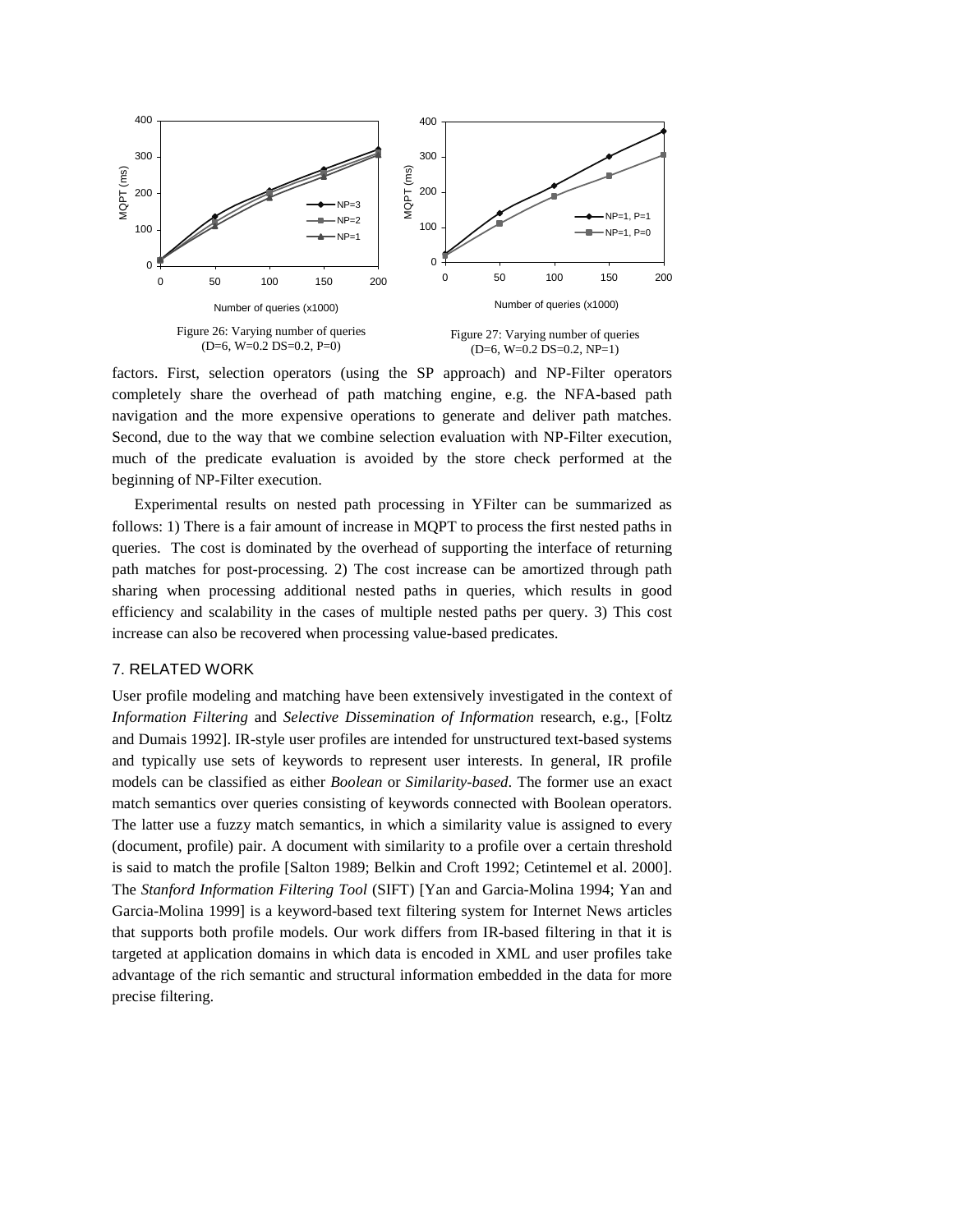Query-based profile models have also been studied in the context of *Continuous Queries* (CQ), which are standing queries that allow users to get new results whenever an update of interest occurs. *Tapestry* [Terry et al. 1992] was early work on CQ in relational append-only databases. More recently, *OpenCQ* [Liu et al. 1999] and *NiagaraCQ* [Chen et al. 2000; Chen et al. 02] have been proposed for information delivery on the Internet, using the relational model and its techniques. *OpenCQ* uses grouped triggers for CQ condition checking and query processing with cached views for incremental result delivery. *NiagaraCQ* incrementally groups query plans of continuous queries using common *expression signatures*. *CACQ* [Madden et al. 2002] further combines adaptivity and grouping for CQ. It also breaks the abstraction of shared relational algebra expressions and shares physical operators among tuples by attaching states to them individually. These systems focus on relational techniques and do not address matching constraints over the structure of the data.

Triggers [Stonebraker 1990; Widom and Finklestein 1990; Schreier et al. 1991] in traditional database systems are similar to CQ. However, triggers are a more general mechanism that can involve predicates over many data items and can initiate updates to other data items. Thus, trigger solutions are typically not optimized for fast matching of individual items to vast numbers of relatively simple queries. Some recent work has addressed the issue of scalability for simple triggers by grouping predicates into equivalence classes and using a selection predicate indexing technique [Hanson et al 1999]. However, this work has not addressed the XML-related issues that XFilter and YFilter handle.

A number of XML filtering techniques have been proposed. Our first filtering system, XFilter, is among the earliest work that addresses filtering XML documents for a large number of profiles written in an XML query language. In the context of XFilter, *CQMC* [Ozen et al. 2001] builds a FSM for all the queries that have identical structure requirements. XTrie [Chan et al. 2002] indexes sub-strings of path expressions that only contain parent-child operators, and shares the processing of the common sub-strings among queries using the index. In addition, both of those systems support broader functionality, e.g. ordered matching, formatting, or predicate evaluation in a simple way. Compared to our work in YFilter, however, they exploit less path sharing. Furthermore, none of this prior work has studied the integration of predicate evaluation and structure matching. A recent study by Bruno et al. [Bruno el al. 2003] shows that compared to an index-based approach to scan streaming documents for multiple queries, YFilter's approach is particularly effective for short documents and large numbers of queries. *MatchMaker* [Lakshmanan and Parthasarathy 2002] was among the first attempts to efficiently match multiple tree patterns. It constructs disk-resident requirement indexes on pattern nodes and path operators, and then labels document nodes with matching queries using the indexes. Due to the I/O invocations in the query processing, it reports filtering performance orders of magnitude slower than the other memory-based filtering algorithms.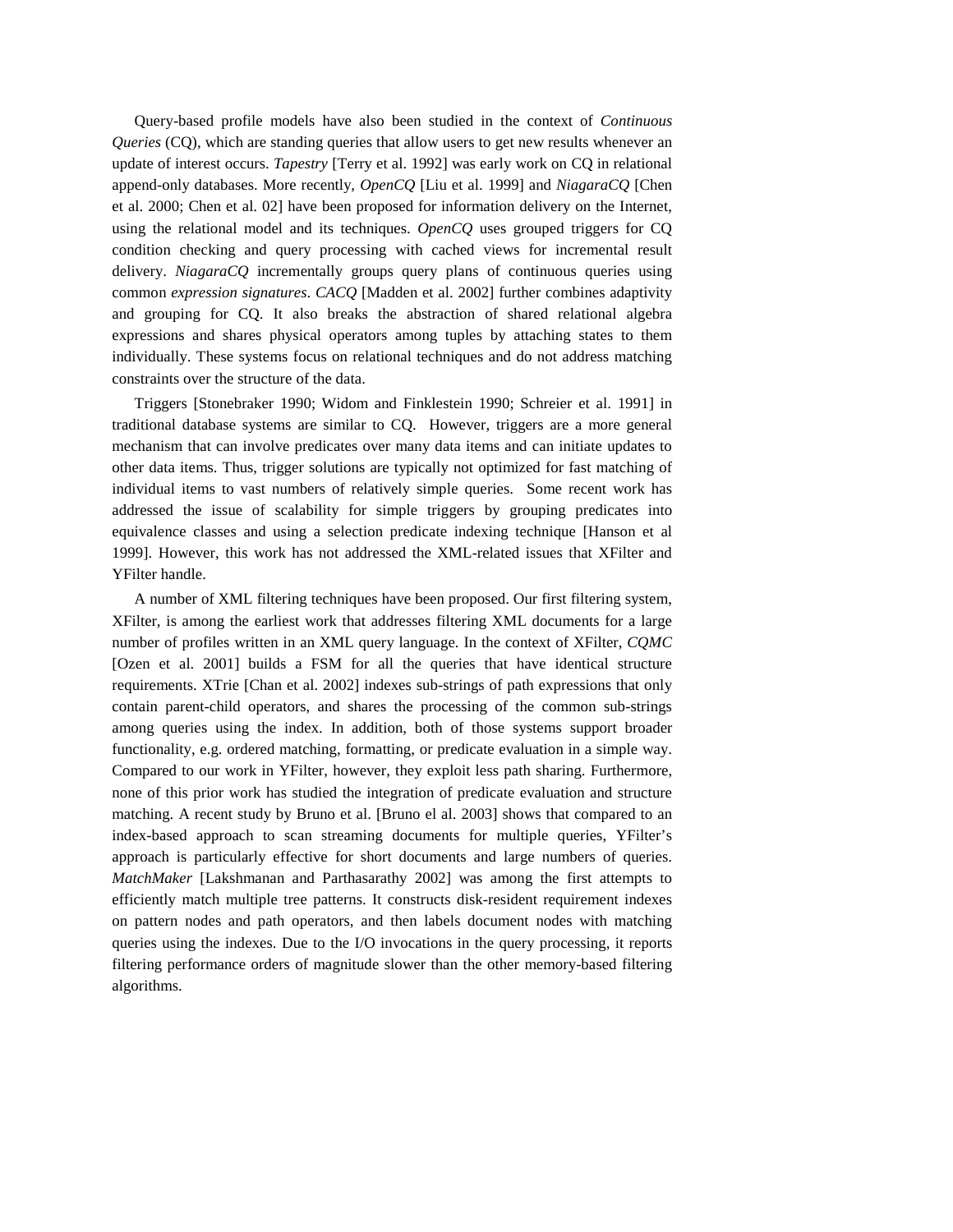The evaluation of path expressions on streaming data was studied in [Ives et al. 2000], where queries that include resolving IDREFs are expressed by several individual FSMs that are generated on the fly. [Green et al. 2003] proposes a structure matching approach that combines all path expressions into a single DFA, resulting in good performance, but with significant limitations. As shown in our experiments, when using an NFA-based algorithm such as YFilter, structure matching is no longer the dominant cost of filtering. As a result we do not believe that trading flexibility for any further improvements in structure matching speed is worthwhile.

A number of event-based publish/subscribe systems have been developed. Among them, *Xlyeme* [Nguyen et al. 2001] tackles the problem of finding the complex events associated with monitoring queries that are satisfied by incoming documents. It uses a hierarchy of hash tables to index sets of atomic events that compose more complex events. *Le Subscribe* [Fabret et al. 2001] proposes a predicate model to specify subscriptions. To match incoming events (i.e. a set of attribute value pairs) with predicates efficiently, all predicates are indexed, and all subscriptions are clustered by their common conjunctive predicates. A cost model and algorithms are developed to find good clustering structure and to dynamically optimize it. A common feature of these systems is the use of restricted profile languages and data structures tailored to the complexity of the languages in order to achieve high system throughput. *WebFilter* [Pereira et al. 2001] demonstrates a system that processes XML encoded events, by translating XML data in a parsing step to events that consist of set of attribute value pairs and then using techniques developed in *Le Subscribe*. Details on structure matching are not provided in this paper.

Finally, *DataGuides* [Nestorov et al. 1999; Goldman and Widom 1997] are structural summaries of an XML source database that can be used to browse database structure, formulate queries, and enable query optimization. Creating a DataGuide from a source database has been proved to be equivalent to converting an NFA to a DFA. Our NFAbased work differs in that it is intended to represent path expressions rather than data and that it must faithfully encode all of the expressions in their entirety, rather than just summarizing them. As a result, the implementations of the YFilter NFA and DataGuides differ significantly.

## 8. CONCLUSIONS

In this paper, we studied integrated approaches to handling both structure-based and content-based filtering of XML documents. We first described XFilter, an FSM-based approach using event-based parsing and a dynamic index, which represents what is to our knowledge, the first such approach in the literature. Next, we described YFilter, an NFAbased structure matching engine that provides flexibility and excellent performance by exploiting overlap of path expressions. Using YFilter, path matching is no longer the dominant cost for XML filtering.

We then investigated two alternative techniques for integrating value-based predicate matching with the NFA. Experimental results comparing these techniques provide a key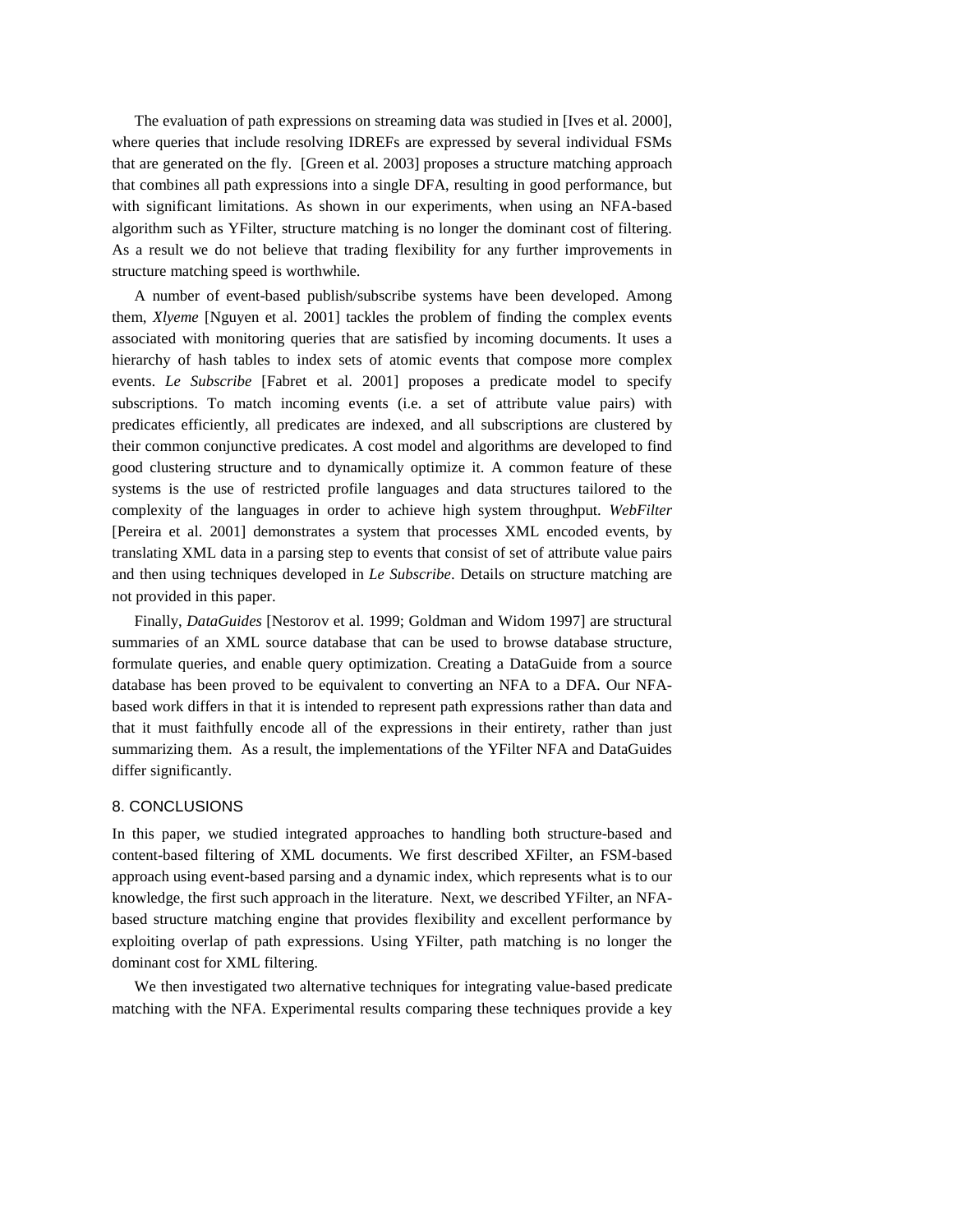insight arising from our study, namely, that structure-based matching and content-based matching cannot be considered in isolation when designing a high-performance XML filtering system. In particular, our experiments demonstrated that contrary to traditional database intuition, pushing even simple selections down through the combined query plan may not be effective, and in fact, can be quite detrimental to performance due to the way that sharing is exploited in the NFA, and due to certain properties of XML documents and XPath queries. Finally, we discussed how YFilter has been extended to support nested path processing and demonstrated that our solution built on shared path sharing is efficient even for large numbers of queries containing multiple nested paths each.

The results presented here, as well as other efforts cited in the related work, have demonstrated that XML Filtering is a rich source of research issues. Furthermore, as XML continues to gain acceptance in technologies such as Web Services, Event-based Processing, and Application Integration, this work will be of increasing commercial importance. As such, there are many important problems to be addressed in future work. These include, the integration of filtering with dissemination, incorporation of more expressive query languages such as XQuery, and ultimately, the extension of the filtering concept into a more general notion of XML Routing in a wide-area distributed environment. Research on all of these issues is currently underway.

#### ACKNOWLEDGEMENTS

We would like to thank Raymond To for helping us develop YFilter, and Philip Hwang for helping provide insight into XML parsing. We would also like to thank Sirish Chandrasekaran, Ryan Huebsch, and Sailesh Krishnamurthy for valuable comments on early drafts of this paper.

#### REFERENCES

- AKSOY, D., ALTINEL, M., BOSE, R., CETINTEMEL, U., FRANKLIN, M.J., WANG, J., AND ZDONIK, S.B. 1998. Research in data broadcast and dissemination. In *Proc. of the 1st International. Conference on Advanced Multimedia Content Processing*. Springer, Berlin, Germany, 194-207.
- ALTINEL, M., AKSOY, D., BABY, T., FRANKLIN, M.J., SHAPIRO, W., AND ZDONIK, S.B. 1999. DBIS-Toolkit: Adaptable middleware for large scale data delivery. In *Proc. of SIGMOD 1999*. ACM Press, New York, NY, USA, 544-546.
- ALTINEL, M., AND FRANKLIN, M.J. 2000. Efficient filtering of XML documents for selective dissemination of information. In *Proc. of VLDB 2000*. Morgan Kaufmann, San Francisco, CA, USA, 53-64.
- Apache XML project. 1999. Xerces Java parser 1.2.3 Release. http://xml.apache.org/xerces-j/index.html.
- BELKIN, N.J., AND CROFT, B.W. 1992. Information filtering and information retrieval: Two sides of the same coin? *Communications of the ACM*, 35, 12, 29-38.
- BRUNO, N., GRAVANO, L., KOUDAS, N., AND SRIVASTAVA, D. 2003. Navigation- vs. index-based XML multiquery processing. In *Proc. of ICDE 2003*. IEEE Computer Society, Los Alamitos, CA, USA.
- BRUNO, N., SRIVASTAVA, D., AND KOUDAS, N. 2002. Holistic twig joins: Optimal XML pattern matching. In *Proc of SIGMOD 2002*. ACM Press, New York, NY, USA, 310-321.
- BUSSE, R., CAREY, M., FLORESCU, D., KERSTEN, M., MANOLESCU, I., SCHMIDT, A., AND WAAS, F. 2001. Xmark: An XML benchmark project. http://monetdb.cwi.nl/xml/index.html.
- CETINTEMEL, U., FRANKLIN, M.J., AND GILES, C.L. 2000. Self-adaptive user profiles for large scale data delivery. In *Proc. of ICDE 2000.* IEEE Computer Society, Los Alamitos, CA, USA, 622-633.
- CHAMBERLIN, D., FANKHAUSER, P., FLORESCU, D., MARCHIORI, M., AND ROBIE, J. 2002. XML query use cases. W3C Working Draft. http://www.w3.org/TR/2002/WD-xmlquery-use-cases-20020430.
- CHAN, C., FELBER, P., GAROFALAKIS, M., and RASTOGI, R. 2002. Efficient filtering of XML documents with XPath expressions. In *Proc. of ICDE 2002*. IEEE Computer Society, Los Alamitos, CA, USA, 235-244.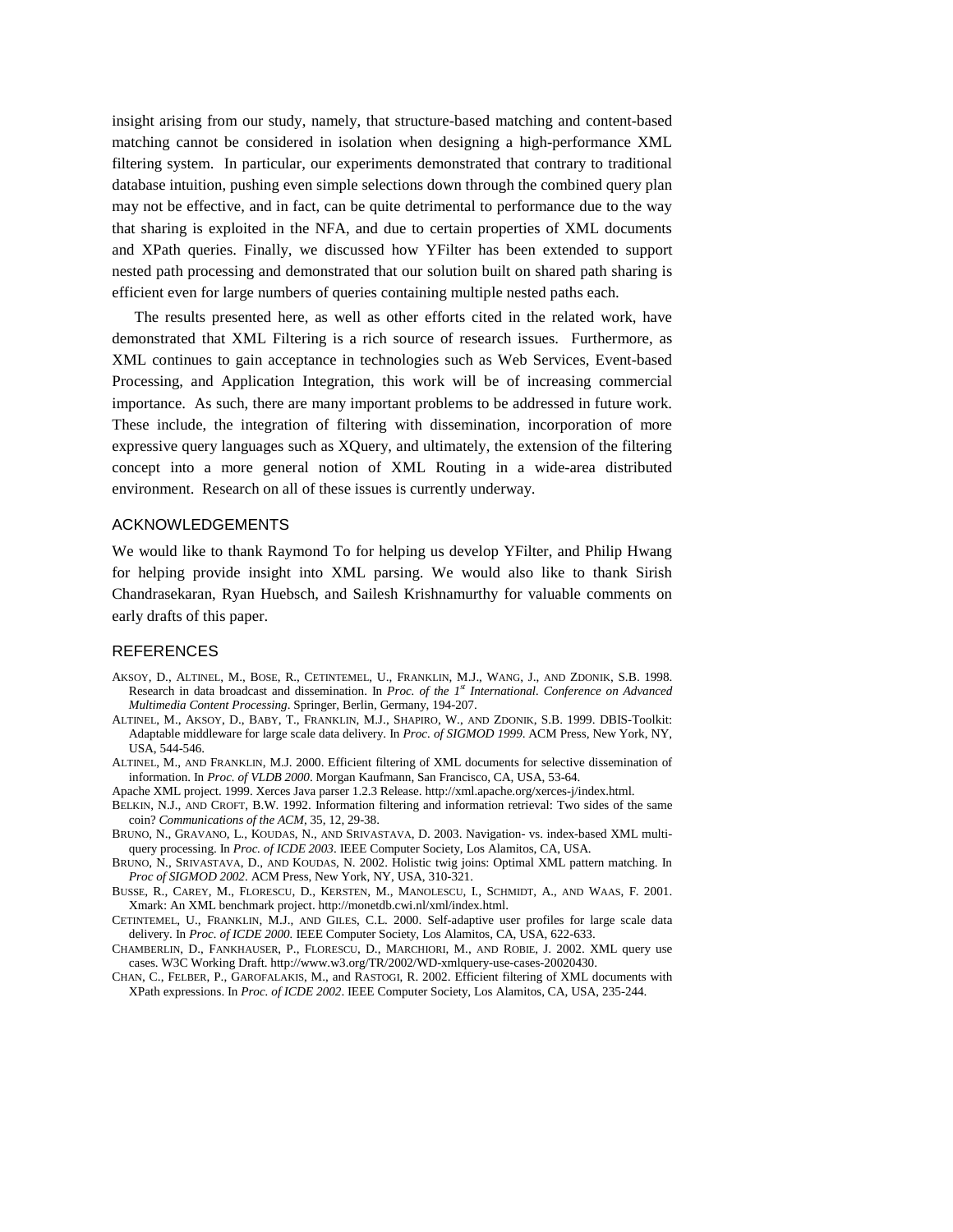- CHEN, J., DEWITT, D.J., AND NAUGHTON, J.F. 2002. Design and evaluation of alternative selection placement strategies in optimizing continuous queries. In *Proc. of ICDE 2002*. IEEE Computer Society, Los Alamitos, CA, USA, 345-356.
- CHEN, J., DEWITT, D.J., TIAN, F., AND WANG, Y. 2000. NiagaraCQ: A scalable continuous query system for Internet databases. In *Proc. of SIGMOD 2000*. ACM Press, New York, NY, USA, 379-390.
- CLARK, J. 1999. XSL transformations (XSLT) version 1.0. http://www.w3.org/TR/xslt.
- CLARK, J., AND DEROSE, S. 1999. XML path language (XPath) version 1.0. http://www.w3.org/TR/xpath.
- COVER, R. 1999. The SGML/XML Web Page. http://www.w3.org/TR/xslt.
- DEROSE, S., DANIEL Jr., R., AND MALER, E. 1999. XML pointer language (XPointer). http://www.w3.org/TR/WD-xptr.
- DEUTSH, A., FERNANDEZ, M., FLORESCU, D., LEVY, A., AND SUCIU, D. 1998. XML-QL: A query language for XML. http://www.w3.org/TR/NOTE-xml-ql.
- DIAO, Y., FISCHER, P., FRANKLIN, M.J., AND TO, R. 2002. YFilter: Efficient and scalable filtering of XML documents. In *Proc. of ICDE 2002*. IEEE Computer Society, Los Alamitos, CA, USA, 341.
- DIAZ, A.L., AND LOVELL, D. 1999. XML generator. http://www.alphaworks.ibm.com/tech/xmlgenerator.
- FABRET, F., JACOBSEN, H-A., LLIRBAT, F., PEREIRA, J., ROSS, K.A., AND SHASHA, D. 2001. Filtering algorithms and implementation for very fast publish/subscribe systems. In *Proc. of SIGMOD 2001*. ACM Press, New York, NY, USA, 115-126.
- FOLTZ, P.W., AND DUMAIS, S.T. 1992. Personalized information delivery: An analysis of information filtering methods. *Communications of the ACM*, 35, 12, 51-60.
- FRANKLIN, M.J., AND ZDONIK, S. 1998. "Data in your face": Push technology in perspective. In *Proc. of SIGMOD 1998*. ACM Press, New York, NY, USA, 156-159.
- GOLDMAN, R., AND WIDOM, J. 1997. DataGuides: Enabling query formulation and optimization in semistructured databases. In *Proc. of VLDB 1997*. Morgan Kaufmann, San Francisco, CA, USA, 436-445.
- GREEN, T.J., MIKLAU, G., ONIZUKA, M., AND SUCIU, D. 2003. Processing XML streams with deterministic automata. In *Proc. of ICDT 2003*. Springer, Berlin, Germany, 173-189.
- HANSON, E.N., CARNES, C., HUANG, L., KONYALA, M., NORONHA, L., PARTHASARATHY, S., PARK, J.B., AND VERNON, A. 1999. Scalable trigger processing. In *Proc. of ICDE 1999*. IEEE Computer Society, Los Alamitos, CA, USA, 266-275.
- HOPCROFT, J. E., AND ULLMAN, J. D. 1979. *Introduction to Automata Theory, Languages and Computation*. Addition-Wesley Pub. Co., Boston, MA.
- HORS, A.L., HICOL, G., WOOD, L., CHAMPION, M., AND BYRNE, S. 2001. Document object model core (level 2). http://www.w3.org/TR/2000/REC-DOM-Level-2-Core-20001113/core.html
- IVES, Z., LEVY, A., AND WELD, D. 2000. Efficient evaluation of regular path expressions on streaming XML data. Technical Report, University of Washington, Seattle, WA.
- KAY, M.. 2001. Saxon: the XSLT processor. http://users.iclway.co.uk/mhkay/saxon/.
- LAKSHMANAN, L.V.S., AND Parthasarathy, S. 2002. On efficient matching of streaming XML documents and queries. In *Proc. of EDBT 2002*. Springer, Berlin, Germany, 142-160.
- LEY, M. 2001. DBLP DTD. http://www.acm.org/sigmod/dblp/db/about/dblp.dtd.
- LIU, L., PU, C., AND TANG, W. 1999. Continual queries for Internet scale event-driven information delivery. *Special Issue on Web Technologies*, *IEEE TKDE*, 11, 4, 610-628.
- MADDEN, S., SHAH, M., HELLERSTEIN, J.M., AND RAMAN, V. 2002. Continuously adaptive continuous queries over streams. In *Proc. of SIGMOD 2002*. ACM Press, New York, NY, USA, 49-60.
- NESTOROV, S., ULLMAN, J.D., WIENER, J.L., AND CHAWATHE, S.S. 1997. Representative objects: Concise representations of semistrctured hierarchical data. In *Proc. of ICDE 1997*. IEEE Computer Society, Los Alamitos, CA, USA, 79-90.
- NGUYEN, B., ABITEBOUL, S., COBENA, G., AND PREDA, M. 2001. Monitoring XML data on the Web. In *Proc. of SIGMOD* 2001. ACM Press, New York, NY, USA, 437-448.
- OZEN, B., KILIC, O., ALTINEL, M., AND DOGAC, A. 2001. Highly personalized information delivery to mobile clients. In *Proc. of the 2<sup>nd</sup> ACM International Workshop on Data Engineering for Wireless and Mobile Access*. ACM Press, New York, NY, USA, 35-41.
- PEREIRA, J., FABRET, F., LLIRBAT, F., AND JACOBSEN, H-A. 2001. WebFilter: A high-throughput XML-based publish and subscribe System. In *Prof. of VLDB 2001*. Morgan Kaufmann, San Francisco, CA, USA, 723- 724.
- SALTON, G. 1989. *Automatic Text Processing*. Addison-Wesley Co., Boston, MA.
- Sax Project Organization. 2001. SAX: Simple API for XML. http://www. saxproject.org.
- SCHREIER, U., PIRAHESH, H., AGRAWAL, R., AND MOHAN, C. 1991. Alert: An architecture for transforming a passive DBMS into an active DBMS. In *Proc. of VLDB 1991*. Morgan Kaufmann, San Francisco, CA, USA, 469-478.
- STONEBRAKER, M., JHINGRAN, A., GOH, J., AND POTAMIANOS, S. 1990. On rules, procedures, caching and views in data base systems. In *Proc. of SIGMOD 1990*. ACM Press, New York, NY, USA, 281-290.
- Sun Microsystems, Inc. 2001. Java XML pack. Winter 01 update release. http://java.sun.com/xml/ downloads/javaxmlpack.html.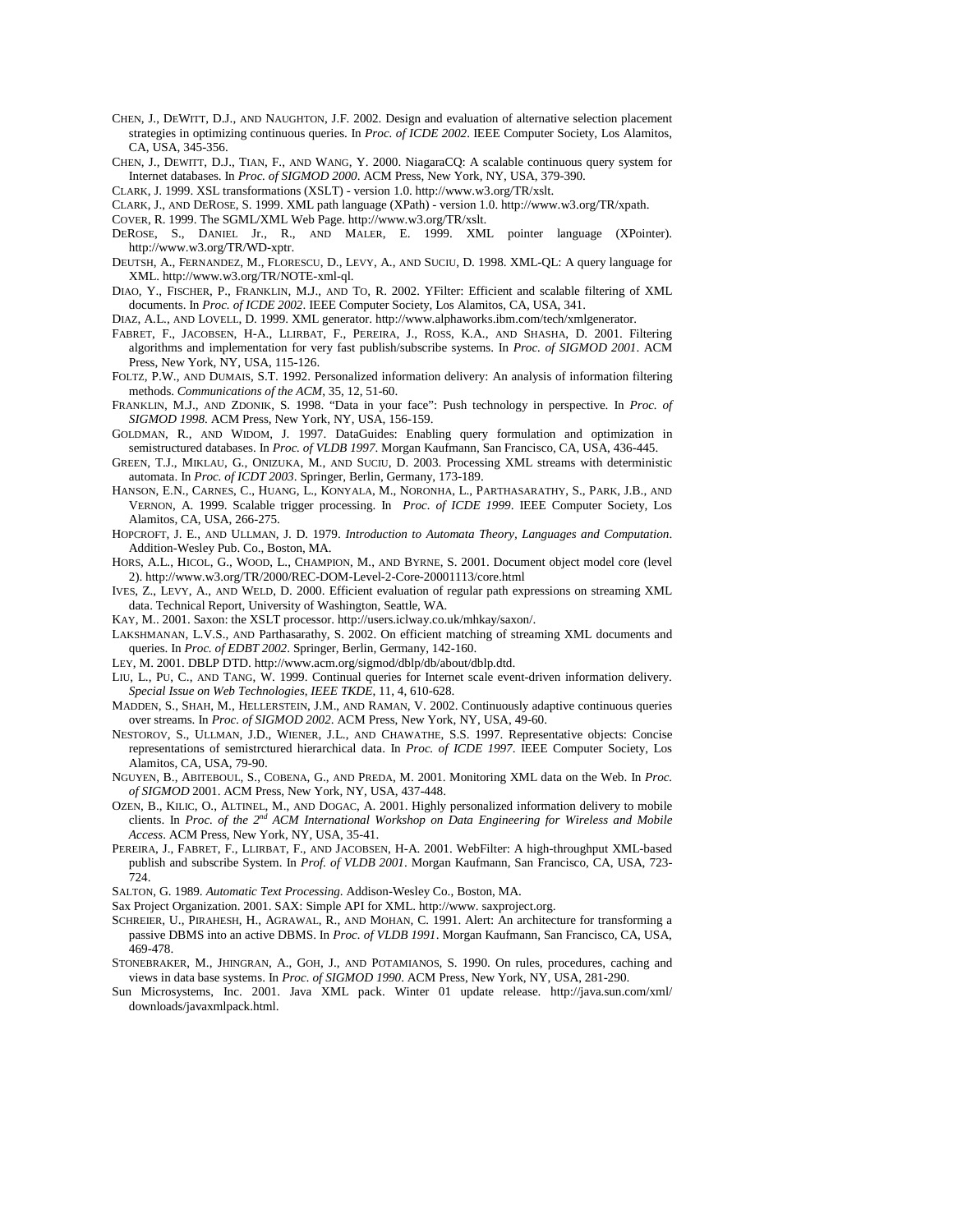TERRY, D.B., GOLDBERG, D., NICHOLS, D.A., AND OKI, B.M. 1992. Continuous queries over append-only databases. In *Proc. of SIGMO 1992*. ACM Press, New York, NY, USA, 321-330.

WATSON, B.W. 1997. Practical optimization for automata. In *Proc. of the 2nd International Workshop on Implementing Automata*. Springer, Berlin, Germany, 232-240.

WIDOM, J., AND FINKLESTEIN, S.J. 1990. Set-oriented production rules in relational database systems. In *Proc. of SIGMOD 1990*. ACM Press, New York, NY, USA, 259-270.

Wutka. 2000. DTD parser. http://www.wutka.com/dtdparser.html.

YAN, T.W., AND GARCIA-MOLINA, H. 1994. Index structures for selective dissemination of information under boolean model. *ACM TODS*, 19, 2, 332-364.

YAN, T.W., AND GARCIA-MOLINA, H. 1999. The SIFT information dissemination system. *ACM TODS*, 24, 4, 529-565.

# APPENDIX A: DATA STRUCTURES AND PSEUDO-CODE FOR INLINE

## A.1 Data Structures for Bookkeeping

QueryEvaluation[ ] *queryEvalList*;

class QueryEvaluation {

boolean *isMatched*;

PredicateEvaluation[ ] *predEvalList*;

}

class PredicateEvaluation {

 int *stepNumber*; Set *elementIdentifiers*;

}

## A.2 Pseudo-code

QueryEvaluation[ ] *queryEvalList*;

Stack *elementIDStack*, *truePredicateStatck*;

### **Start document handler**:

*if queryEvalList* has not been allocated

allocate *queryEvalList*;

#### *else*

clear all data structures in *queryEvalList*;

#### **Start element handler**:

assign an element identifier *elementID* to this element *Element*;

*for* each active state

apply rule (1) to (4) to find target states (see section 3.2.4);

## *endfor*

List *truePredicates*;

*for* each target state

- (1) *for* each predicate *P* in the local predicate table of the state
	- retrieve the *P.QueryID*th element *queryEval* from *queryEvalList*; evaluate *P* using *Element* only if *queryEval.isMatched* is false;

#### *if P* is evaluated to true

retrieve the *P.PredicateID*<sup>th</sup> element *predEval* from *queryEval*; add *elementID* to the set *elementIdentifiers* in *predEval*;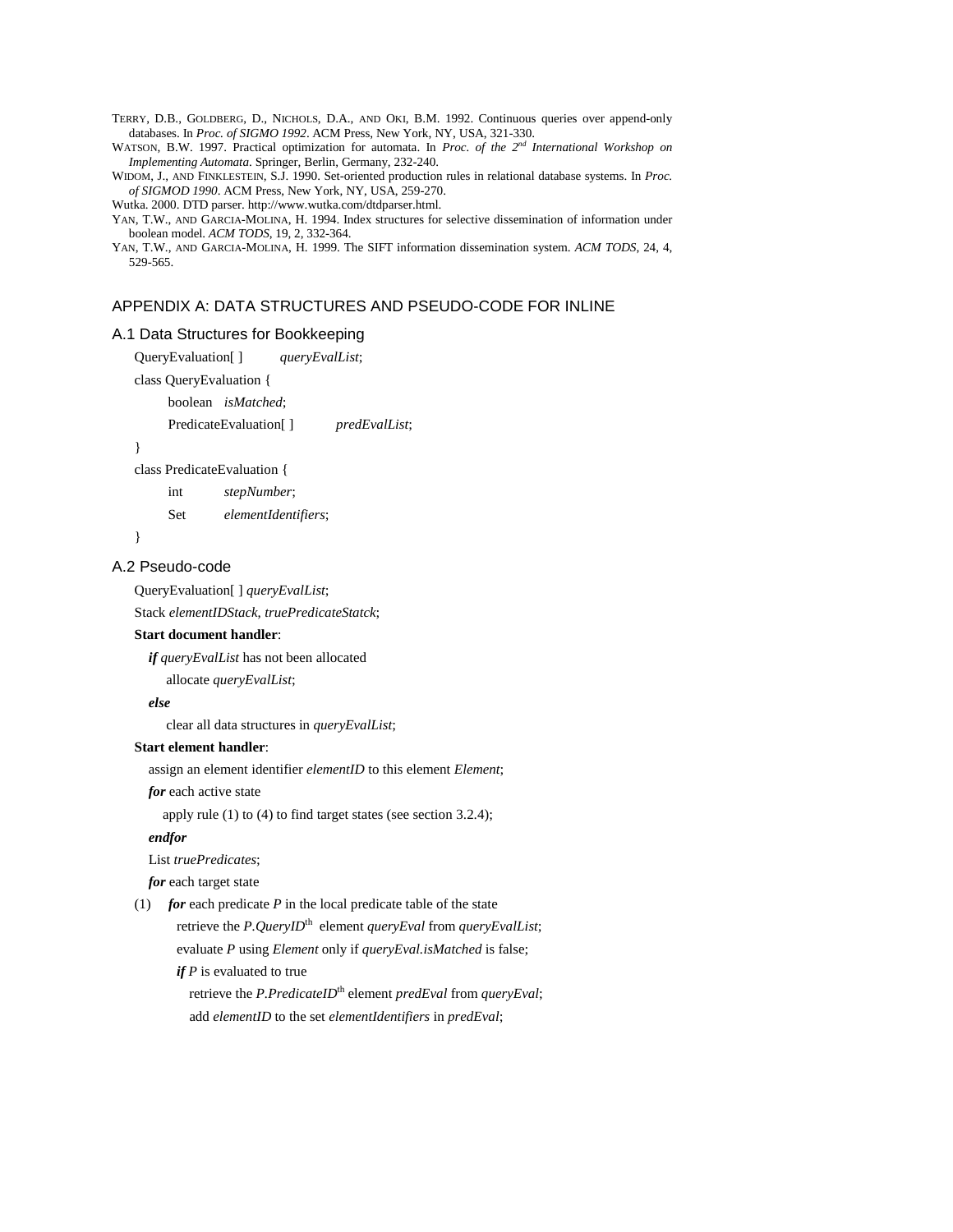add the pair (*P.QueryID*, *P.PredicateID*) to *truePredicates*; *endif* 

 *endfor* 

*if* this target state is an accepting state

(2) *for* each query *Q* whose identifier is in the ID list at the state

*if* all predicates contained in *Q* have been satisfied

intersect element identifier sets of all predicates that have the same step number;

*if* the intersection is non-empty for every level

*queryEval.isMatched* = true;

*endif* 

 *endif* 

 *endfor* 

 *endif* 

 *endfor* 

push *elementID* to *elementIDStack*;

push *truePredicates* to *truePredicateStack*;

## **End element handler**:

pop the top element *truePredicates* from *truePredicatStack*;

pop the top element *elementID* from *elementIDStack*;

*for* each pair (*P.QueryID*, *P.PredicateID*) of predicate *P* in the list *truePredicates*

(3) retrieve the *P.QueryID*th element *queryEval* from *queryEvalList*;

*if queryEval.isMatched* is false

retrieve the *P.PredicateID*<sup>th</sup> element *predEval* from *queryEval*;

remove *elementID* from the set *elementIdentifiers* in *predEval*;

 *endif* 

## *endfor*

Note: (1) evaluation of a predicate; (2) final evaluation of a query; (3) undo for a predicate

# APPENDEX B: DATA STRUCTURES AND PSEUDO-CODE FOR SP

## A.1 Data Structures for Bookkeeping

Boolean[ ] *queryEvalList*;

## A.2 Pseudo-code

Boolean[ ] *queryEvalList*;

# **Start document handler**:

*if queryEvalList* has not been allocated

allocate *queryEvalList*;

*else* 

clear all data structures in *queryEvalList*;

*endif* 

#### **Start element handler**:

assign an element identifier *elementID* to this element *Element*;